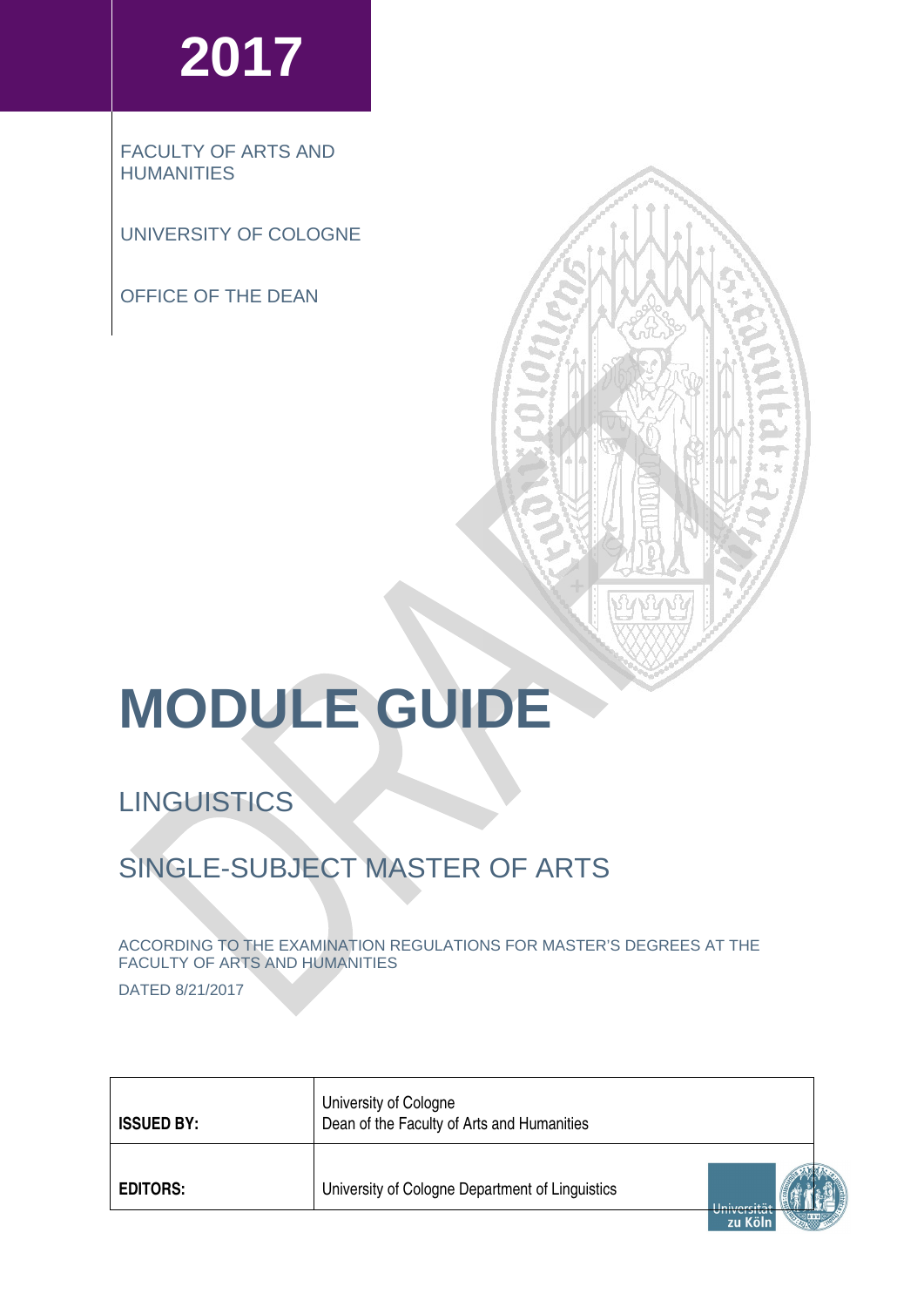| <b>ADDRESS:</b> | Albertus-Magnus-Platz<br>50923 Köln                       |
|-----------------|-----------------------------------------------------------|
| E-MAIL:         | ccls-info@uni-koeln.de<br>sprachwissenschaft@uni-koeln.de |
| DATE:           | 10/20/2017                                                |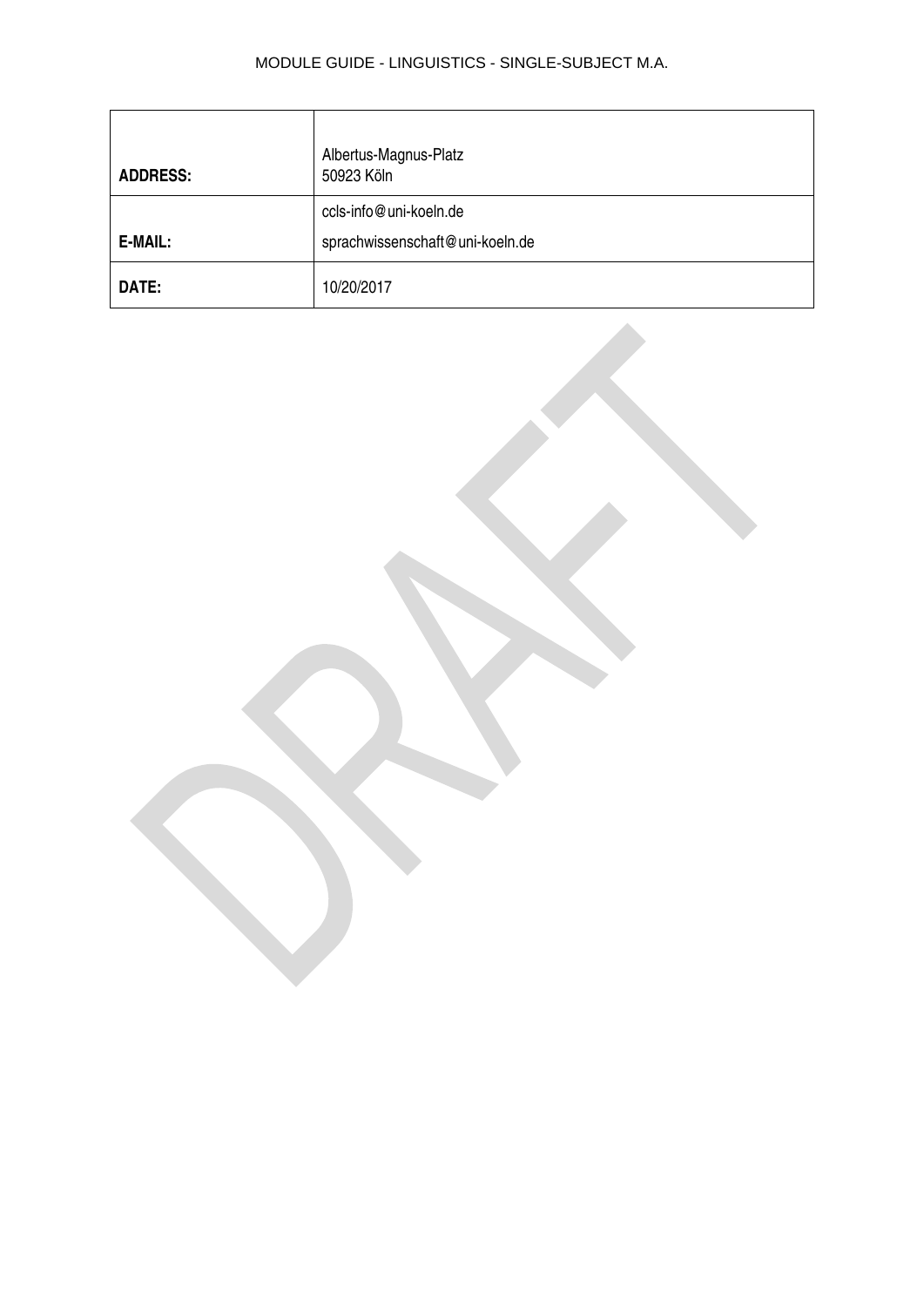# <span id="page-2-0"></span>**Contact**

| Dean of Studies:               | Prof. Dr. Andreas Michel                                                                    |
|--------------------------------|---------------------------------------------------------------------------------------------|
|                                | Office of the Dean of the University of Cologne Faculty of Arts and<br>Humanities           |
|                                | Telephone +49 221 470-6150                                                                  |
|                                | studiendekan-philfak@uni-koeln.de                                                           |
| Degree Program Coordinators:   | Department of Linguistics/General Linguistics<br><b>Cologne Center of Language Sciences</b> |
|                                | Telephone +49 221 470-5639                                                                  |
|                                | sprachwissenschaft@uni-koeln.de; ccls-info@uni-koeln.de                                     |
| Head of the Examination Board: | Prof. Dr. Andreas Michel                                                                    |
|                                | Office of the Dean of the University of Cologne Faculty of Arts and<br>Humanities           |
|                                | Telephone +49 221 470-6150                                                                  |
|                                | studiendekan-philfak@uni-koeln.de                                                           |
| Study program counsellor:      | The coordinator of the Cologne Center of Language Sciences                                  |
|                                | Cologne Center of Language Sciences                                                         |
|                                |                                                                                             |
|                                | Telephone +49 221 470-899 23                                                                |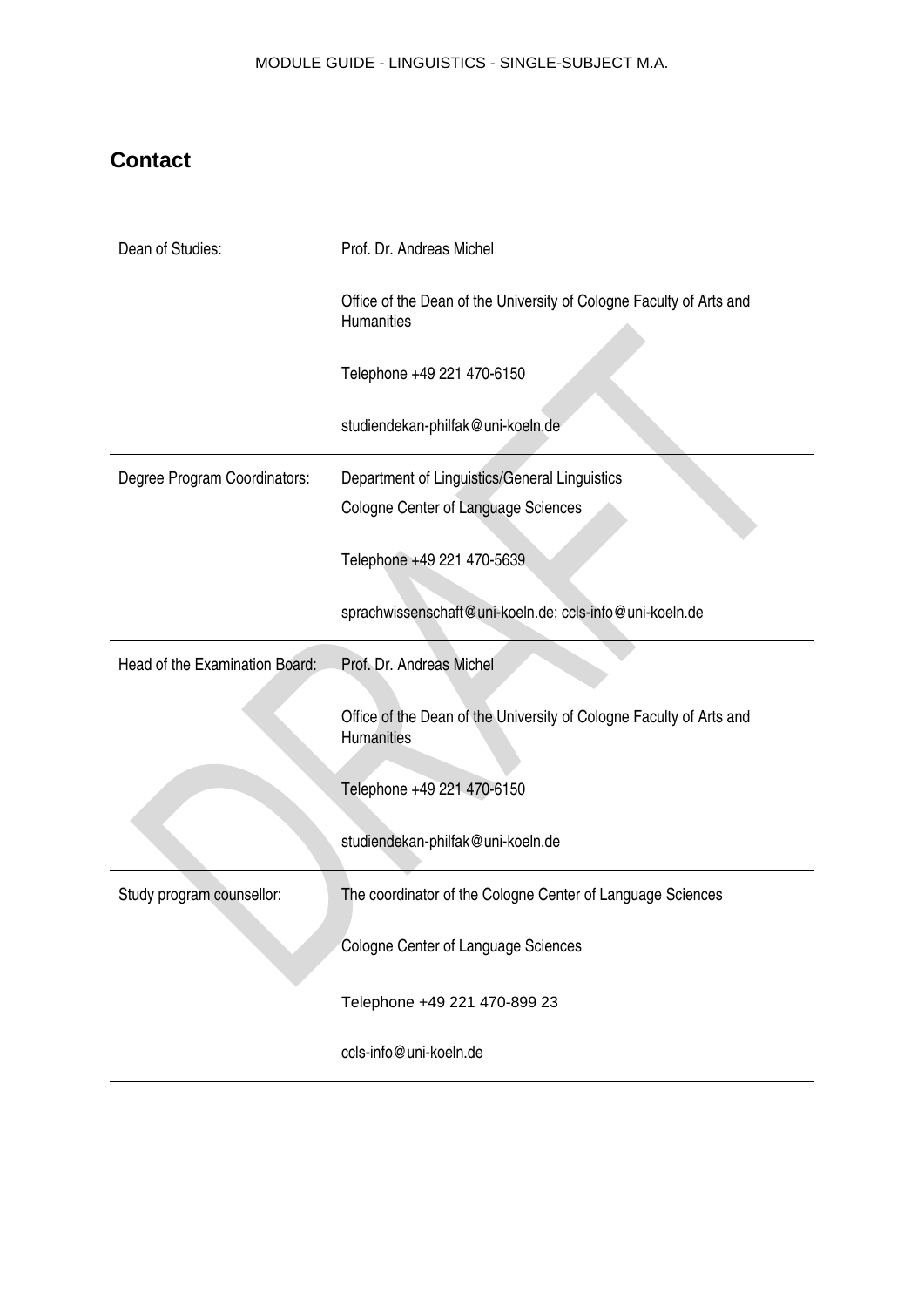# <span id="page-3-0"></span>**Abbreviations**

| AM          | <b>Advanced Module</b>                 |
|-------------|----------------------------------------|
| ВM          | <b>Basic Module</b>                    |
| C           | Course                                 |
| <b>CEFR</b> | Common European Framework of Reference |
| <b>CM</b>   | <b>Complementary Module</b>            |
| <b>CP</b>   | <b>Credit Point</b>                    |
| <b>CT</b>   | Contact time (= time spent in class)   |
| EC          | Elective course                        |
| ER          | <b>Examination regulations</b>         |
| <b>HPW</b>  | Hours per week                         |
| <b>MC</b>   | Mandatory course                       |
| PAT         | Preparation and assignment time        |
| Sem         | Semester                               |
| <b>SM</b>   | Specialization Module                  |
| <b>SSt</b>  | Self-Study                             |
| <b>SuSe</b> | Summer semester                        |
| WiSe        | Winter semester                        |
| <b>WL</b>   | Workload                               |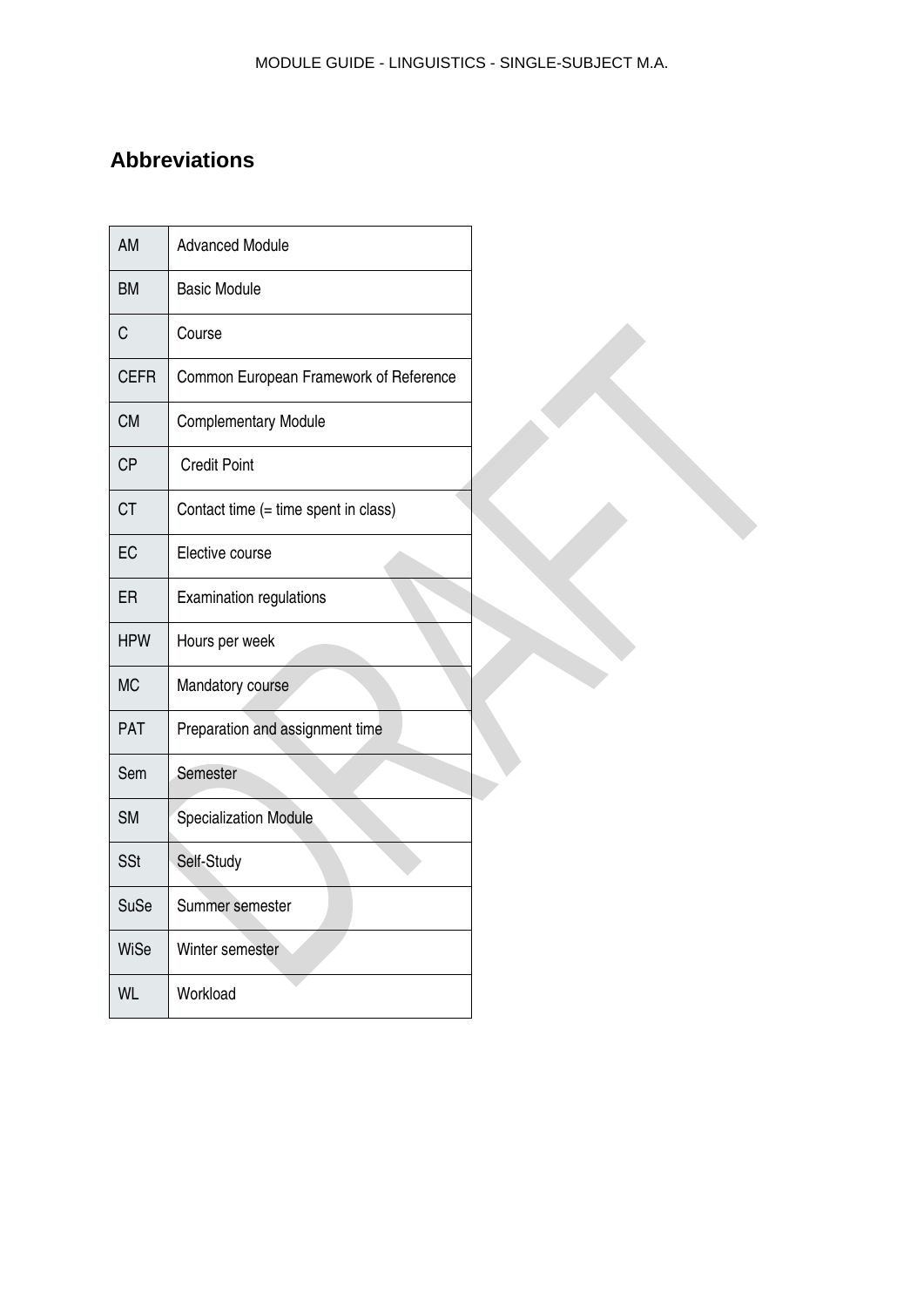# **Table of Contents**

| 1              | THE LINGUISTICS PROGRAM (SINGLE-SUBJECT MASTER OF ARTS). .1 |  |
|----------------|-------------------------------------------------------------|--|
|                |                                                             |  |
|                |                                                             |  |
|                |                                                             |  |
|                |                                                             |  |
|                |                                                             |  |
| $\overline{2}$ |                                                             |  |
|                |                                                             |  |
|                |                                                             |  |
|                |                                                             |  |
|                |                                                             |  |
| $\mathbf{3}$   |                                                             |  |
|                |                                                             |  |
|                |                                                             |  |
|                |                                                             |  |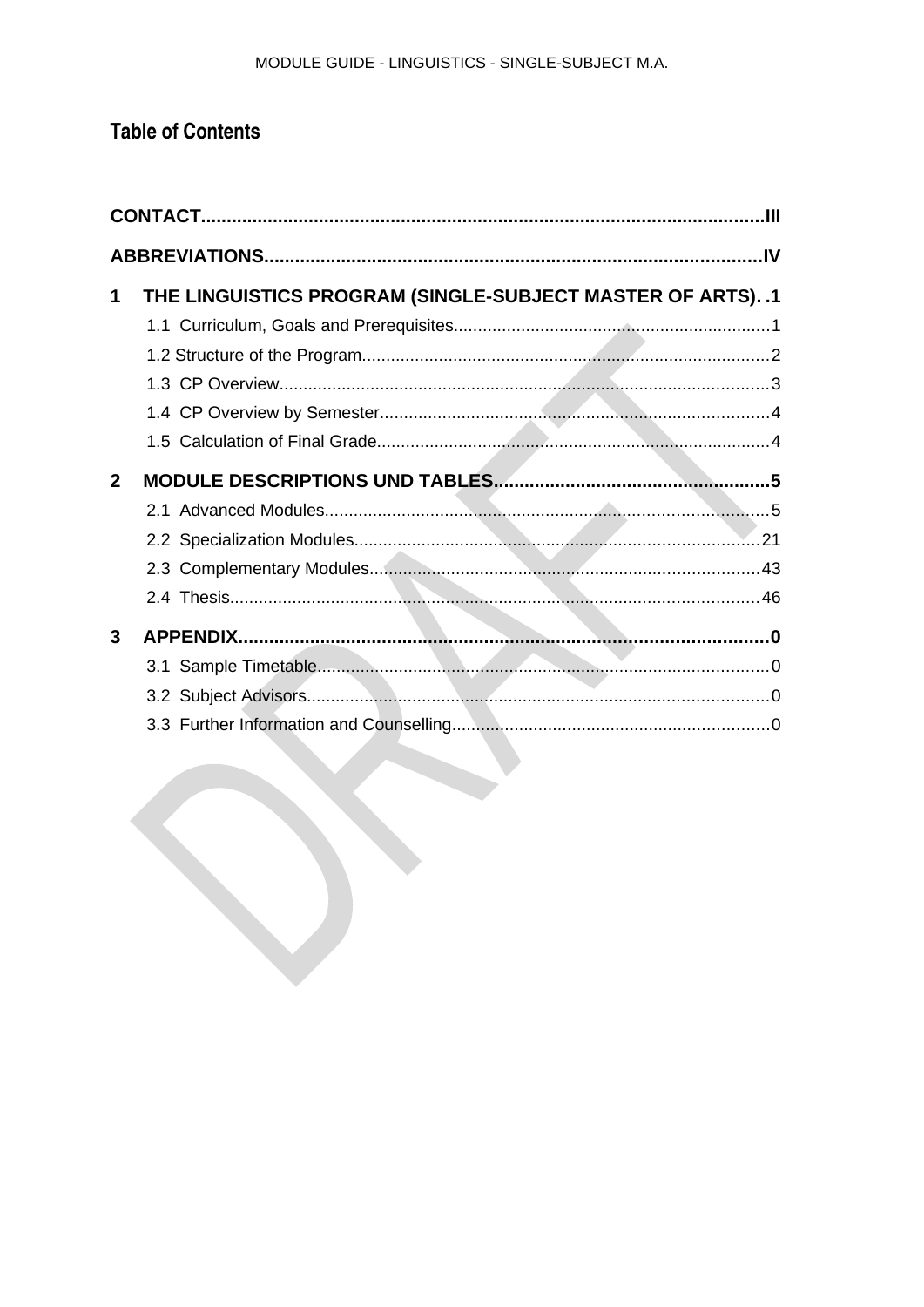# <span id="page-5-1"></span>**1 The Linguistics Program (Single-Subject Master of Arts)**

The discipline of linguistics studies language structures and competences from a range of perspectives using different methods. Because the comprehension of language involves cognitive, social, cultural, biological and physical aspects, the discipline of linguistics lies at the interface of the fields of life sciences, social sciences and the humanities.

The Cologne Single-Subject Master's Degree in Linguistics is research-oriented and combines thorough training in methods and theories with the following seven specializations:

General Linguistics English Linguistics Historical-Comparative Linguistics **Phonetics** Slavic Linguistics Sign Language Linguistics African Linguistics

As well as courses offered by the above mentioned institutes, the students can take classes at the following seven institutes, the variety and number of which may well be unique within Europe.

Computer Linguistics Dutch Linguistics Finnish Linguistics German Linguistics Romance Linguistics Writing Acquisition Studies Language Acquisition and Language (Development) Impairment Studies Language Processing Studies (Psycholinguistics and Neurolinguistics)

The Single-Subject Master's Degree in Linguistics is administered by the Cologne Center of Language Sciences, in which all linguistic departments and chairs at the University of Cologne are organized.

## <span id="page-5-0"></span>1.1 Curriculum, Goals and Prerequisites

The curriculum of the Single-Subject Master's Degree in Linguistics reflects the following analysis of the discipline and the following demands on the academic and non-academic workforce:

Linguistics is an empirical subject in which one gathers data through three principal methods: speaker interviews (elicitation, questionnaires), experiments, and corpora of natural language utterances (spontaneous speech, texts). Students are instructed in the advantages and disadvantages of these types of data and learn to evaluate their relevance for theoretical claims. Students also gain sufficient experience in at least one investigative method to implement surveys of their own.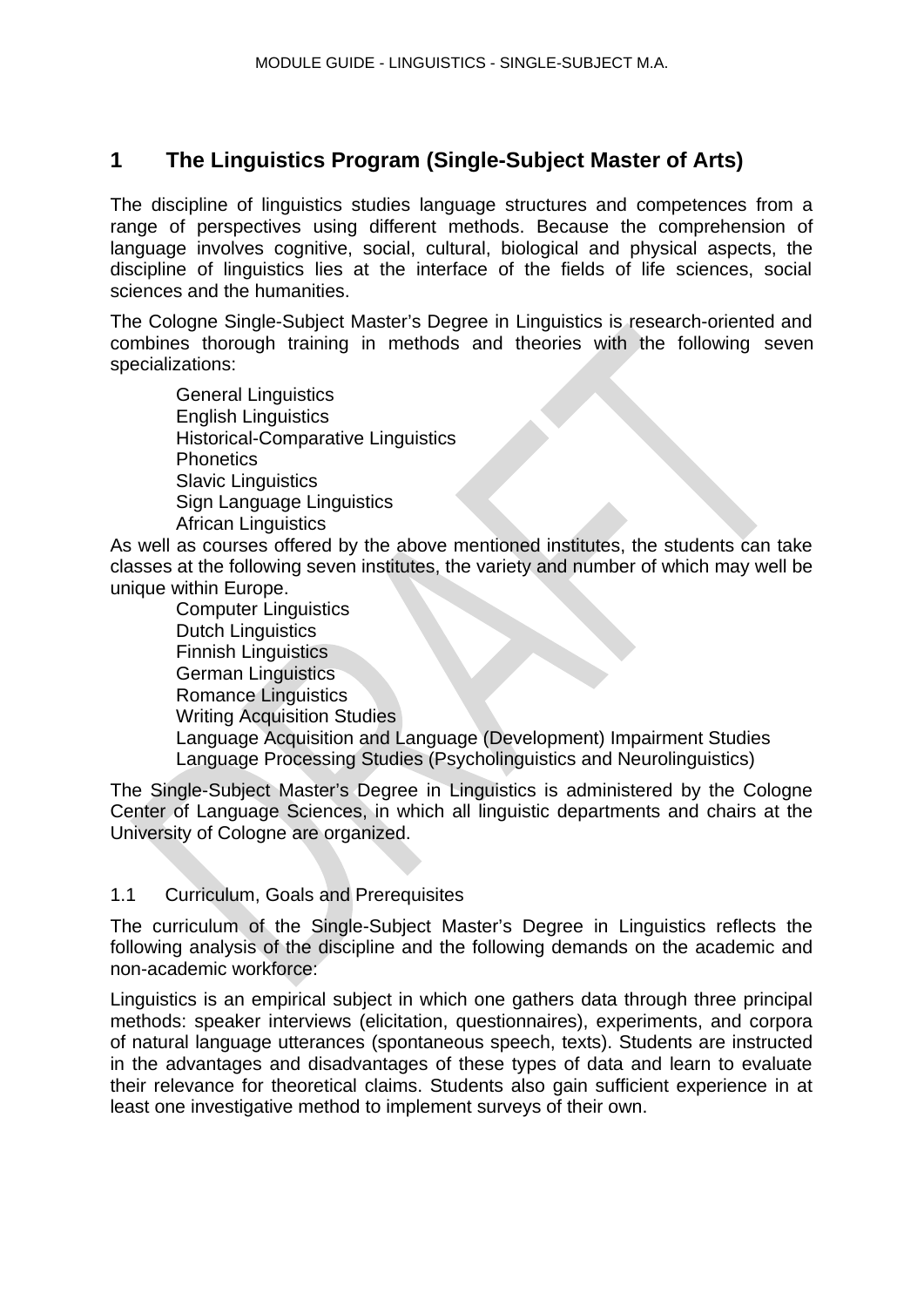The field of linguistics is hypothesis-driven; its theories and models include nonlinguistic aspects of human cognition and social interaction. Students receive thorough training in the most important theoretical concepts and models as well as their relevance for the understanding of human language, cognition and society.

The linguistic sector of the academic job market is characterized by a steadily advancing specialization in the area of research, while broader competences are required in teaching. The Cologne degree program addresses these contrary tendencies by combining Profile Modules geared towards specific academic careers with Advanced Modules offering training in all available fields, providing the extraordinary opportunity to acquire broad and varied methodical and theoretical competences.

The language-oriented sector of the non-academic job market (language diagnostics and therapy, publishing, journalism, information technology, etc.) is equally subject to the opposing trends of specialization and versatility. Our degree program addresses these developments as well, though most areas of employment will require students to complete internships and, in some cases, additional training. Students are given the opportunity to attain up to 24 CP for internships and comparable extracurricular activities in the Complementary Modules, enabling them to begin gathering experience in prospective fields of employment in the course of their studies.

All specializations aim to include students in current research projects early on and to enable them to develop and execute projects of their own. As well as strictly linguistic competences, students also establish general research methodology and the ability to convey complex issues in a cogent and convincing manner in the written and spoken mediums.

## Requirements:

The Master's in *Linguistics* is open to all who have attained a Bachelor's or comparable degree in *linguistics, phonetics, language studies* (German, English, etc.) or any other comparable or associated field (musicology, psychology, communication studies, physics). At least 20 CP relevant to the field of linguistics are required – special conditions may be arranged.

Additionally, we require competence in English equal to the level B2 of the Common European Framework of Reference (CEFR).

## <span id="page-6-0"></span>1.2 Structure of the Program

Students are encouraged to begin choosing a specialization during the application phase. After admission, their subject advisor will accompany them throughout their studies and consult them when making program-related decisions. Switching specializations (and advisors) is possible, though switching after the first semester of studies will necessarily extend studies.

Mandatory elements of the program are:

- Advanced Modules AM 1 and AM 2 (*Empirical Methods* and *Theories and Models*, respectively),
- Specialization Module SM 1, relativized to the chosen study profile,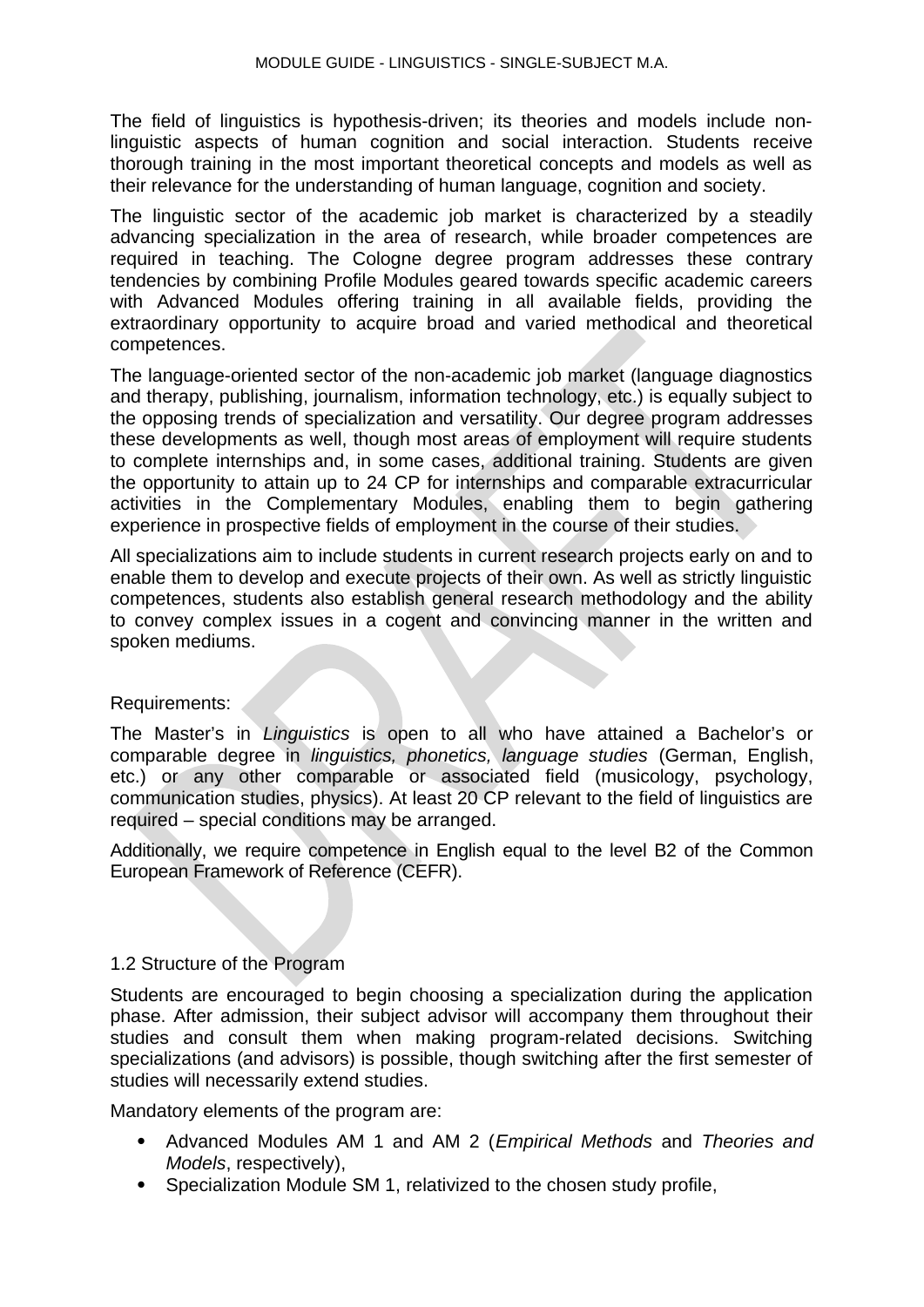• and the Master's Thesis, which is composed in the chosen profile.

Most courses in the two initial Advanced Modules should be completed in the first semester, during which students should also finalize their choice of specialization. The Specialization Module then forms the core of the second semester. The fourth semester is reserved entirely for thesis writing. Additionally, students are required to take elective courses during the first three semesters.

The elective section of the degree comprises four modules, at least one of which – and no more than two – must be one of the two available Complementary Modules. Depending on the student's interests, several options are thus available for the elective section:

- Specialization Module 2 (Research Module), two further Advanced Modules (choosing from AM 3-7) and one Complementary Module
- Specialization Module 2 (Research Module), a further Advanced Module (choosing from AM 3-7) and two Complementary Modules

These options are intended for students willing to distinguish themselves in research in their chosen specialization and to undertake intensive preparation for their thesis project. Replacing one Advanced Module by a second Complementary Module allows students to focus on interdisciplinary aspects.

Further options are:

- three Advanced Modules (out of AM 3-7) and one Complementary Module
- two Advanced Modules (out of AM 3-7) and two Complementary Modules

These options are intended for students whose profile requires taking further courses, for instance instruction in a language. Replacing one Advanced Module by a second Complementary Module allows students to either highlight interdisciplinary aspects, as above, or gain experience in non-academic fields (by doing internships etc.).

All students are encouraged to spend at least one semester abroad. All CP earned abroad count towards a student's degree in Cologne, typically by being incorporated into the Advanced or Complementary Modules. Second and third semesters are best suited for study abroad.

## <span id="page-7-0"></span>1.3 CP Overview

The degree program comprises eight modules. The M.A. thesis is equivalent to one module; six modules are typically assigned to linguistics proper and one to complementary studies, allowing for interdisciplinary studies, development of "key" skills (presentation, moderating a talk, language courses), time abroad and internships, which students organize independently.

| <b>CP Overview</b>              |                 |          |
|---------------------------------|-----------------|----------|
| <b>Core Studies</b>             | minimum/maximum | 66/78 CP |
| Complementary<br><b>Studies</b> | minimum/maximum | 12/24 CP |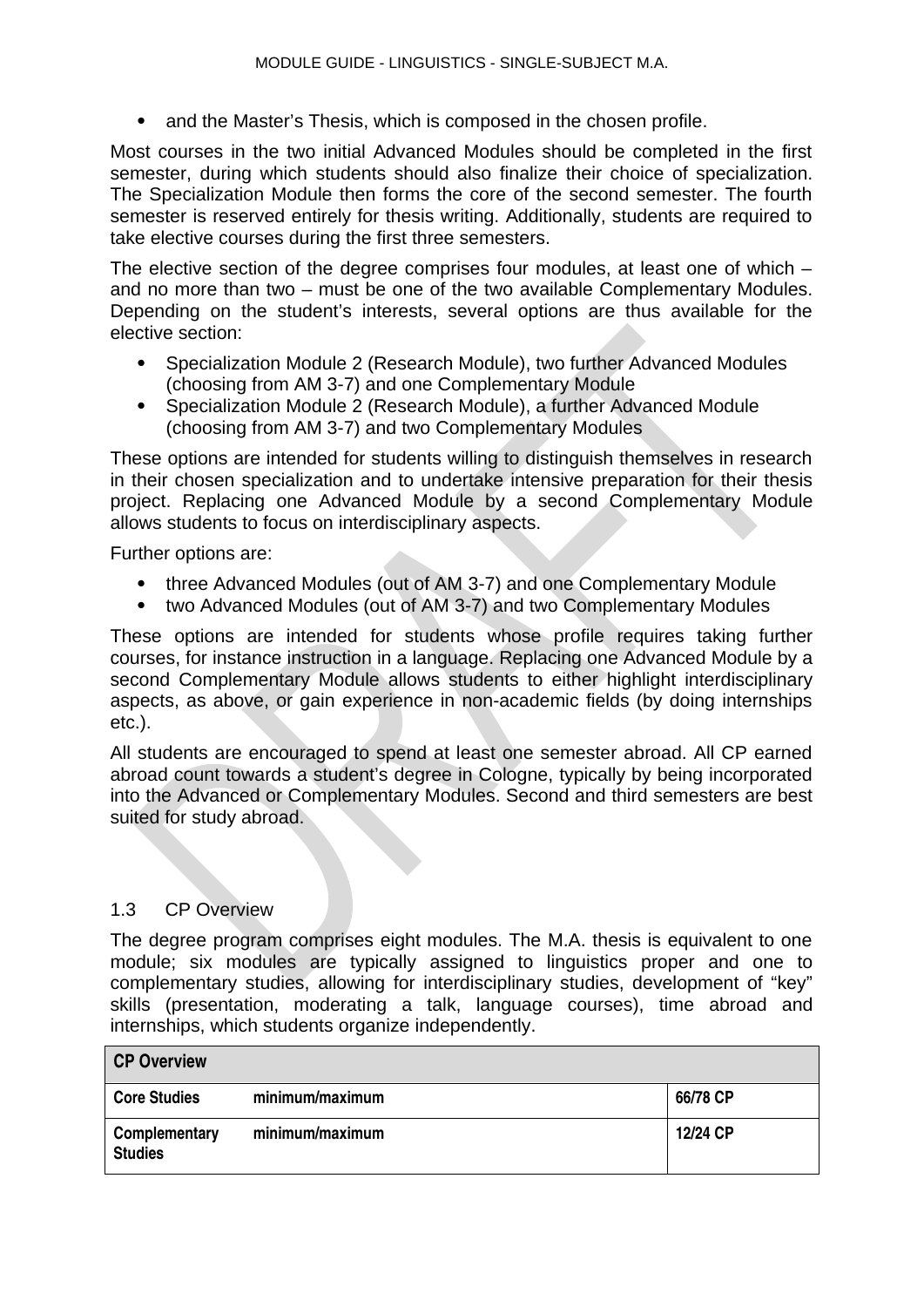| Thesis       | 30 CP  |
|--------------|--------|
| <b>Total</b> | 120 CP |

The following table gives a condensed overview of the program's structure:

| 1st/2 <sup>nd</sup> semester: mandatory courses 27 CP                                                                                                                                                  |  |  |  |  |  |
|--------------------------------------------------------------------------------------------------------------------------------------------------------------------------------------------------------|--|--|--|--|--|
| AM 1: Empirical Methods + AM 2: Theories and Models                                                                                                                                                    |  |  |  |  |  |
| $2^{nd}/3^{rd}$ semester: profile composed of mandatory + elective courses 81 CP                                                                                                                       |  |  |  |  |  |
| Profile Module 15 CP (SM 1) + Research Module 12 CP (SM 2) + 2 further Advanced Modules* of 12 CP each<br>0R<br>Profile Module 15 CP (SM 1) + 3 further Advanced Modules* of 12 CP each<br><b>PLUS</b> |  |  |  |  |  |
| Thesis 30 CP                                                                                                                                                                                           |  |  |  |  |  |
| $4th$ semester: Thesis (s. above)                                                                                                                                                                      |  |  |  |  |  |
| 1 <sup>st</sup> to 3 <sup>rd</sup> semester: Complementary Modules 12 CP                                                                                                                               |  |  |  |  |  |

\*One Advanced Module can be replaced by a further Complementary Module.

# <span id="page-8-0"></span>1.4 CP Overview by Semester

The option incorporating one Research Module (SM 2) and one Complementary Module is shown. For other options see below, 3.1.

| <b>CP Overview</b> |                                    |        |           |           |  |
|--------------------|------------------------------------|--------|-----------|-----------|--|
| Sem.               | <b>Module</b>                      | K      | <b>VN</b> | <b>CP</b> |  |
| 1.                 | AM 1: Empirical Methods            | 90     | 270       | 12        |  |
| 1./2.              | AM 2: Theories and Models          | 120    | 330       | 15        |  |
|                    | Third AM (chosen from AM 3-AM 6f)  | 90     | 270       | 12        |  |
| 2/3.               | Fourth AM (chosen from AM 3-AM 6f) | 90     | 270       | 12        |  |
|                    | CM of choice                       | 60/120 | 240/300   | 12        |  |
|                    | <b>SM 1 Profile Module</b>         | 90     | 360       | 15        |  |
|                    | SM 2 Research Module               | 30     | 330       | 12        |  |
| 4.                 | <b>Thesis</b>                      |        | 900       | 30        |  |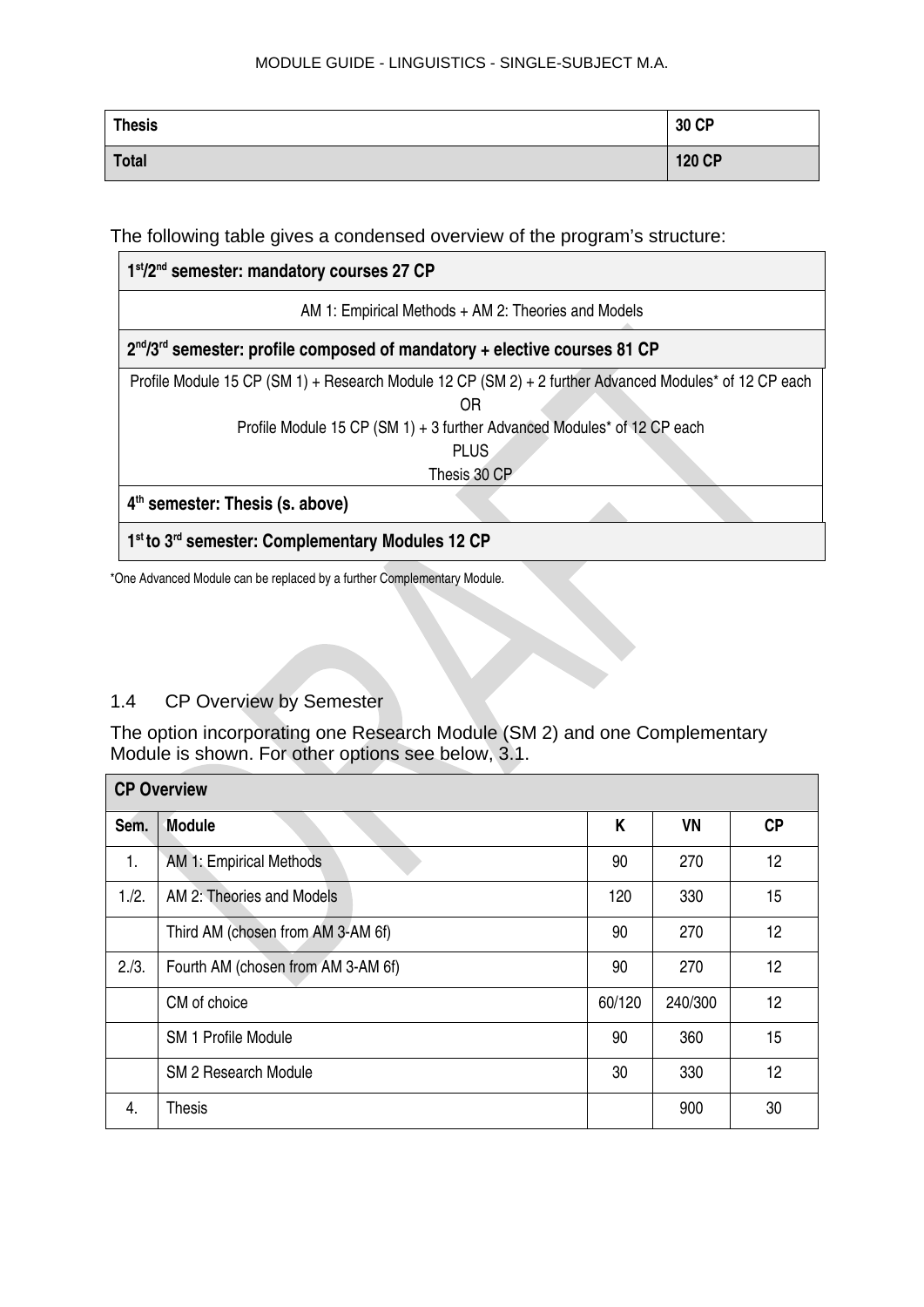# <span id="page-9-2"></span>1.5 Calculation of Final Grade

The core grade is composed of the module exams in SM 1 (40 %) and the student's two highest-graded Advanced Modules (30 % each). A module exam is considered passed if the respective assignment received the passing grade "ausreichend" (4,0).

Differently from other degree programs at the Faculty of Arts and Humanities, the final grade is the combination of the thesis grade (50%) and the core grade (50%). Consequently, the final grade highlights a student's achievements in their chosen specialization (as reflected by their thesis and Profile Module grades). A student's thesis is expected to be of significant importance for future employment, especially in the academic environment, and relevant in the application process. This is reflected in the relatively high emphasis placed on the thesis throughout the program. Students are to consider the thesis their masterpiece, which should clearly highlight their skills and interests.

# <span id="page-9-1"></span>**2 Module Descriptions and Tables**

Note: In accordance with § 15 Sec. 2 of the Faculty examination regulations, "assignments" are to take the following forms: electronic exams, essays, exercises, term papers, presentations, class transcripts, reviews, test exams, written statements and similar formats.

The course type "seminar" includes Advanced Seminars ("Hauptseminar" and "Oberseminar"), as well as "Forschungsklassen" and "-kolloquien".

## <span id="page-9-0"></span>2.1 Advanced Modules

Advanced Modules are intended to expand students' knowledge and skills in their cognitive and functional dimensions. AM 1 and AM 2 are mandatory modules assuring all students acquire methodological and conceptual skills at the M.A. level. The other AMs are Elective Modules allowing students to cultivate their own interests and develop a profile.

Courses offered in the AMs serve both to introduce skills and competences not available at the B.A. level and to further develop existing skills. Subsequently, both introductory courses and more specific classes requiring prior knowledge are offered.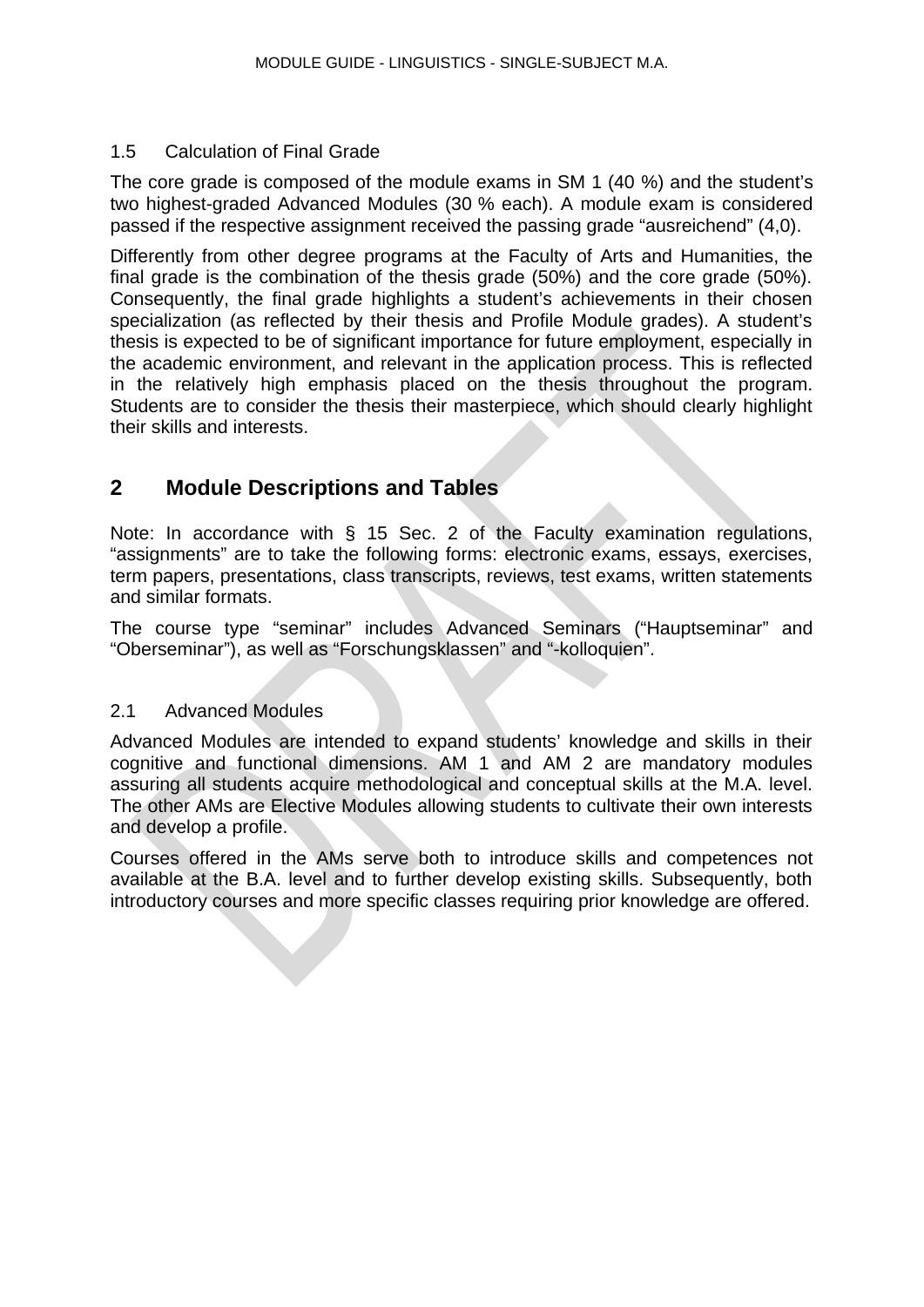| <b>Advanced Module 1: Empirical Methods</b> |                                                                                                                                                                                                                                                                                                                                                                                                                                                                                                                                                                                                                                                                                                                                                                                                                                                                                                                                                                                                                                                                                                                                                                                         |                                                                 |                                                                                               |                              |                          |                              |
|---------------------------------------------|-----------------------------------------------------------------------------------------------------------------------------------------------------------------------------------------------------------------------------------------------------------------------------------------------------------------------------------------------------------------------------------------------------------------------------------------------------------------------------------------------------------------------------------------------------------------------------------------------------------------------------------------------------------------------------------------------------------------------------------------------------------------------------------------------------------------------------------------------------------------------------------------------------------------------------------------------------------------------------------------------------------------------------------------------------------------------------------------------------------------------------------------------------------------------------------------|-----------------------------------------------------------------|-----------------------------------------------------------------------------------------------|------------------------------|--------------------------|------------------------------|
| <b>Identification</b><br>no.                |                                                                                                                                                                                                                                                                                                                                                                                                                                                                                                                                                                                                                                                                                                                                                                                                                                                                                                                                                                                                                                                                                                                                                                                         | Workload                                                        | <b>Credit Points</b>                                                                          | <b>Suggested</b><br>semester | <b>Module</b><br>offered | <b>Duration</b>              |
| 4554TMXAM1                                  |                                                                                                                                                                                                                                                                                                                                                                                                                                                                                                                                                                                                                                                                                                                                                                                                                                                                                                                                                                                                                                                                                                                                                                                         | 360 h                                                           | 12CP                                                                                          | $1st/2nd$ sem.               | WiSe/SuSe                | 1 semester                   |
| 1                                           | <b>Classes</b>                                                                                                                                                                                                                                                                                                                                                                                                                                                                                                                                                                                                                                                                                                                                                                                                                                                                                                                                                                                                                                                                                                                                                                          |                                                                 |                                                                                               | <b>Contact time</b>          | Self-study               | <b>Planned group</b><br>size |
|                                             |                                                                                                                                                                                                                                                                                                                                                                                                                                                                                                                                                                                                                                                                                                                                                                                                                                                                                                                                                                                                                                                                                                                                                                                         | 3 classes out of a)-d) are required                             |                                                                                               |                              |                          |                              |
|                                             | 0R                                                                                                                                                                                                                                                                                                                                                                                                                                                                                                                                                                                                                                                                                                                                                                                                                                                                                                                                                                                                                                                                                                                                                                                      |                                                                 |                                                                                               |                              |                          | Lecture: 100                 |
|                                             |                                                                                                                                                                                                                                                                                                                                                                                                                                                                                                                                                                                                                                                                                                                                                                                                                                                                                                                                                                                                                                                                                                                                                                                         | 1 class out a)-c) and class e)                                  |                                                                                               | 30h                          | 60h                      | students                     |
|                                             |                                                                                                                                                                                                                                                                                                                                                                                                                                                                                                                                                                                                                                                                                                                                                                                                                                                                                                                                                                                                                                                                                                                                                                                         | a) Lecture Empirical Methods                                    |                                                                                               | 30h                          | 60 h                     | Seminar: 30                  |
|                                             |                                                                                                                                                                                                                                                                                                                                                                                                                                                                                                                                                                                                                                                                                                                                                                                                                                                                                                                                                                                                                                                                                                                                                                                         | b) Seminar Empirical Methods 1                                  |                                                                                               | 30h                          | 60 h                     | students                     |
|                                             |                                                                                                                                                                                                                                                                                                                                                                                                                                                                                                                                                                                                                                                                                                                                                                                                                                                                                                                                                                                                                                                                                                                                                                                         | c) Seminar Empirical Methods 2                                  |                                                                                               | 30 h                         | 60 h                     | Project<br>Seminar: 15       |
|                                             |                                                                                                                                                                                                                                                                                                                                                                                                                                                                                                                                                                                                                                                                                                                                                                                                                                                                                                                                                                                                                                                                                                                                                                                         | d) Project Seminar Methods A                                    |                                                                                               | 60h                          | 120 h                    | students                     |
|                                             |                                                                                                                                                                                                                                                                                                                                                                                                                                                                                                                                                                                                                                                                                                                                                                                                                                                                                                                                                                                                                                                                                                                                                                                         | e) Project Seminar Methods B<br>f) Module examination (written) |                                                                                               |                              | 90h                      |                              |
| $\overline{2}$                              |                                                                                                                                                                                                                                                                                                                                                                                                                                                                                                                                                                                                                                                                                                                                                                                                                                                                                                                                                                                                                                                                                                                                                                                         |                                                                 | Goals of the module and competences developed                                                 |                              |                          |                              |
|                                             | The module is intended to expand and develop existing knowledge of the empirical basics of<br>linguistics, focusing on methodological aspects. Students gain a systematic overview of the great<br>variety of methods used in contemporary linguistics and their theoretical backgrounds. Students put<br>their skills to practice and are able to perform linguistic data collection in at least one of the three main<br>methods (speaker interviews, experiments, corpus design and evaluation).                                                                                                                                                                                                                                                                                                                                                                                                                                                                                                                                                                                                                                                                                     |                                                                 |                                                                                               |                              |                          |                              |
| 3                                           | <b>Contents</b>                                                                                                                                                                                                                                                                                                                                                                                                                                                                                                                                                                                                                                                                                                                                                                                                                                                                                                                                                                                                                                                                                                                                                                         |                                                                 |                                                                                               |                              |                          |                              |
|                                             | Linguistics as an empirical field of study: which types of evidence are there and for which<br>research questions are they particularly relevant? Which cognitive, cultural and situational<br>factors influence language behavior and need to be addressed when gathering linguistic<br>data?<br>Principal methods of data collection: speaker interviews, linguistic experiments, corpus<br>design and annotation (written language, spontaneous language (audio/video), historical<br>corpora, dictionaries).<br>Principal methods of data editing and evaluation: statistical methods, data bases, (computer-<br>assisted) annotation, qualitative analyses.<br>The lecture provides a systematic overview of current methods and their advantages and<br>disadvantages as well as commenting on their historical context. The seminars serve to critically<br>reflect theoretical backgrounds and applicability of select methods on the basis of current research<br>papers. Existing data sets (corpora, data bases) are presented and students are trained in their<br>practical application. Project seminars allow students to practice data collection methods (for instance |                                                                 |                                                                                               |                              |                          |                              |
| 4                                           |                                                                                                                                                                                                                                                                                                                                                                                                                                                                                                                                                                                                                                                                                                                                                                                                                                                                                                                                                                                                                                                                                                                                                                                         | Forms of teaching and learning                                  | by assisting in an experiment, extracting data from corpora, field work, statistics courses). |                              |                          |                              |
|                                             |                                                                                                                                                                                                                                                                                                                                                                                                                                                                                                                                                                                                                                                                                                                                                                                                                                                                                                                                                                                                                                                                                                                                                                                         | Lecture, seminar, project                                       |                                                                                               |                              |                          |                              |
| 5                                           | <b>Module prerequisites</b>                                                                                                                                                                                                                                                                                                                                                                                                                                                                                                                                                                                                                                                                                                                                                                                                                                                                                                                                                                                                                                                                                                                                                             |                                                                 |                                                                                               |                              |                          |                              |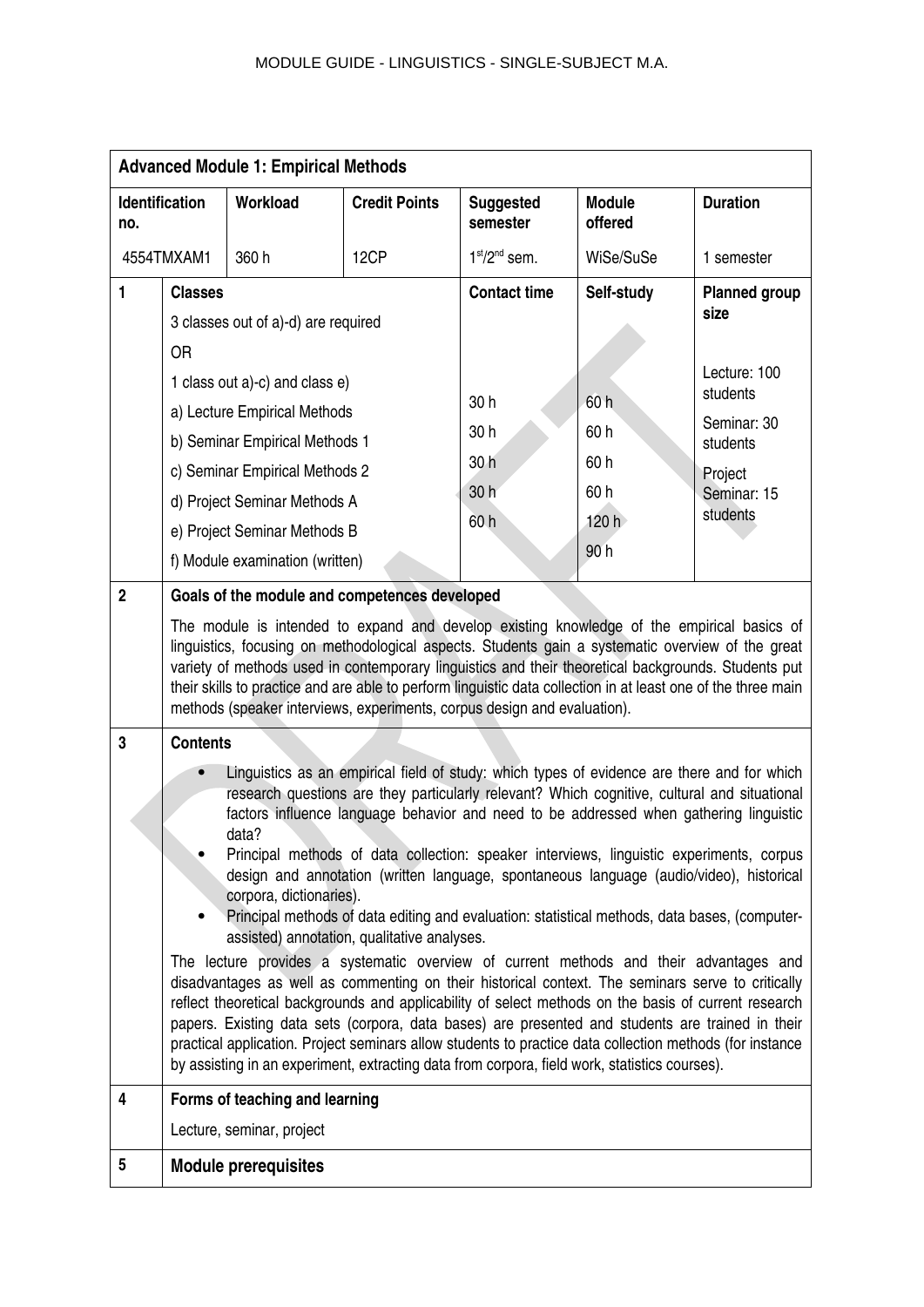|    | none                                                                                                                                                                     |  |  |  |
|----|--------------------------------------------------------------------------------------------------------------------------------------------------------------------------|--|--|--|
| 6  | <b>Module examination form</b>                                                                                                                                           |  |  |  |
|    | Written exam: term paper (2500-3000 words) either condensing the results of the project seminar's<br>data collection or discussing a data-relevant issue from a seminar. |  |  |  |
| 7  | Requirements for credit point allocation                                                                                                                                 |  |  |  |
|    | Participation in project (if applicable), completion of assignments, passing the module exam                                                                             |  |  |  |
| 8  | Use of this module (in other degree programs)                                                                                                                            |  |  |  |
|    | Mandatory module; also offered in the Double-Subject-Master's Program Linguistics and Phonetics.                                                                         |  |  |  |
| 9  | Bearing of module grade on core grade                                                                                                                                    |  |  |  |
|    | 30%, if one of the two highest-graded Advanced Modules.                                                                                                                  |  |  |  |
| 10 | <b>Responsible for this module</b>                                                                                                                                       |  |  |  |
|    | Chair of Phonetics/PD Dr. D. Mücke                                                                                                                                       |  |  |  |
| 11 | <b>Further Information</b>                                                                                                                                               |  |  |  |
|    |                                                                                                                                                                          |  |  |  |

|                                                                                                                                                                                                                                              | <b>Advanced Module 2: Theories and Models</b>                                                                                                                                                                                                                                                                                                                           |                                                  |                                                     |                                                                                     |                          |                 |
|----------------------------------------------------------------------------------------------------------------------------------------------------------------------------------------------------------------------------------------------|-------------------------------------------------------------------------------------------------------------------------------------------------------------------------------------------------------------------------------------------------------------------------------------------------------------------------------------------------------------------------|--------------------------------------------------|-----------------------------------------------------|-------------------------------------------------------------------------------------|--------------------------|-----------------|
| no.                                                                                                                                                                                                                                          | <b>Identification</b>                                                                                                                                                                                                                                                                                                                                                   | Workload                                         | <b>Credit Points</b>                                | <b>Suggested</b><br>semester                                                        | <b>Module</b><br>offered | <b>Duration</b> |
| 4554TMFAM2                                                                                                                                                                                                                                   |                                                                                                                                                                                                                                                                                                                                                                         | 450 h                                            | 15CP                                                | $1st/2nd$ sem.                                                                      | WiSe/SuSe                | 2 semesters     |
| 1<br><b>Classes</b><br>3 classes out of a)-d) are required:<br>a) Lecture Theories and Models<br>b) Seminar Theories and Models 1<br>c) Seminar Theories and Models 2<br>d) Seminar Theories and Models 3<br>e) Module examination (written) |                                                                                                                                                                                                                                                                                                                                                                         | <b>Contact time</b><br>30h<br>30h<br>30 h<br>30h | Self-study<br>60 h<br>60 h<br>60 h<br>60 h<br>180 h | <b>Planned group</b><br>size<br>Lecture: 100<br>students<br>Seminar: 30<br>students |                          |                 |
| $\overline{2}$                                                                                                                                                                                                                               |                                                                                                                                                                                                                                                                                                                                                                         |                                                  |                                                     |                                                                                     |                          |                 |
|                                                                                                                                                                                                                                              | Goals of the module and competences developed<br>Students have a deep understanding of current theoretical discussions in linguistics and have<br>familiarized themselves with principal issues in research and their historical relevance. They have<br>gained skills required to follow and actively participate in linguistic discussions.                           |                                                  |                                                     |                                                                                     |                          |                 |
| 3                                                                                                                                                                                                                                            | <b>Contents</b><br>Language and grammar theory: the notion of structure as characteristic of linguistic approaches<br>to language (as against other approaches); universality and diversity of language structures and<br>their appropriate modelling; categoriality and gradience of language structures; multilingualism;<br>comparison of current grammatical models |                                                  |                                                     |                                                                                     |                          |                 |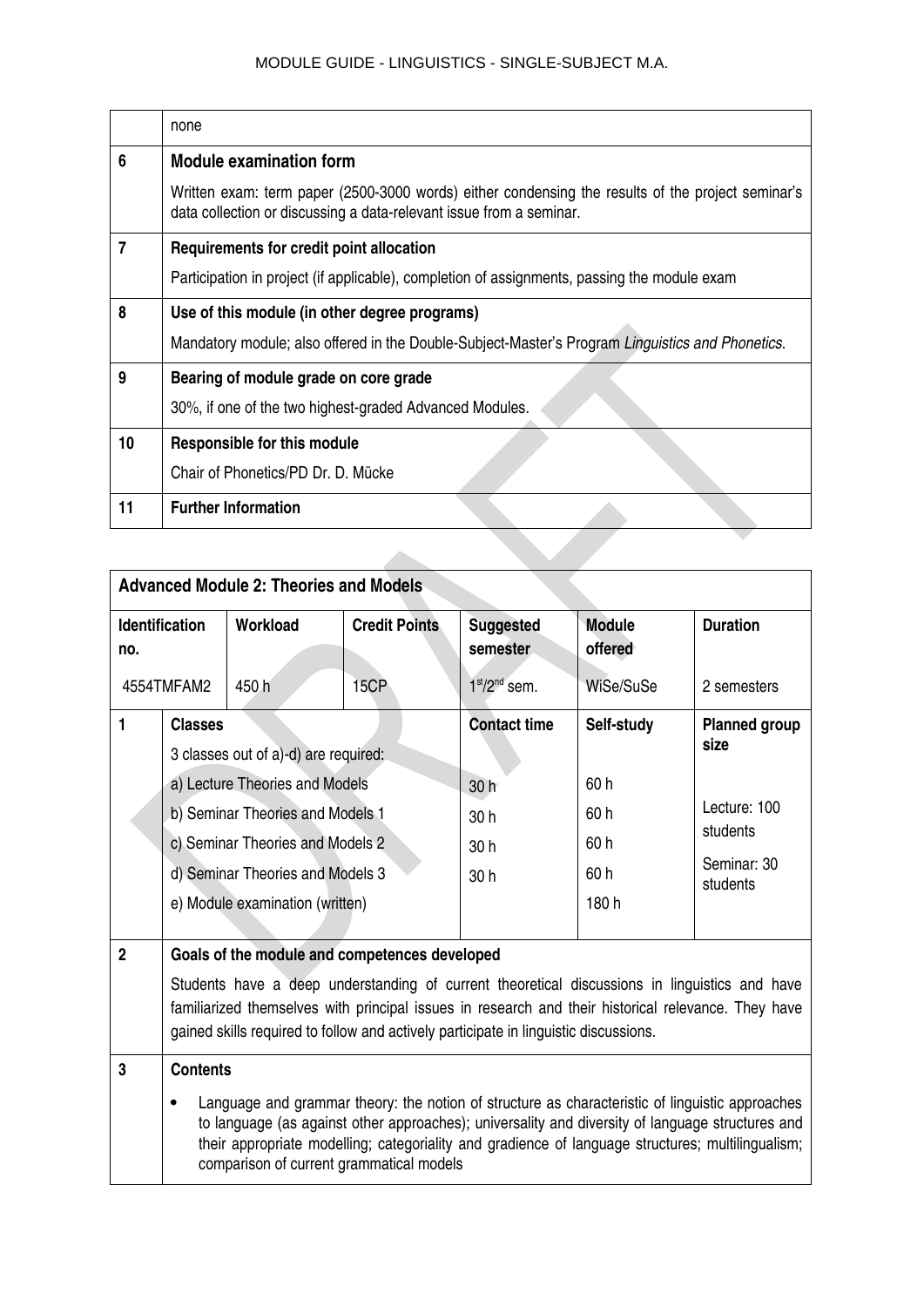|                | Language acquisition theory: first and second language acquisition; written language acquisition<br>$\bullet$                                                                                                              |
|----------------|----------------------------------------------------------------------------------------------------------------------------------------------------------------------------------------------------------------------------|
|                | Theories of language change and contact: models of areal and genetic relations, theories of<br>$\bullet$<br>language change (phonological, morphosyntactical, and semantic levels of grammar)                              |
|                | Language and cognition: language processing, biological fundaments of speech, social cognition<br>$\bullet$<br>and its reflexes in language                                                                                |
|                | Language and society: social aspect of multilingualism, coevolution of language and culture,<br>$\bullet$<br>social determinants of language variation, language politics                                                  |
|                | The lecture gives a systematic overview of current theoretical discussions. The seminars serve to<br>critically reflect theoretical backgrounds of the sub-fields listed above on the basis of current research<br>papers. |
| 4              | Forms of teaching and learning                                                                                                                                                                                             |
|                | Lecture, seminar                                                                                                                                                                                                           |
| 5              | <b>Module prerequisites</b>                                                                                                                                                                                                |
|                | None                                                                                                                                                                                                                       |
|                |                                                                                                                                                                                                                            |
| 6              | <b>Module examination form</b>                                                                                                                                                                                             |
|                | Written exam: term paper (4500-5000 words) treating theoretical issues of one of the seminars.                                                                                                                             |
| $\overline{7}$ | Requirements for credit point allocation                                                                                                                                                                                   |
|                | Completion of assignments, Passing the module exam                                                                                                                                                                         |
| 8              | Use of this module (in other degree programs)                                                                                                                                                                              |
|                | Mandatory module; also offered in the Double-Subject-Master's Program Linguistics and Phonetics.                                                                                                                           |
| 9              | Bearing of module grade on core grade                                                                                                                                                                                      |
|                | 30%, if one of the two highest-graded Advanced Modules.                                                                                                                                                                    |
| 10             | <b>Responsible for this module</b>                                                                                                                                                                                         |
|                | <b>Chair of German Linguistics</b>                                                                                                                                                                                         |
| 11             | <b>Further Information</b>                                                                                                                                                                                                 |
|                |                                                                                                                                                                                                                            |

|                              | <b>Advanced Module 3: Linguistic Evidence</b> |          |                      |                              |                          |                              |
|------------------------------|-----------------------------------------------|----------|----------------------|------------------------------|--------------------------|------------------------------|
| <b>Identification</b><br>no. |                                               | Workload | <b>Credit Points</b> | <b>Suggested</b><br>semester | <b>Module</b><br>offered | <b>Duration</b>              |
| 4554TMFAM3                   |                                               | 360 h    | 12CP                 | $2nd/3rd$ sem.               | WiSe/SuSe                | 2 semesters                  |
|                              | <b>Classes</b>                                |          |                      | <b>Contact time</b>          | Self-study               | <b>Planned group</b><br>size |
|                              | 3 classes out of a)-c) are required           |          |                      |                              |                          |                              |
|                              | <b>OR</b>                                     |          |                      |                              |                          | Seminar: 30<br>students      |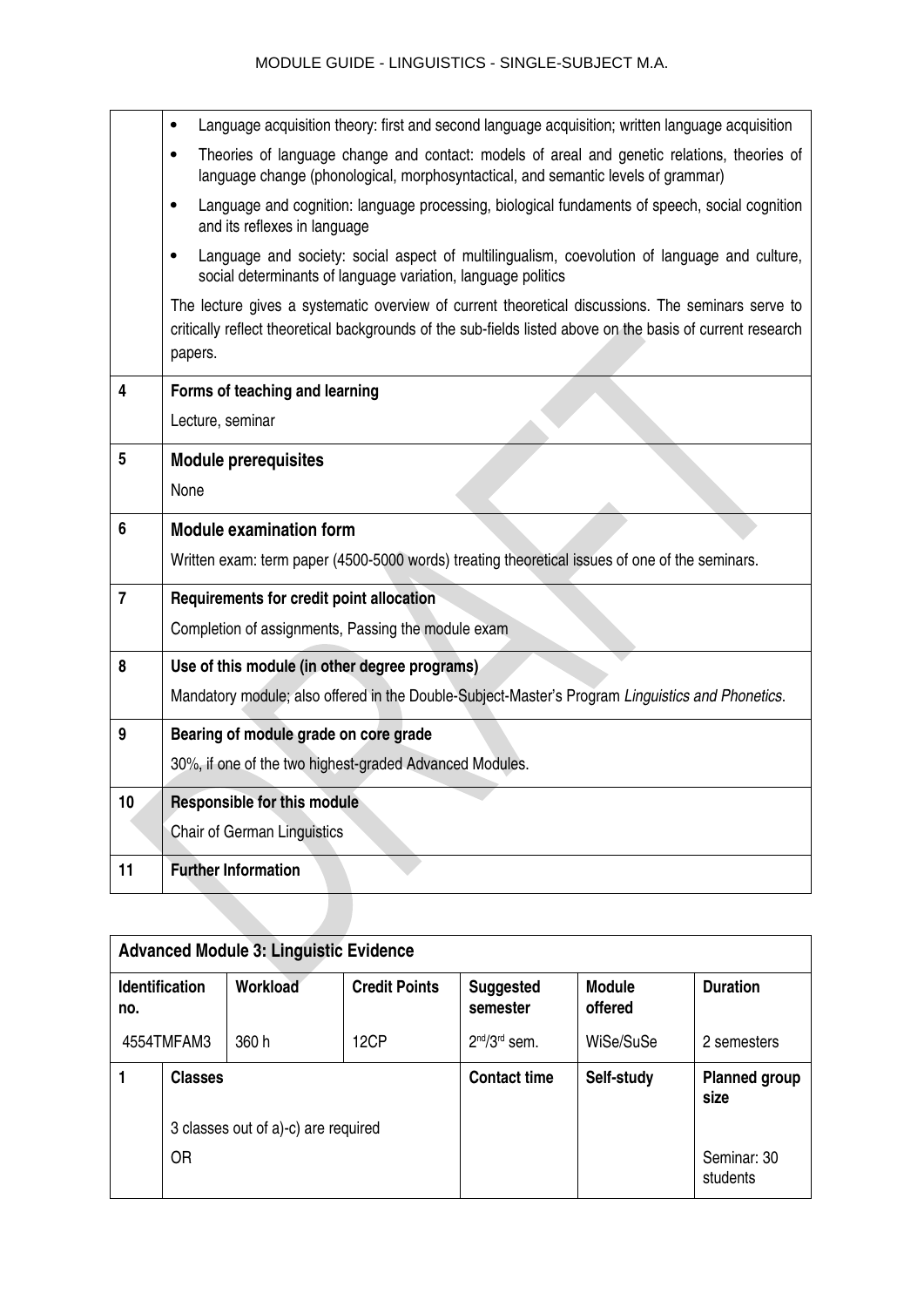|                | 1 class out of a)-b) and d).                                                                                                                                                                                                                                                                                                                                                                                                                                                                                                                                                                                                                                                                                                                                                                                                                                                                                                                       | 30h | 60 h  | Project                 |  |  |  |
|----------------|----------------------------------------------------------------------------------------------------------------------------------------------------------------------------------------------------------------------------------------------------------------------------------------------------------------------------------------------------------------------------------------------------------------------------------------------------------------------------------------------------------------------------------------------------------------------------------------------------------------------------------------------------------------------------------------------------------------------------------------------------------------------------------------------------------------------------------------------------------------------------------------------------------------------------------------------------|-----|-------|-------------------------|--|--|--|
|                | a) Seminar Linguistic Evidence 1                                                                                                                                                                                                                                                                                                                                                                                                                                                                                                                                                                                                                                                                                                                                                                                                                                                                                                                   | 30h | 60 h  | seminar: 15<br>students |  |  |  |
|                | b) Seminar Linguistic Evidence 2                                                                                                                                                                                                                                                                                                                                                                                                                                                                                                                                                                                                                                                                                                                                                                                                                                                                                                                   | 30h | 60 h  |                         |  |  |  |
|                | c) Project seminar Linguistic Evidence A                                                                                                                                                                                                                                                                                                                                                                                                                                                                                                                                                                                                                                                                                                                                                                                                                                                                                                           | 60h | 120 h |                         |  |  |  |
|                | d) Project seminar Linguistic Evidence B                                                                                                                                                                                                                                                                                                                                                                                                                                                                                                                                                                                                                                                                                                                                                                                                                                                                                                           |     | 90h   |                         |  |  |  |
|                | e) Module examination (written)                                                                                                                                                                                                                                                                                                                                                                                                                                                                                                                                                                                                                                                                                                                                                                                                                                                                                                                    |     |       |                         |  |  |  |
| $\overline{2}$ | Goals of the module and competences developed                                                                                                                                                                                                                                                                                                                                                                                                                                                                                                                                                                                                                                                                                                                                                                                                                                                                                                      |     |       |                         |  |  |  |
|                | The module gives students who are particularly interested in issues of methodology the opportunity to<br>further advance their competences in this area, including working with methods and empirical<br>phenomena they lack experience in.                                                                                                                                                                                                                                                                                                                                                                                                                                                                                                                                                                                                                                                                                                        |     |       |                         |  |  |  |
|                | Students possess thorough training in data types and elicitation methods which they can evaluate.<br>They can assess critically what data collection methods are suitable for a specific research question.                                                                                                                                                                                                                                                                                                                                                                                                                                                                                                                                                                                                                                                                                                                                        |     |       |                         |  |  |  |
|                | Additionally, students that were unable to fully familiarize themselves with empirical and methodical<br>aspects of linguistics in their undergraduate studies are enabled to explore methods and empirical<br>areas they have not yet encountered.                                                                                                                                                                                                                                                                                                                                                                                                                                                                                                                                                                                                                                                                                                |     |       |                         |  |  |  |
| 3              | <b>Contents</b>                                                                                                                                                                                                                                                                                                                                                                                                                                                                                                                                                                                                                                                                                                                                                                                                                                                                                                                                    |     |       |                         |  |  |  |
|                | The seminars and project seminars in this module are more geared towards linguistic subfields and<br>levels of linguistics that are more specific than those in AM1, offering specialized introductions to<br>phenomena and methods particularly relevant to said fields, including courses on neurolinguistic,<br>semantic, pragmatic and prosodic data collection, learner data, corpus linguistics, language<br>documentation, etc.<br>The focus of the seminar is placed on instruction in empirical and theoretical issues: students are<br>familiarized with authoritative publications and discuss the development of hypotheses and the<br>plausibility of presented evidence. The project seminars highlight practical work with linguistic data,<br>technical survey instruments (such as EEG, EPG, audio and video recordings, reaction time<br>measurement) and digital resources (multimedia archives, data bases, annotation tools). |     |       |                         |  |  |  |
|                | Forms of teaching and learning                                                                                                                                                                                                                                                                                                                                                                                                                                                                                                                                                                                                                                                                                                                                                                                                                                                                                                                     |     |       |                         |  |  |  |
|                | Seminar, project                                                                                                                                                                                                                                                                                                                                                                                                                                                                                                                                                                                                                                                                                                                                                                                                                                                                                                                                   |     |       |                         |  |  |  |
| 5              | <b>Module prerequisites</b><br>None                                                                                                                                                                                                                                                                                                                                                                                                                                                                                                                                                                                                                                                                                                                                                                                                                                                                                                                |     |       |                         |  |  |  |
| 6              | <b>Module examination form</b>                                                                                                                                                                                                                                                                                                                                                                                                                                                                                                                                                                                                                                                                                                                                                                                                                                                                                                                     |     |       |                         |  |  |  |
|                | Written exam: term paper (2500-3000 words) either condensing the results of the project seminar's<br>data collection or discussing a data-relevant issue from a seminar.                                                                                                                                                                                                                                                                                                                                                                                                                                                                                                                                                                                                                                                                                                                                                                           |     |       |                         |  |  |  |
| 7              | Requirements for credit point allocation                                                                                                                                                                                                                                                                                                                                                                                                                                                                                                                                                                                                                                                                                                                                                                                                                                                                                                           |     |       |                         |  |  |  |
|                | Participation in project, completion of assignments, passing the module exam                                                                                                                                                                                                                                                                                                                                                                                                                                                                                                                                                                                                                                                                                                                                                                                                                                                                       |     |       |                         |  |  |  |
| 8              | Use of this module (in other degree programs)                                                                                                                                                                                                                                                                                                                                                                                                                                                                                                                                                                                                                                                                                                                                                                                                                                                                                                      |     |       |                         |  |  |  |
|                | Elective module; also offered in the Double-Subject-Master's Program Linguistics and Phonetics.                                                                                                                                                                                                                                                                                                                                                                                                                                                                                                                                                                                                                                                                                                                                                                                                                                                    |     |       |                         |  |  |  |
|                | Bearing of module grade on core grade                                                                                                                                                                                                                                                                                                                                                                                                                                                                                                                                                                                                                                                                                                                                                                                                                                                                                                              |     |       |                         |  |  |  |
| 9              |                                                                                                                                                                                                                                                                                                                                                                                                                                                                                                                                                                                                                                                                                                                                                                                                                                                                                                                                                    |     |       |                         |  |  |  |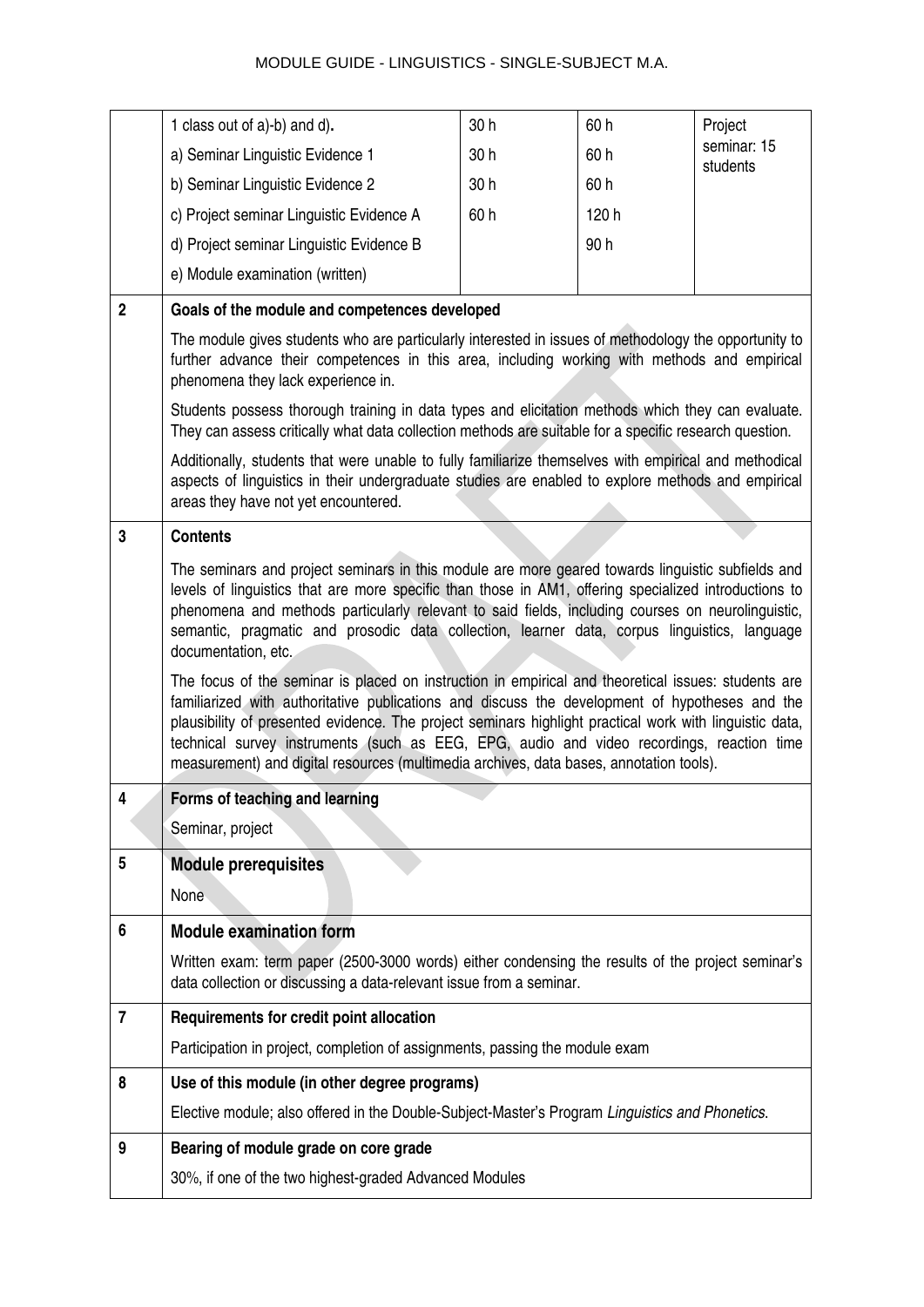| 10 | Responsible for this module  |
|----|------------------------------|
|    | Chair of English Linguistics |
| 11 | <b>Further Information</b>   |

|              | <b>Advanced Module 4: Language and Grammar Theory</b>                                                                                                                                                                                                                                                                                        |                                                       |                      |                              |                                                                                                                                                                                                         |                              |
|--------------|----------------------------------------------------------------------------------------------------------------------------------------------------------------------------------------------------------------------------------------------------------------------------------------------------------------------------------------------|-------------------------------------------------------|----------------------|------------------------------|---------------------------------------------------------------------------------------------------------------------------------------------------------------------------------------------------------|------------------------------|
| no.          | Identification                                                                                                                                                                                                                                                                                                                               | Workload                                              | <b>Credit Points</b> | <b>Suggested</b><br>semester | <b>Module</b><br>offered                                                                                                                                                                                | <b>Duration</b>              |
|              | 4554TMFAM4                                                                                                                                                                                                                                                                                                                                   | 360 h                                                 | <b>12 CP</b>         | $2nd/3rd$ sem.               | WiSe/SuSe                                                                                                                                                                                               | 2 semesters                  |
| $\mathbf{1}$ | <b>Courses</b>                                                                                                                                                                                                                                                                                                                               |                                                       |                      | <b>Contact time</b>          | Self-study                                                                                                                                                                                              | <b>Planned group</b><br>size |
|              |                                                                                                                                                                                                                                                                                                                                              | a) Seminar Language and Grammar Theory                |                      | 30 h<br>30 <sub>h</sub>      | 60h<br>60 h                                                                                                                                                                                             | 30 Students                  |
|              | $\overline{2}$                                                                                                                                                                                                                                                                                                                               | b) Seminar Language and Grammar Theory                |                      |                              | 180 h                                                                                                                                                                                                   |                              |
|              |                                                                                                                                                                                                                                                                                                                                              | c) Module examination (written)                       |                      |                              |                                                                                                                                                                                                         |                              |
| $\mathbf 2$  |                                                                                                                                                                                                                                                                                                                                              | Goals of the module and competences developed         |                      |                              |                                                                                                                                                                                                         |                              |
|              |                                                                                                                                                                                                                                                                                                                                              | they lack experience in.                              |                      |                              | The module gives students particularly interested in theoretical issues the opportunity to further<br>advance their competences in this area, including working with theoretical approaches and models  |                              |
|              |                                                                                                                                                                                                                                                                                                                                              | approaches evaluating their strengths and weaknesses. |                      |                              | Students have an in depth-knowledge of the theoretical landscape in linguistics. They can discuss<br>linguistic phenomena in more than one grammatical framework and can critically assess different    |                              |
|              |                                                                                                                                                                                                                                                                                                                                              |                                                       |                      |                              | Additionally, students that were unable to fully familiarize themselves with theoretical aspects of<br>linguistics in their undergraduate studies are enabled to fill remaining knowledge gaps.         |                              |
| 3            | <b>Contents</b>                                                                                                                                                                                                                                                                                                                              |                                                       |                      |                              |                                                                                                                                                                                                         |                              |
|              | The seminars and project seminars in this module are more geared towards specific theoretical areas<br>and models than those in AM2, offering courses on specific subfields such as argument structure,<br>phrase structure, information structure, intonation, graphematics, implicatures, control theory,<br>morphological paradigms, etc. |                                                       |                      |                              |                                                                                                                                                                                                         |                              |
|              |                                                                                                                                                                                                                                                                                                                                              | conversation analysis, grammaticalization theory etc. |                      |                              | Specific models and analytical approaches treated include: formal semantics, semantic cartography,<br>optimality theory, generative grammar, non-derivational models of grammar, exemplar-based models, |                              |
| 4            |                                                                                                                                                                                                                                                                                                                                              | Forms of teaching and learning                        |                      |                              |                                                                                                                                                                                                         |                              |
|              | Seminar                                                                                                                                                                                                                                                                                                                                      |                                                       |                      |                              |                                                                                                                                                                                                         |                              |
| 5            |                                                                                                                                                                                                                                                                                                                                              | <b>Module prerequisites</b>                           |                      |                              |                                                                                                                                                                                                         |                              |
|              | None                                                                                                                                                                                                                                                                                                                                         |                                                       |                      |                              |                                                                                                                                                                                                         |                              |
| 6            |                                                                                                                                                                                                                                                                                                                                              | <b>Module examination form</b>                        |                      |                              |                                                                                                                                                                                                         |                              |
|              |                                                                                                                                                                                                                                                                                                                                              |                                                       |                      |                              | Written exam: term paper (4500-5000 words) treating theoretical issues of one of the seminars.                                                                                                          |                              |
| 7            | Requirements for credit point allocation                                                                                                                                                                                                                                                                                                     |                                                       |                      |                              |                                                                                                                                                                                                         |                              |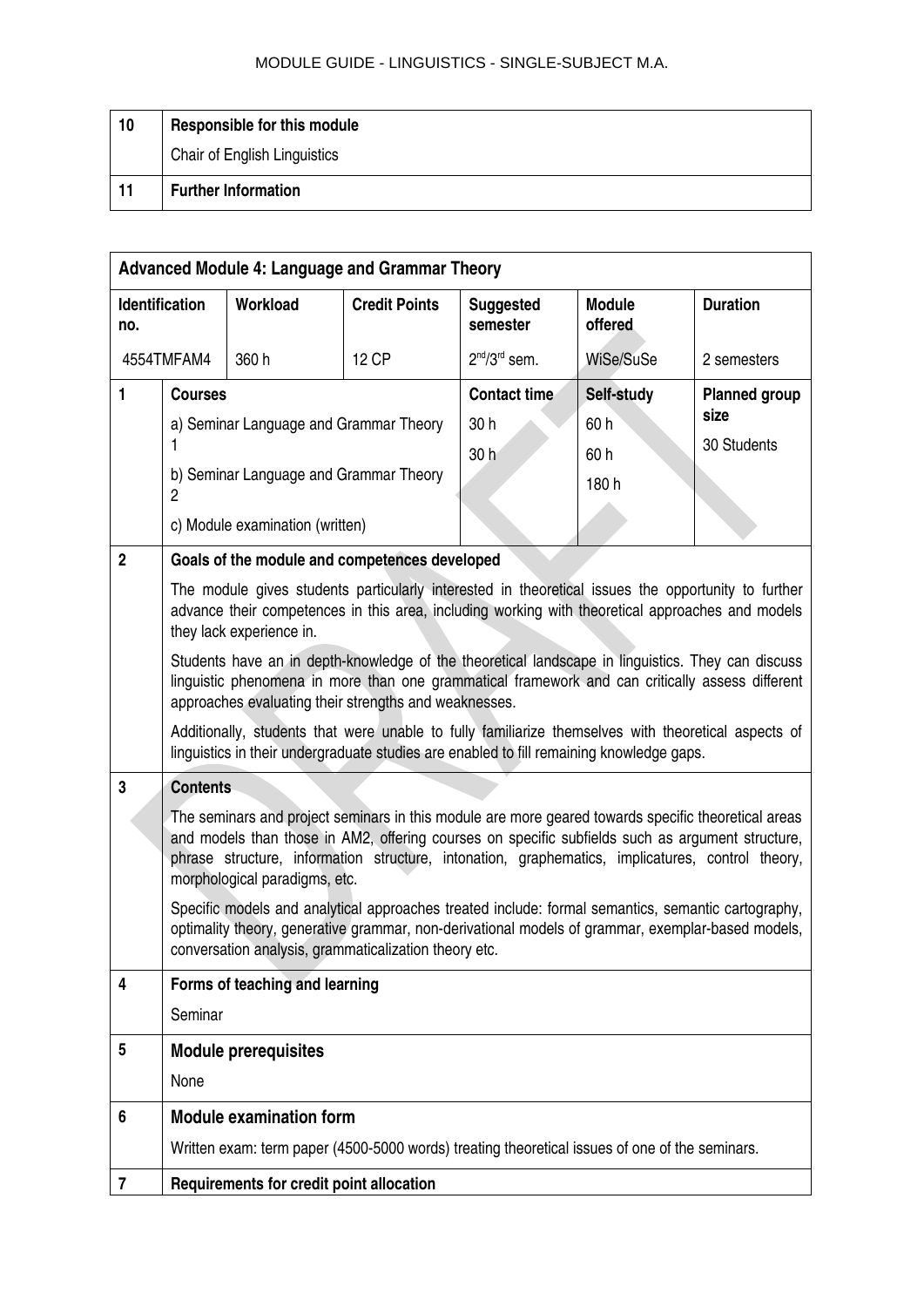| Completion of assignments, passing the module exam.                                             |  |  |  |  |
|-------------------------------------------------------------------------------------------------|--|--|--|--|
| Status of this module (in other degree programs)                                                |  |  |  |  |
| Elective module; also offered in the Double-Subject-Master's Program Linguistics and Phonetics. |  |  |  |  |
| Bearing of module grade on core grade                                                           |  |  |  |  |
| 30%, if one of the two highest-graded Advanced Modules                                          |  |  |  |  |
| <b>Responsible for this module</b>                                                              |  |  |  |  |
| Chair of German Linguistics                                                                     |  |  |  |  |
| <b>Further information</b>                                                                      |  |  |  |  |
|                                                                                                 |  |  |  |  |
|                                                                                                 |  |  |  |  |

| <b>Advanced Module 5: Language Structures</b> |                                                                                                                                                                                                                                                                                                                                                                                                                                  |                                               |                      |                              |                          |                              |
|-----------------------------------------------|----------------------------------------------------------------------------------------------------------------------------------------------------------------------------------------------------------------------------------------------------------------------------------------------------------------------------------------------------------------------------------------------------------------------------------|-----------------------------------------------|----------------------|------------------------------|--------------------------|------------------------------|
| no.                                           | <b>Identification</b>                                                                                                                                                                                                                                                                                                                                                                                                            | Workload                                      | <b>Credit Points</b> | <b>Suggested</b><br>semester | <b>Module</b><br>offered | <b>Duration</b>              |
|                                               | 4554TMFAM5                                                                                                                                                                                                                                                                                                                                                                                                                       | 360 h                                         | 12 CP                | $2nd/3rd$ sem.               | WiSe/SuSe                | 2 semesters                  |
| 1                                             | <b>Courses</b>                                                                                                                                                                                                                                                                                                                                                                                                                   |                                               |                      | <b>Contact time</b>          | Self-study               | <b>Planned group</b><br>size |
|                                               |                                                                                                                                                                                                                                                                                                                                                                                                                                  | 3 classes out of a)-d) are required.          |                      |                              |                          |                              |
|                                               |                                                                                                                                                                                                                                                                                                                                                                                                                                  | a) Lecture Language Structures                |                      | 30h                          | 60h                      |                              |
|                                               |                                                                                                                                                                                                                                                                                                                                                                                                                                  | b) Seminar Language Structures 1              |                      | 30 h                         | 60h                      | Lecture: 100<br>students     |
|                                               |                                                                                                                                                                                                                                                                                                                                                                                                                                  | c) Seminar Language Structures 2              |                      | 30 h                         | 60h                      | Seminar: 30                  |
|                                               |                                                                                                                                                                                                                                                                                                                                                                                                                                  | d) Seminar Language Structures 3              |                      | 30 h                         | 60h                      | students                     |
|                                               |                                                                                                                                                                                                                                                                                                                                                                                                                                  | e) Module examination (written)               |                      |                              | 90h                      |                              |
| $\overline{2}$                                |                                                                                                                                                                                                                                                                                                                                                                                                                                  | Goals of the module and competences developed |                      |                              |                          |                              |
|                                               | Students intensively study a field of linguistic phenomena, typically from a comparative perspective<br>(within a language family, a language area or in worldwide comparison). Upon completion, students<br>are able to appraise these phenomena in speech and writing, ascertain their relevance for language<br>theory and critically reflect methodical aspects of language comparison.                                      |                                               |                      |                              |                          |                              |
| 3                                             | <b>Contents</b>                                                                                                                                                                                                                                                                                                                                                                                                                  |                                               |                      |                              |                          |                              |
|                                               | The lecture provides overviews of language families and language areas centering on specific<br>phenomena (such as discourse structures in Romance languages, prosodic systems in Papua New<br>Guinea). The seminars employ publications and corpus to compare and discuss language structures.<br>Possible topics include: diatheses in Slavic languages, classifiers, structural particularities of Latin<br>American Spanish. |                                               |                      |                              |                          |                              |
| $\overline{\mathbf{4}}$                       |                                                                                                                                                                                                                                                                                                                                                                                                                                  | Forms of teaching and learning                |                      |                              |                          |                              |
|                                               | Lecture, seminar                                                                                                                                                                                                                                                                                                                                                                                                                 |                                               |                      |                              |                          |                              |
| 5                                             |                                                                                                                                                                                                                                                                                                                                                                                                                                  | <b>Module prerequisites</b>                   |                      |                              |                          |                              |
|                                               | None                                                                                                                                                                                                                                                                                                                                                                                                                             |                                               |                      |                              |                          |                              |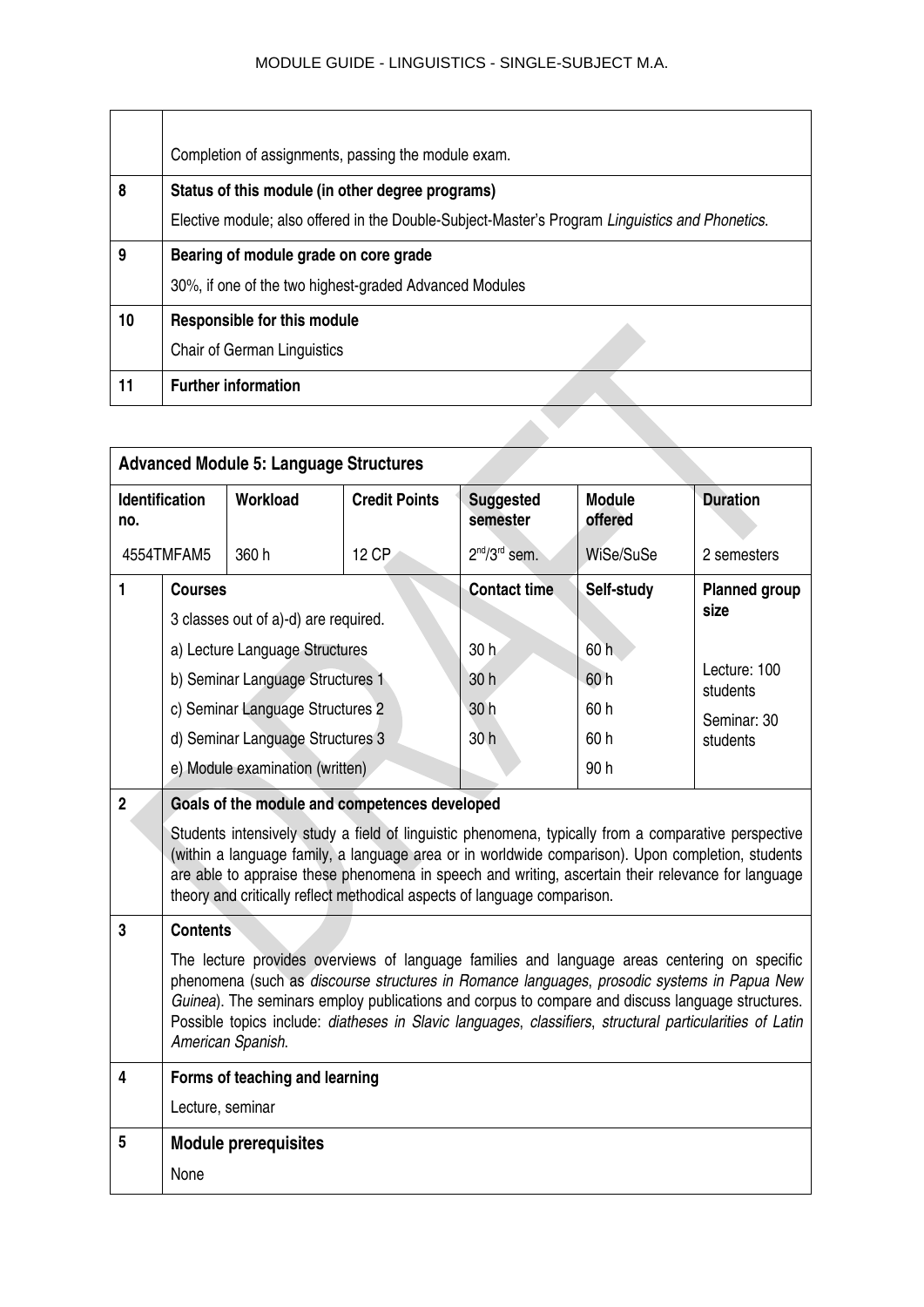| 6              | <b>Module examination form</b>                                                                  |
|----------------|-------------------------------------------------------------------------------------------------|
|                | Written exam: term paper (2500-3000 words) treating theoretical issues of one of the seminars   |
| $\overline{7}$ | Requirements for credit point allocation                                                        |
|                | Completion of assignments, passing the module exam                                              |
| 8              | Status of this module (in other degree programs)                                                |
|                | Elective module; also offered in the Double-Subject-Master's Program Linguistics and Phonetics. |
| 9              | Bearing of module grade on core grade                                                           |
|                | 30%, if one of the two highest-graded Advanced Modules.                                         |
| 10             | <b>Responsible for this module</b>                                                              |
|                | <b>Chair of Romance Linguistics</b>                                                             |
| 11             | <b>Further information</b>                                                                      |
|                |                                                                                                 |
|                |                                                                                                 |

|              | <b>Advanced module 6G: Practical Courses in African Languages</b>                                                                                                                                                                                                                                                                                                                                                 |          |                      |                                                                     |                                                                 |                                                         |
|--------------|-------------------------------------------------------------------------------------------------------------------------------------------------------------------------------------------------------------------------------------------------------------------------------------------------------------------------------------------------------------------------------------------------------------------|----------|----------------------|---------------------------------------------------------------------|-----------------------------------------------------------------|---------------------------------------------------------|
| no.          | <b>Identification</b>                                                                                                                                                                                                                                                                                                                                                                                             | Workload | <b>Credit Points</b> | <b>Suggested</b><br>semester                                        | <b>Module</b><br>offered                                        | <b>Duration</b>                                         |
|              | 4501CBFBM2                                                                                                                                                                                                                                                                                                                                                                                                        | 360 h    | 12 CP                | $1st/2nd$ sem.                                                      | WiSe/SuSe                                                       | 2 semesters                                             |
| 1            | <b>Courses</b><br>Choose two courses in the same language,<br>either a) and b) or $e$ ) and f)<br>a) Practical Course Swahili I<br>b) Practical Course Swahili II<br>c) Practical Course Egyptian I<br>d) Practical Course Egyptian II<br>e) Practical Course Hausa I<br>f) Practical Course Hausa II<br>g) Examination: Oral exam                                                                                |          |                      | <b>Contact time</b><br>60 h<br>60 h<br>60 h<br>60 h<br>60 h<br>60 h | Self-study<br>60h<br>60 h<br>60 h<br>60h<br>60h<br>60h<br>120 h | <b>Planned group</b><br>size<br>Seminar: 25<br>students |
| $\mathbf{2}$ | Goals of the module and competences developed                                                                                                                                                                                                                                                                                                                                                                     |          |                      |                                                                     |                                                                 |                                                         |
|              | Students acquire a basic knowledge of an African language and are able to cope with simple<br>conversations and texts.                                                                                                                                                                                                                                                                                            |          |                      |                                                                     |                                                                 |                                                         |
| 3            | <b>Contents</b>                                                                                                                                                                                                                                                                                                                                                                                                   |          |                      |                                                                     |                                                                 |                                                         |
|              | The basic practical language modules offer introductory courses in Swahili and Hausa, of which<br>students choose one. It should be noted that Swahili and Hausa are offered every semester. Basically<br>all o are structured in the same way, concentrating on language acquisition in grammar lessons. In<br>addition, reading exercises, conversation exercises, as well as regular learning controls (tests, |          |                      |                                                                     |                                                                 |                                                         |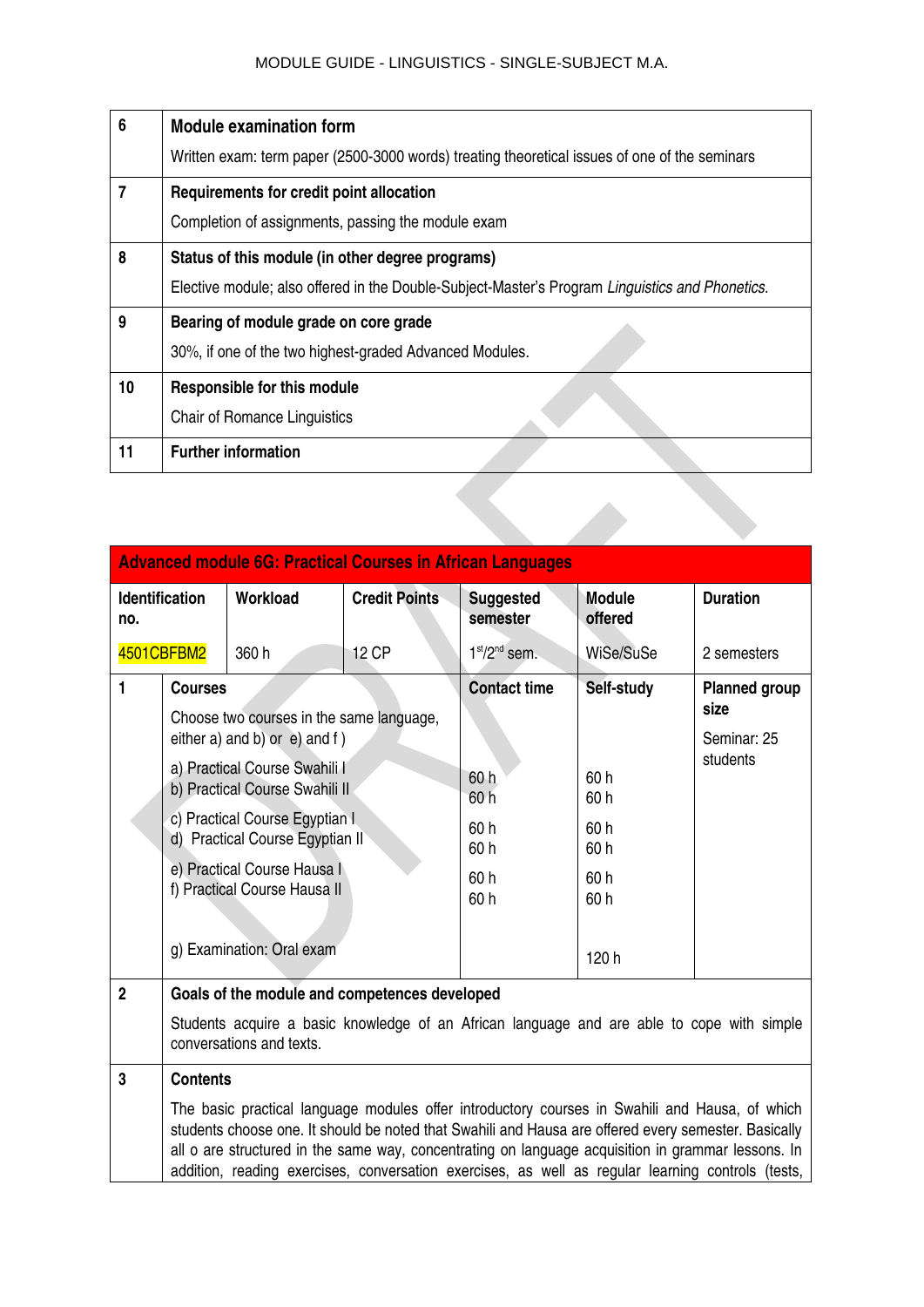|                | dialogue exercises) are added as language competence progresses. After completion of the basic<br>module, students will have basic knowledge of grammar in an African language.                                                                               |
|----------------|---------------------------------------------------------------------------------------------------------------------------------------------------------------------------------------------------------------------------------------------------------------|
| 4              | Forms of teaching and learning                                                                                                                                                                                                                                |
|                | Language course                                                                                                                                                                                                                                               |
| 5              | <b>Module prerequisites</b>                                                                                                                                                                                                                                   |
|                | None                                                                                                                                                                                                                                                          |
| 6              | <b>Module examination form</b>                                                                                                                                                                                                                                |
|                | Oral test (20 minutes) in the chosen language.                                                                                                                                                                                                                |
| $\overline{7}$ | Requirements for credit point allocation                                                                                                                                                                                                                      |
|                | Participation in language courses; academic achievements; passing the module examination                                                                                                                                                                      |
| 8              | Status of this module (in other degree programs)                                                                                                                                                                                                              |
|                | Compulsory module in the Bachelor's programme "Languages and Cultures of Africa", open for the<br>Master's programme "Culture and Environment in Africa" and "Intercultural Communication" as well as<br>in the Bachelor's and Master's programme "Ethnology" |
| 9              | Bearing of module grade on core grade                                                                                                                                                                                                                         |
|                | 30% if it is one of the two best graded upgrade modules.                                                                                                                                                                                                      |
| 10             | <b>Responsible for this module</b>                                                                                                                                                                                                                            |
|                | Akademische Rätin Afrikanistik                                                                                                                                                                                                                                |
| 11             | <b>Further information</b>                                                                                                                                                                                                                                    |
|                | Attending language course II is only possible after language course I.                                                                                                                                                                                        |

# <span id="page-17-0"></span>2.2 Specialization Modules

Specialization Module 1 serves to develop a student's own profile from among current specialization areas in linguistics, typically in conjuncture with Specialization Module 2 or a language instruction module. The following areas are offered:

- 1a General Linguistics
- 1b English Linguistics
- 1f Historical-Comparative Linguistics
- 1h Phonetics
- 1k Slavic Linguistics
- 1n Sign Language Linguistics
- 1o African Linguistics
- 1p Discourse Studies

Students are required to choose one of these seven profiles, which is later included in the final transcript. The choice of profile also determines the area the thesis is written in, meaning that the thesis supervisor will stem from the respective area.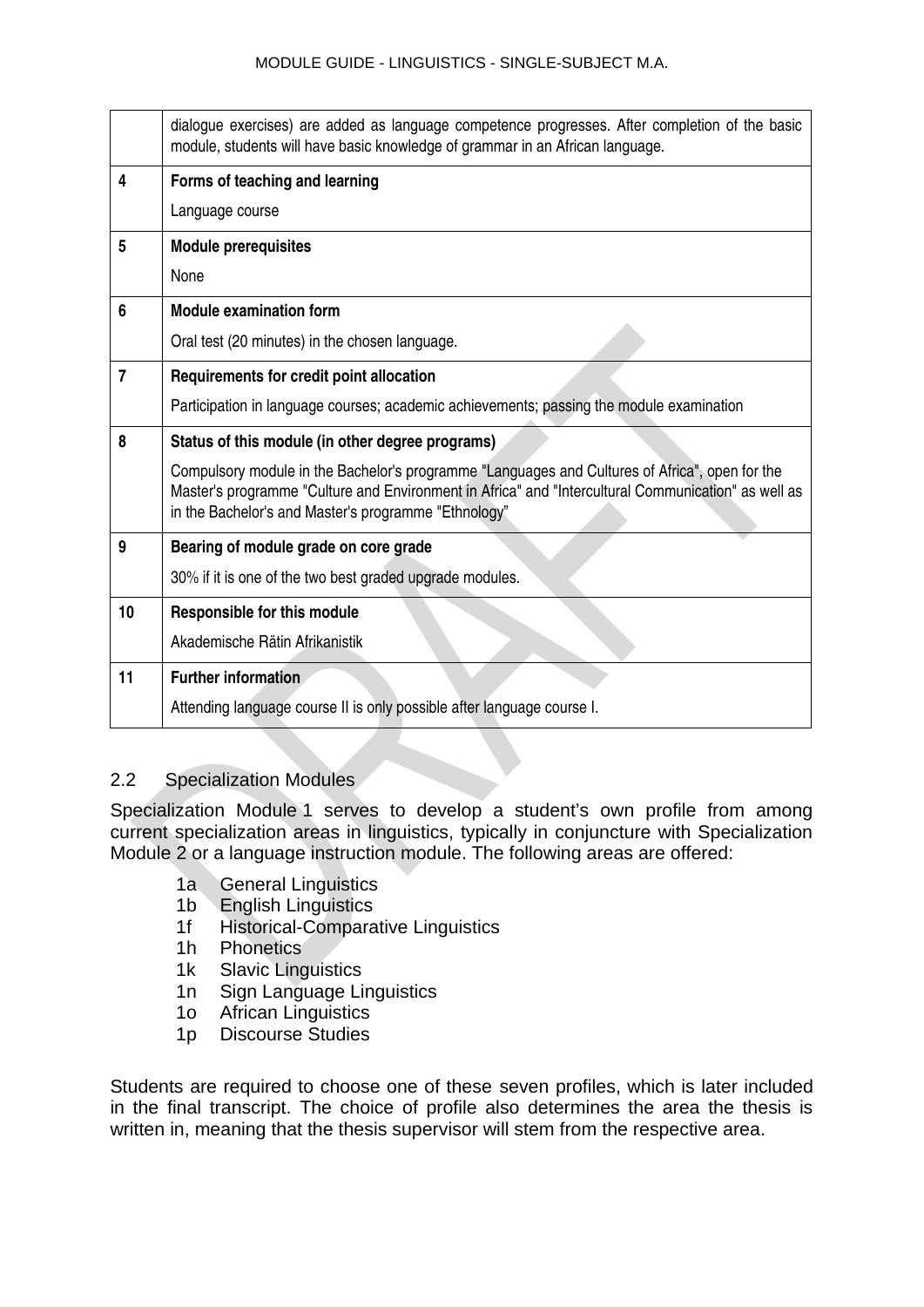Specialization Module 1 focusses on scientific competence in its cognitive, functional and methodological dimensions, providing theoretical knowledge, profile-specific methodic competence, as well as the ability to think and act in a scientifically competent manner in both academic and non-academic contexts.

Specialization Module 2 consists of the execution of a student's own research project under supervision and serves as preparation for the thesis. The module is offered in three different types from which students may choose, after consultation with their advisor:

- 2a research project A: colloquium
- 2b research project B: laboratory work
- 2c research project C: directed reading

The type of Research Module (Specialization Module 2) is chosen depending on the student's choice of profile, their prior knowledge and the planned research project.

The type *Colloquium* centers on the students developing a research question, organizing their work, and then orally presenting their research. The colloquium, where fellow graduate students present and discuss their ideas, work and difficulties provides students with impulses for their own work, but especially the chance to critically evaluate their own work by comparing it with others'. This type of Research Module is particularly relevant for research projects and specializations that do not principally rely on experimental data collection.

The type *Laboratory work* focusses on the planning and execution of an experiment under supervision. The development of a research question typically entails the choice of test subjects, the employment of technology for data collection as well as the method of (statistical) evaluation. This type is mostly relevant for projects which require gathering data by experiments.

The type *Directed Reading* focusses on reading required to successfully execute a research project, which naturally also forms part of the other Research Module types. This type is recommended in two cases: firstly, in case the planned project requires more than the average amount of reading, such as a research question dealing with the history or philosophy of science; secondly, in case the student needs to catch up on reading due to switching specializations between undergraduate and graduate studies.

All three types of Research Module serve both to expand students' knowledge and to develop cognitive skills, especially self-reliance and social competence (accordingly to a lesser degree in the*Directed Reading* type).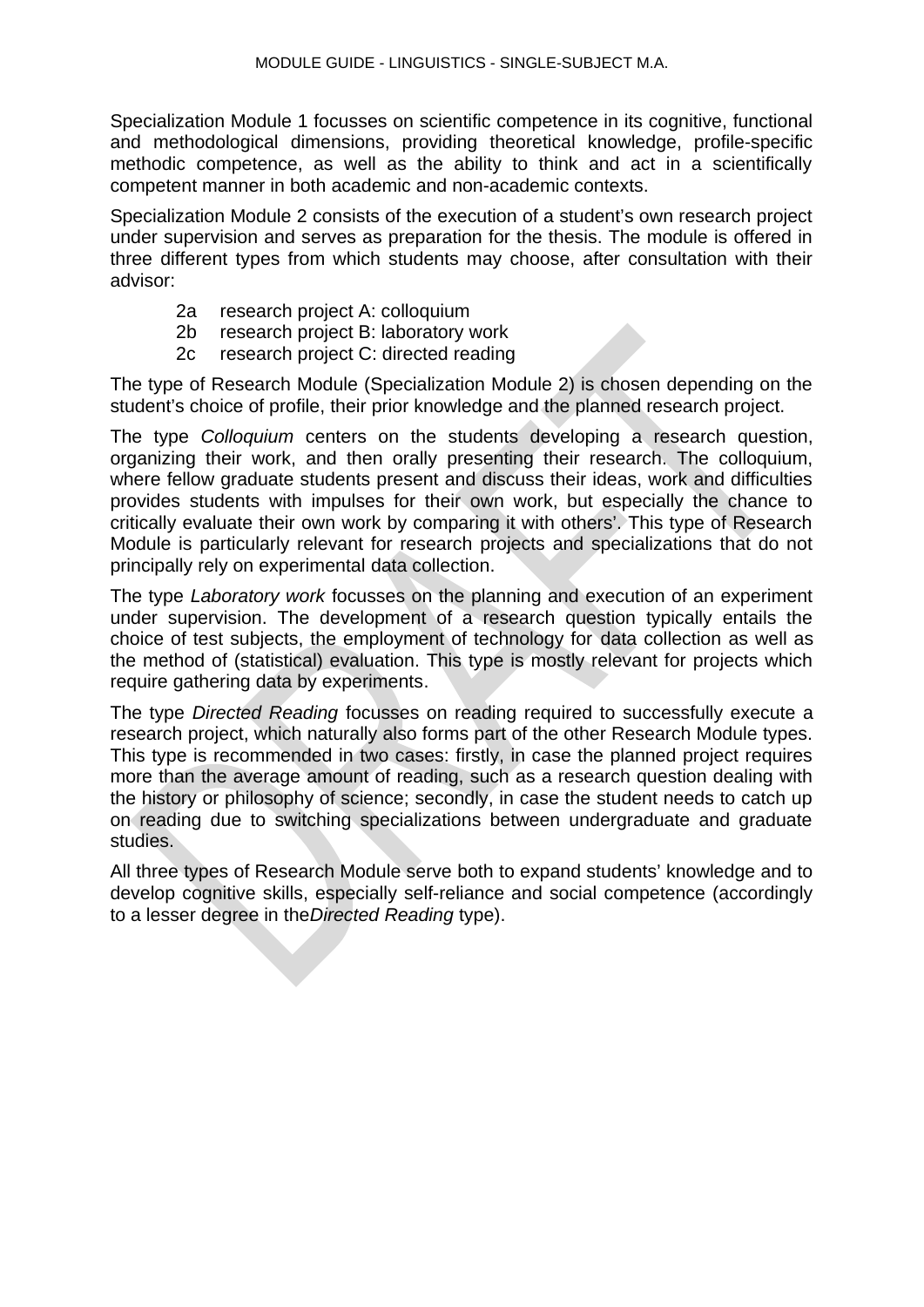|                | <b>Specialization Module 1A: Profile Module General Linguistics</b>                                                                                                                                                                                                                                                                                                                                                                                                                                                                                                                                                                                                                                                                                                                                                                                                                                                                                                                                     |                                          |                                                  |                                                                                     |                          |                         |
|----------------|---------------------------------------------------------------------------------------------------------------------------------------------------------------------------------------------------------------------------------------------------------------------------------------------------------------------------------------------------------------------------------------------------------------------------------------------------------------------------------------------------------------------------------------------------------------------------------------------------------------------------------------------------------------------------------------------------------------------------------------------------------------------------------------------------------------------------------------------------------------------------------------------------------------------------------------------------------------------------------------------------------|------------------------------------------|--------------------------------------------------|-------------------------------------------------------------------------------------|--------------------------|-------------------------|
| no.            | <b>Identification</b>                                                                                                                                                                                                                                                                                                                                                                                                                                                                                                                                                                                                                                                                                                                                                                                                                                                                                                                                                                                   | Workload                                 | <b>Credit Points</b>                             | <b>Suggested</b><br>semester                                                        | <b>Module</b><br>offered | <b>Duration</b>         |
|                | 4554TMFS1A                                                                                                                                                                                                                                                                                                                                                                                                                                                                                                                                                                                                                                                                                                                                                                                                                                                                                                                                                                                              | 450h                                     | 15 CP                                            | $2nd/3rd$ sem.                                                                      | WiSe/SuSe                | 2 semesters             |
| 1              | <b>Courses</b>                                                                                                                                                                                                                                                                                                                                                                                                                                                                                                                                                                                                                                                                                                                                                                                                                                                                                                                                                                                          |                                          |                                                  | <b>Contact time</b>                                                                 | Self-study               | <b>Planned group</b>    |
|                |                                                                                                                                                                                                                                                                                                                                                                                                                                                                                                                                                                                                                                                                                                                                                                                                                                                                                                                                                                                                         | a) Seminar Profile Module GL 1           |                                                  | 30h                                                                                 | 60 h                     | size                    |
|                |                                                                                                                                                                                                                                                                                                                                                                                                                                                                                                                                                                                                                                                                                                                                                                                                                                                                                                                                                                                                         | b) Seminar Profile Module GL 2           |                                                  | 30h                                                                                 | 60h                      | Seminar: 30<br>students |
|                |                                                                                                                                                                                                                                                                                                                                                                                                                                                                                                                                                                                                                                                                                                                                                                                                                                                                                                                                                                                                         | c) Project seminar Profile Module GL     |                                                  | 30h                                                                                 | 60 h                     | Project                 |
|                |                                                                                                                                                                                                                                                                                                                                                                                                                                                                                                                                                                                                                                                                                                                                                                                                                                                                                                                                                                                                         | d) Module examination (term paper)       |                                                  |                                                                                     | 180 h                    | seminar: 15<br>students |
| $\overline{2}$ |                                                                                                                                                                                                                                                                                                                                                                                                                                                                                                                                                                                                                                                                                                                                                                                                                                                                                                                                                                                                         |                                          | Goals of the module and competences developed    |                                                                                     |                          |                         |
|                | Students are able to comprehend and critically reflect on current issues in the area of General<br>Linguistics and develop their own research questions. Special consideration is given to an advanced<br>understanding of methodical problems at the interface of theory and empirical studies and conceptual<br>problems in the development of linguistic theory. Students can initiate and participate in scientific<br>discussions, present theoretical positions in a precise manner, both orally and in writing, and are<br>trained in techniques used to evaluate empirical claims. These skills are typically applied when<br>working in groups, thus promoting scientific teamwork.                                                                                                                                                                                                                                                                                                            |                                          |                                                  |                                                                                     |                          |                         |
| 3              | <b>Contents</b>                                                                                                                                                                                                                                                                                                                                                                                                                                                                                                                                                                                                                                                                                                                                                                                                                                                                                                                                                                                         |                                          |                                                  |                                                                                     |                          |                         |
|                | The seminars treat issues of adequate theoretical modelling of linguistic diversity on a broad, cross-<br>linguistic basis: Why do different languages exist? How different can languages be and which<br>structural properties typically correlate? How and why do languages change? Why are some<br>structural phenomena widespread and others rare? To what extent do structural options reflect<br>cognitive and cultural predispositions? Along with general linguistic and grammar-related positions,<br>the seminars focus on theories and methods of typology and research into language universals,<br>cognitive anthropology, language change and contact issues, as well as discourse and conversation<br>analysis. In the project seminar, language comparison is put into practice on the basis of data from<br>language documentation and grammars. In the case that some students have already gathered their<br>own data, analytical issues related to these collections are discussed. |                                          |                                                  |                                                                                     |                          |                         |
| 4              |                                                                                                                                                                                                                                                                                                                                                                                                                                                                                                                                                                                                                                                                                                                                                                                                                                                                                                                                                                                                         | Forms of teaching and learning           |                                                  |                                                                                     |                          |                         |
|                | Seminar, project                                                                                                                                                                                                                                                                                                                                                                                                                                                                                                                                                                                                                                                                                                                                                                                                                                                                                                                                                                                        |                                          |                                                  |                                                                                     |                          |                         |
| 5              |                                                                                                                                                                                                                                                                                                                                                                                                                                                                                                                                                                                                                                                                                                                                                                                                                                                                                                                                                                                                         | <b>Module prerequisites</b>              |                                                  |                                                                                     |                          |                         |
|                | None                                                                                                                                                                                                                                                                                                                                                                                                                                                                                                                                                                                                                                                                                                                                                                                                                                                                                                                                                                                                    |                                          |                                                  |                                                                                     |                          |                         |
| 6              |                                                                                                                                                                                                                                                                                                                                                                                                                                                                                                                                                                                                                                                                                                                                                                                                                                                                                                                                                                                                         | <b>Module examination form</b>           |                                                  |                                                                                     |                          |                         |
|                |                                                                                                                                                                                                                                                                                                                                                                                                                                                                                                                                                                                                                                                                                                                                                                                                                                                                                                                                                                                                         |                                          |                                                  | Written examination: term paper (5000 words) on a subject from one of the seminars. |                          |                         |
| $\overline{7}$ |                                                                                                                                                                                                                                                                                                                                                                                                                                                                                                                                                                                                                                                                                                                                                                                                                                                                                                                                                                                                         | Requirements for credit point allocation |                                                  |                                                                                     |                          |                         |
|                |                                                                                                                                                                                                                                                                                                                                                                                                                                                                                                                                                                                                                                                                                                                                                                                                                                                                                                                                                                                                         |                                          |                                                  | Project participation, completion of assignments, passing the module exam.          |                          |                         |
| 8              |                                                                                                                                                                                                                                                                                                                                                                                                                                                                                                                                                                                                                                                                                                                                                                                                                                                                                                                                                                                                         |                                          | Status of this module (in other degree programs) |                                                                                     |                          |                         |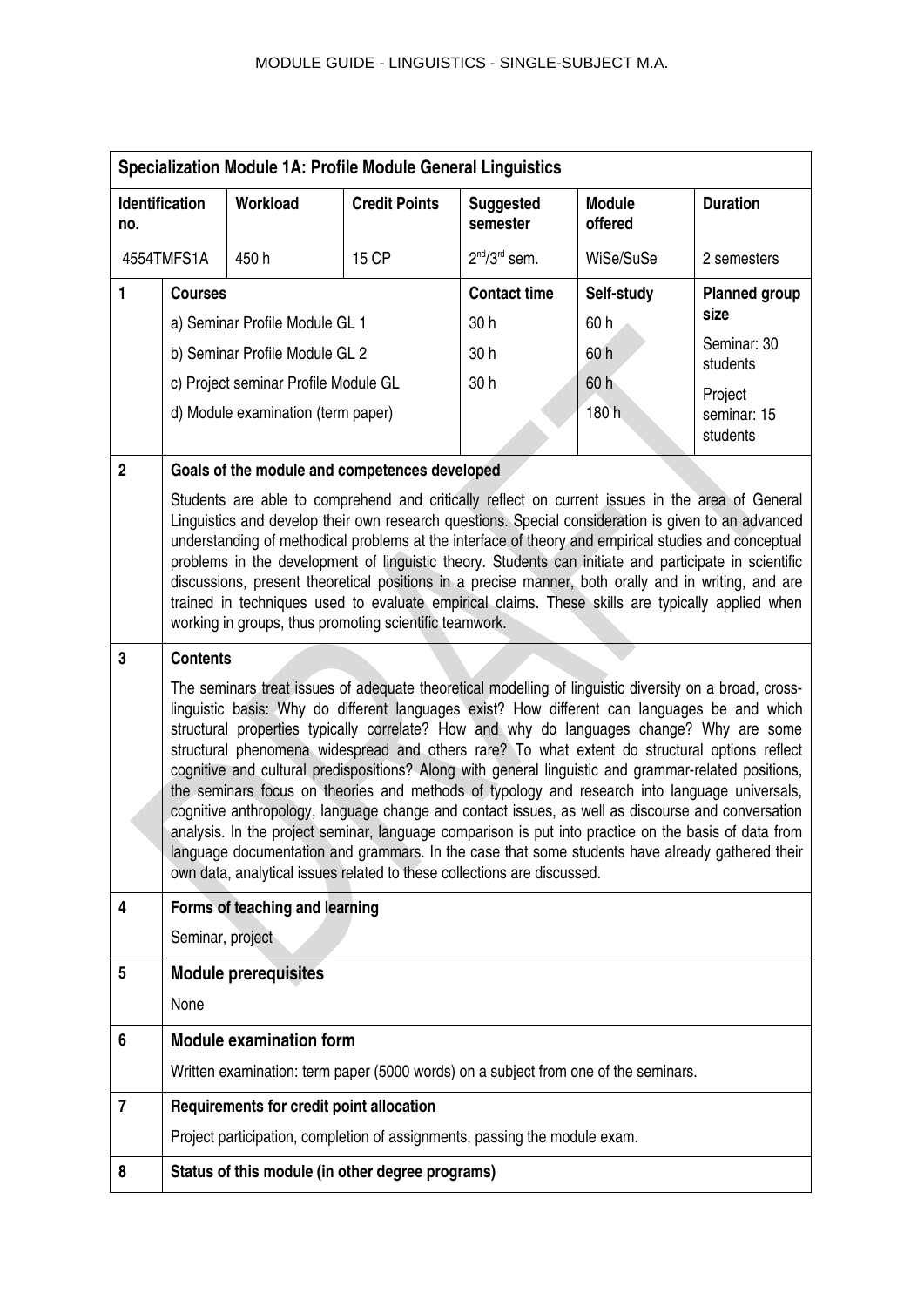|    | Elective module; also offered in the Double-Subject-Master's Program Linguistics and Phonetics. |
|----|-------------------------------------------------------------------------------------------------|
| 9  | Bearing of module grade on core grade                                                           |
|    | 40%                                                                                             |
| 10 | Responsible for this module                                                                     |
|    | <b>Chair of General Linguistics</b>                                                             |
| 11 | <b>Further information</b>                                                                      |
|    | It is recommended students complete AM 1 and/or AM2 beforehand.                                 |

|                                                                                                                                                                                                                                                                                                                                                                                                                                                                                                                                                                                                                                                                                                                                                                                                                                                                                                                                                                                                                                                                                                                                                          | <b>Specialization Module 1B: Profile Module English Linguistics</b>                                                                                                                                                                                                                                                                                                                                                                                                                                                                                                                                                                          |                                                                                                                                                                                         |                       |                                                   |                                         |                                                                               |
|----------------------------------------------------------------------------------------------------------------------------------------------------------------------------------------------------------------------------------------------------------------------------------------------------------------------------------------------------------------------------------------------------------------------------------------------------------------------------------------------------------------------------------------------------------------------------------------------------------------------------------------------------------------------------------------------------------------------------------------------------------------------------------------------------------------------------------------------------------------------------------------------------------------------------------------------------------------------------------------------------------------------------------------------------------------------------------------------------------------------------------------------------------|----------------------------------------------------------------------------------------------------------------------------------------------------------------------------------------------------------------------------------------------------------------------------------------------------------------------------------------------------------------------------------------------------------------------------------------------------------------------------------------------------------------------------------------------------------------------------------------------------------------------------------------------|-----------------------------------------------------------------------------------------------------------------------------------------------------------------------------------------|-----------------------|---------------------------------------------------|-----------------------------------------|-------------------------------------------------------------------------------|
| no.                                                                                                                                                                                                                                                                                                                                                                                                                                                                                                                                                                                                                                                                                                                                                                                                                                                                                                                                                                                                                                                                                                                                                      | <b>Identification</b><br>Workload<br><b>Credit Points</b>                                                                                                                                                                                                                                                                                                                                                                                                                                                                                                                                                                                    |                                                                                                                                                                                         | Suggested<br>semester | <b>Module</b><br>offered                          | <b>Duration</b>                         |                                                                               |
|                                                                                                                                                                                                                                                                                                                                                                                                                                                                                                                                                                                                                                                                                                                                                                                                                                                                                                                                                                                                                                                                                                                                                          | 4569TMFS1B<br>15 LP<br>450h                                                                                                                                                                                                                                                                                                                                                                                                                                                                                                                                                                                                                  |                                                                                                                                                                                         | $2nd/3rd$ sem.        | WiSe/SuSe                                         | 2 semesters                             |                                                                               |
| $\blacksquare$                                                                                                                                                                                                                                                                                                                                                                                                                                                                                                                                                                                                                                                                                                                                                                                                                                                                                                                                                                                                                                                                                                                                           | <b>Courses</b>                                                                                                                                                                                                                                                                                                                                                                                                                                                                                                                                                                                                                               | a) Lecture Profile Module EL<br>b) Advanced Seminar (Hauptseminar)<br>Profile Module EL<br>c) Advanced Seminar (Oberseminar) Profile<br>Module EL<br>d) Colloquium (Prüfungskolloquium) |                       | <b>Contact time</b><br>30h<br>30h<br>30 h<br>30 h | Self-study<br>30h<br>60 h<br>60h<br>60h | <b>Planned group</b><br>size<br>Lecture: 100<br>Seminar: 30<br>Colloquium: 30 |
|                                                                                                                                                                                                                                                                                                                                                                                                                                                                                                                                                                                                                                                                                                                                                                                                                                                                                                                                                                                                                                                                                                                                                          |                                                                                                                                                                                                                                                                                                                                                                                                                                                                                                                                                                                                                                              | e) Module examination (term paper)                                                                                                                                                      |                       |                                                   | 120 h                                   |                                                                               |
| $\overline{2}$<br>Goals of the module and competences developed<br>The module enables students to understand and contemplate current research questions as well as to<br>develop their own questions within the field of English linguistics. Students, therefore, acquire a basic<br>knowledge that is indispensable for a competent examination of the linguistic characteristics of<br>English, its varieties and historical development. This knowledge provides students with the<br>competence to deal with linguistic questions in a language-theoretically, empirically, and philologically<br>appropriate form. Furthermore, students develop necessary skills to cooperate in academic settings:<br>they will learn how to initiate and lead academic discussions and how to precisely present theoretical<br>positions and empirical phenomena. Students become competent users of examination techniques for<br>empirical data and theoretical claims: Using those techniques in discursive-argumentative group work<br>allows for students to discuss relevant developments in the history of science as well as their own<br>propositions. |                                                                                                                                                                                                                                                                                                                                                                                                                                                                                                                                                                                                                                              |                                                                                                                                                                                         |                       |                                                   |                                         |                                                                               |
| 3                                                                                                                                                                                                                                                                                                                                                                                                                                                                                                                                                                                                                                                                                                                                                                                                                                                                                                                                                                                                                                                                                                                                                        | <b>Contents</b><br>The lectures provide students with an overview and a classification of current theories and lines of<br>argumentation. The seminars are concerned with the challenging task of developing an adequate<br>model of the linguistic properties of current English as well as its historical and synchronic<br>developments. Issues within the areas of language description, language acquisition, and applied<br>linguistics are focused on. Questions within the field of English linguistics can be approached using<br>theoretical-deductive and empirical-inductive methodology. Those questions might be: What are the |                                                                                                                                                                                         |                       |                                                   |                                         |                                                                               |

grammatical characteristics of the language, or language level, at hand (e.g. in word or sentence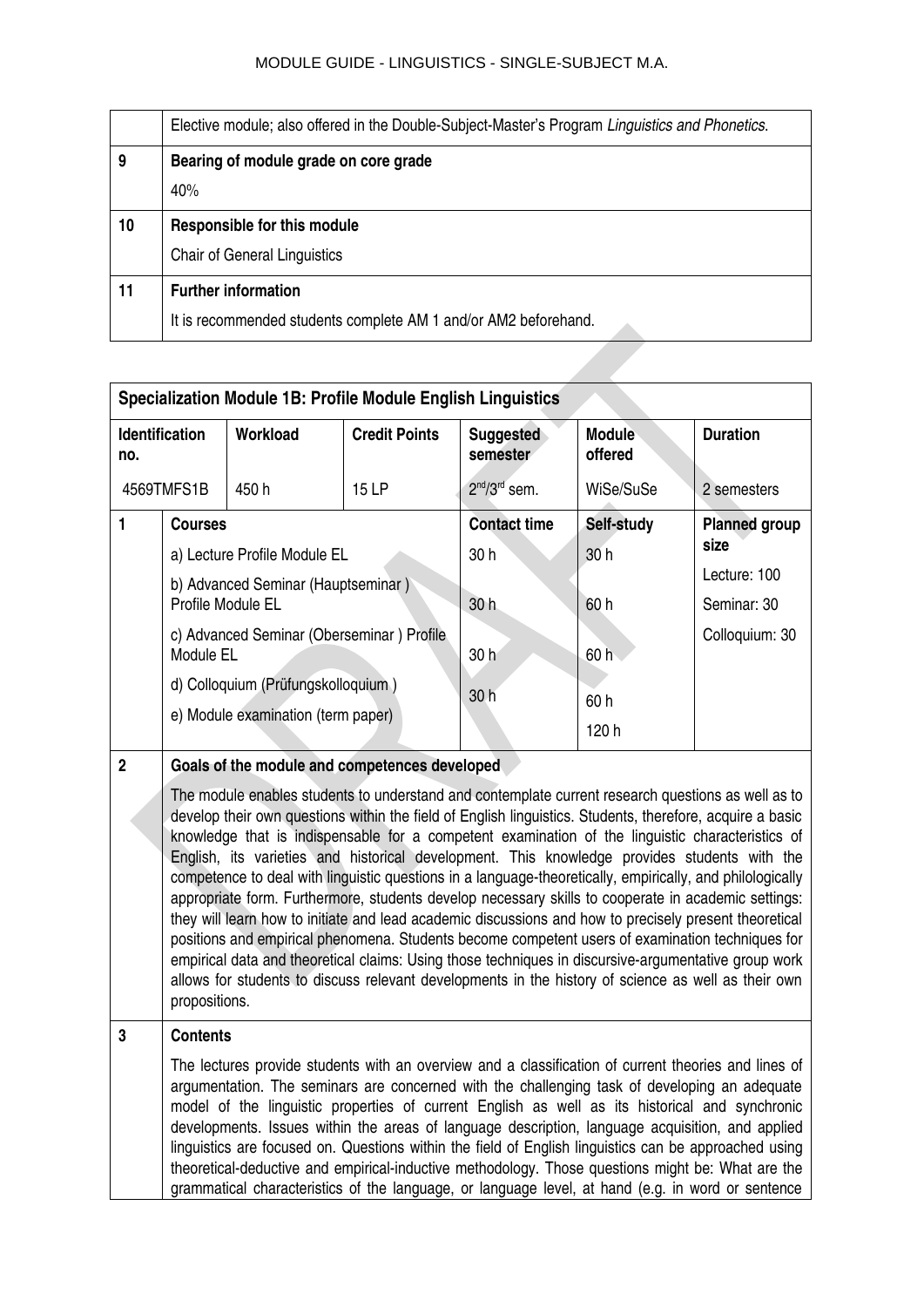|                | structure)? Which aspects of meaning (within or cross-context) are grammatically coded in which<br>form? To what extent are these characteristics fixed properties of the language or language level<br>studied? To what extent do they result from cross-linguistic or even universal language preconditions?<br>Which aspects of form (e.g. in pronunciation or writing) can be recognized and described? In addition<br>to structural analysis, empirical / pragmatic or corpus-based approaches and methods are possible<br>fields of study: How can the validity of statements about the observed language phenomena be<br>achieved? Which productive or receptive features of linguistic structures can be observed? How are<br>linguistic functions coded for mode of expression? |
|----------------|------------------------------------------------------------------------------------------------------------------------------------------------------------------------------------------------------------------------------------------------------------------------------------------------------------------------------------------------------------------------------------------------------------------------------------------------------------------------------------------------------------------------------------------------------------------------------------------------------------------------------------------------------------------------------------------------------------------------------------------------------------------------------------------|
| 4              | Forms of teaching and learning                                                                                                                                                                                                                                                                                                                                                                                                                                                                                                                                                                                                                                                                                                                                                           |
|                | Lecture, seminar, colloquium                                                                                                                                                                                                                                                                                                                                                                                                                                                                                                                                                                                                                                                                                                                                                             |
| 5              | <b>Module prerequisites</b>                                                                                                                                                                                                                                                                                                                                                                                                                                                                                                                                                                                                                                                                                                                                                              |
|                | English-language proficiency level C1 (CEFR).                                                                                                                                                                                                                                                                                                                                                                                                                                                                                                                                                                                                                                                                                                                                            |
| 6              | <b>Module examination form</b>                                                                                                                                                                                                                                                                                                                                                                                                                                                                                                                                                                                                                                                                                                                                                           |
|                | Written examination: term paper (7000 words) on a subject related to the advanced seminar<br>(Oberseminar).                                                                                                                                                                                                                                                                                                                                                                                                                                                                                                                                                                                                                                                                              |
| $\overline{7}$ | Requirements for credit point allocation                                                                                                                                                                                                                                                                                                                                                                                                                                                                                                                                                                                                                                                                                                                                                 |
|                | Accomplishment of academic achievements; passing the module exam.                                                                                                                                                                                                                                                                                                                                                                                                                                                                                                                                                                                                                                                                                                                        |
| 8              | Status of this module (in other degree programs)                                                                                                                                                                                                                                                                                                                                                                                                                                                                                                                                                                                                                                                                                                                                         |
|                | Elective module; also offered in the Single-Subject-Master's Program English Studies and in the<br>Double-Subject-Master's Program English Studies (Profile in Linguistics).                                                                                                                                                                                                                                                                                                                                                                                                                                                                                                                                                                                                             |
| 9              | Bearing of module grade on core grade                                                                                                                                                                                                                                                                                                                                                                                                                                                                                                                                                                                                                                                                                                                                                    |
|                | 40%                                                                                                                                                                                                                                                                                                                                                                                                                                                                                                                                                                                                                                                                                                                                                                                      |
| 10             | <b>Responsible for this module</b>                                                                                                                                                                                                                                                                                                                                                                                                                                                                                                                                                                                                                                                                                                                                                       |
|                | Chairs of English Linguistics (alternating)                                                                                                                                                                                                                                                                                                                                                                                                                                                                                                                                                                                                                                                                                                                                              |
| 11             | <b>Further information</b>                                                                                                                                                                                                                                                                                                                                                                                                                                                                                                                                                                                                                                                                                                                                                               |

| Specialization Module 1F: Profile Module Historical-Comparative Linguistics |                                                               |                                                        |                      |                              |                          |                      |
|-----------------------------------------------------------------------------|---------------------------------------------------------------|--------------------------------------------------------|----------------------|------------------------------|--------------------------|----------------------|
| no.                                                                         | <b>Identification</b>                                         | Workload                                               | <b>Credit Points</b> | <b>Suggested</b><br>semester | <b>Module</b><br>offered | <b>Duration</b>      |
|                                                                             | 4554TMFS1F                                                    | 450 h                                                  | 15 CP                | $1st/3rd$ sem.               | WiSe/SuSe                | 2 semesters          |
|                                                                             | <b>Courses</b>                                                |                                                        |                      | <b>Contact time</b>          | Self-study               | <b>Planned group</b> |
|                                                                             |                                                               | a) Seminar "Indo-European Phonology and<br>Morphology" |                      | 30h                          | 60 h                     | size                 |
|                                                                             | b) Advanced seminar "Issues in Indo-<br>European Linguistics" |                                                        | 30h                  | 60 h                         | 30 students              |                      |
|                                                                             |                                                               | c) Advanced seminar "Issues in Indo-                   |                      |                              |                          |                      |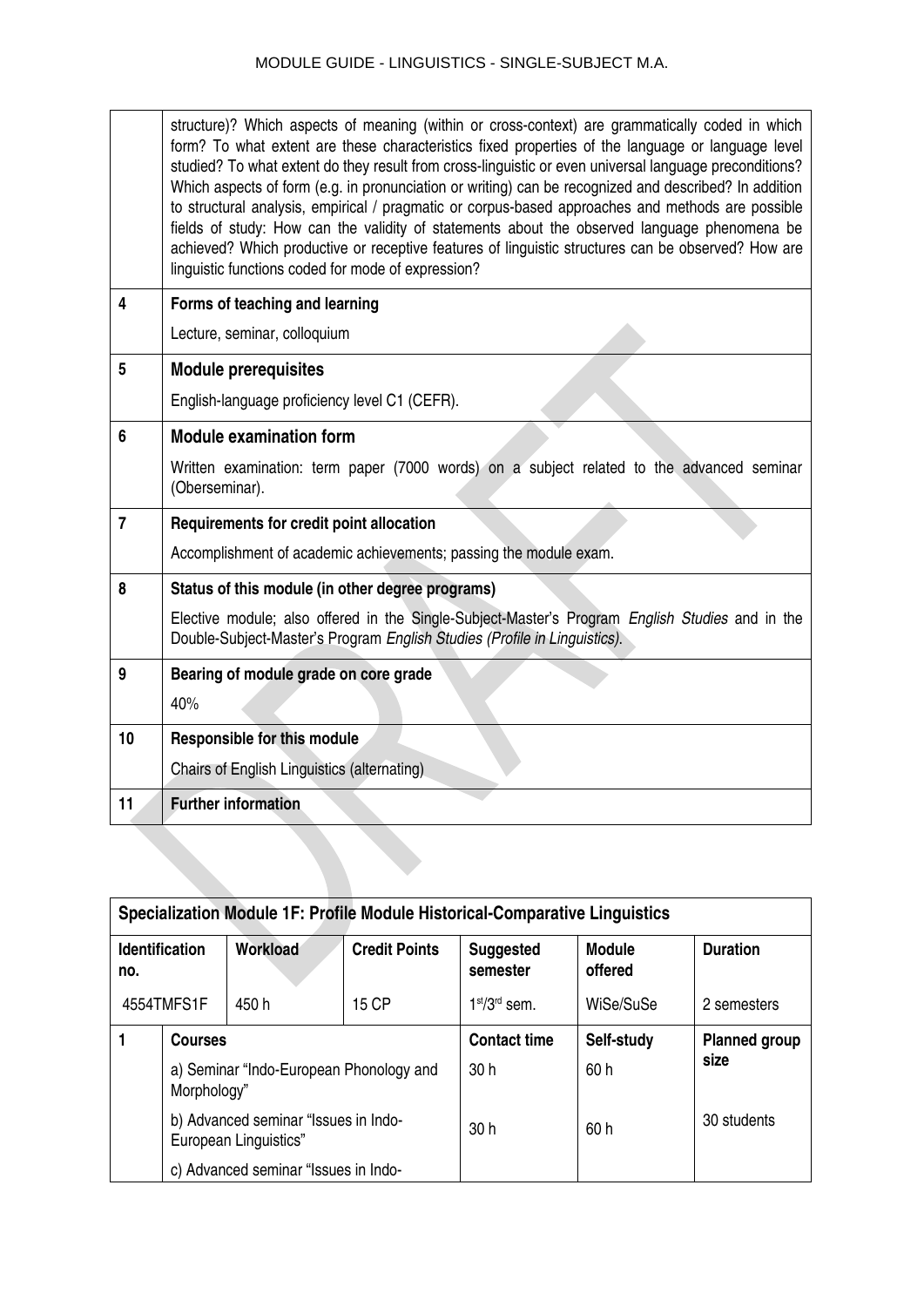|                | European Linguistics"                                                                                                                                                                                                                                                                                                                                                                                                                                                                                                                                                                                           | 30h | 60h   |  |  |
|----------------|-----------------------------------------------------------------------------------------------------------------------------------------------------------------------------------------------------------------------------------------------------------------------------------------------------------------------------------------------------------------------------------------------------------------------------------------------------------------------------------------------------------------------------------------------------------------------------------------------------------------|-----|-------|--|--|
|                | d) Module examination (combined)                                                                                                                                                                                                                                                                                                                                                                                                                                                                                                                                                                                |     | 180 h |  |  |
| $\overline{2}$ | Goals of the module and competences developed                                                                                                                                                                                                                                                                                                                                                                                                                                                                                                                                                                   |     |       |  |  |
|                | The students have a) developed a thorough understanding of the grammar of Proto-Indo-European<br>and b) familiarized themselves with issues and methods of language comparison in multiple areas of<br>Indo-European grammar so as to enable them to apply these skills themselves. The students have<br>acquired the following competences: a) being able to orally treat a chosen topic of Indo-European<br>grammar based on the current state of research, b) being able to treat a chosen area of Indo-<br>European grammar in writing based on the current state of research and original data collection. |     |       |  |  |
| 3              | <b>Contents</b>                                                                                                                                                                                                                                                                                                                                                                                                                                                                                                                                                                                                 |     |       |  |  |
|                | The introductory course "Indo-European Phonology and Morphology" builds upon prior knowledge of<br>Indo-European grammar. It deals with select topics of Indo-European historical phonology and<br>morphology. The advanced seminar explores these topics further, discussing issues of phonology<br>(such as laryngeal theory or the phoneme system of the proto-language), morphology (such as the<br>(Proto-)Indo-European systems of case, aspect and tense), word formation (nominal and verbal<br>derivation), syntax, onomastics, etc.                                                                   |     |       |  |  |
| 4              | Forms of teaching and learning                                                                                                                                                                                                                                                                                                                                                                                                                                                                                                                                                                                  |     |       |  |  |
|                | Seminar                                                                                                                                                                                                                                                                                                                                                                                                                                                                                                                                                                                                         |     |       |  |  |
| 5              | <b>Module prerequisites</b>                                                                                                                                                                                                                                                                                                                                                                                                                                                                                                                                                                                     |     |       |  |  |
|                | Knowledge of Latin at the "Latinum" level and basic knowledge of Ancient Greek (to the extent taught<br>in Specialization Module 5 of the UoC Bachelor's Program Linguistics and Phonetics).                                                                                                                                                                                                                                                                                                                                                                                                                    |     |       |  |  |
|                |                                                                                                                                                                                                                                                                                                                                                                                                                                                                                                                                                                                                                 |     |       |  |  |
| 6              | <b>Module examination form</b>                                                                                                                                                                                                                                                                                                                                                                                                                                                                                                                                                                                  |     |       |  |  |
|                | Combined examination: oral presentation and term paper                                                                                                                                                                                                                                                                                                                                                                                                                                                                                                                                                          |     |       |  |  |
| 7              | Requirements for credit point allocation                                                                                                                                                                                                                                                                                                                                                                                                                                                                                                                                                                        |     |       |  |  |
|                | Completion of assignments; passing the module exam                                                                                                                                                                                                                                                                                                                                                                                                                                                                                                                                                              |     |       |  |  |
| 8              | Status of this module (in other degree programs)                                                                                                                                                                                                                                                                                                                                                                                                                                                                                                                                                                |     |       |  |  |
|                | Elective module; also offered in the Double-Subject-Master's Program Linguistics and Phonetics                                                                                                                                                                                                                                                                                                                                                                                                                                                                                                                  |     |       |  |  |
| 9              | Bearing of module grade on core grade                                                                                                                                                                                                                                                                                                                                                                                                                                                                                                                                                                           |     |       |  |  |
|                | 40%                                                                                                                                                                                                                                                                                                                                                                                                                                                                                                                                                                                                             |     |       |  |  |
| 10             | <b>Responsible for this module</b>                                                                                                                                                                                                                                                                                                                                                                                                                                                                                                                                                                              |     |       |  |  |
|                | Chair of Historical-Comparative Linguistics                                                                                                                                                                                                                                                                                                                                                                                                                                                                                                                                                                     |     |       |  |  |
| 11             | <b>Further information</b>                                                                                                                                                                                                                                                                                                                                                                                                                                                                                                                                                                                      |     |       |  |  |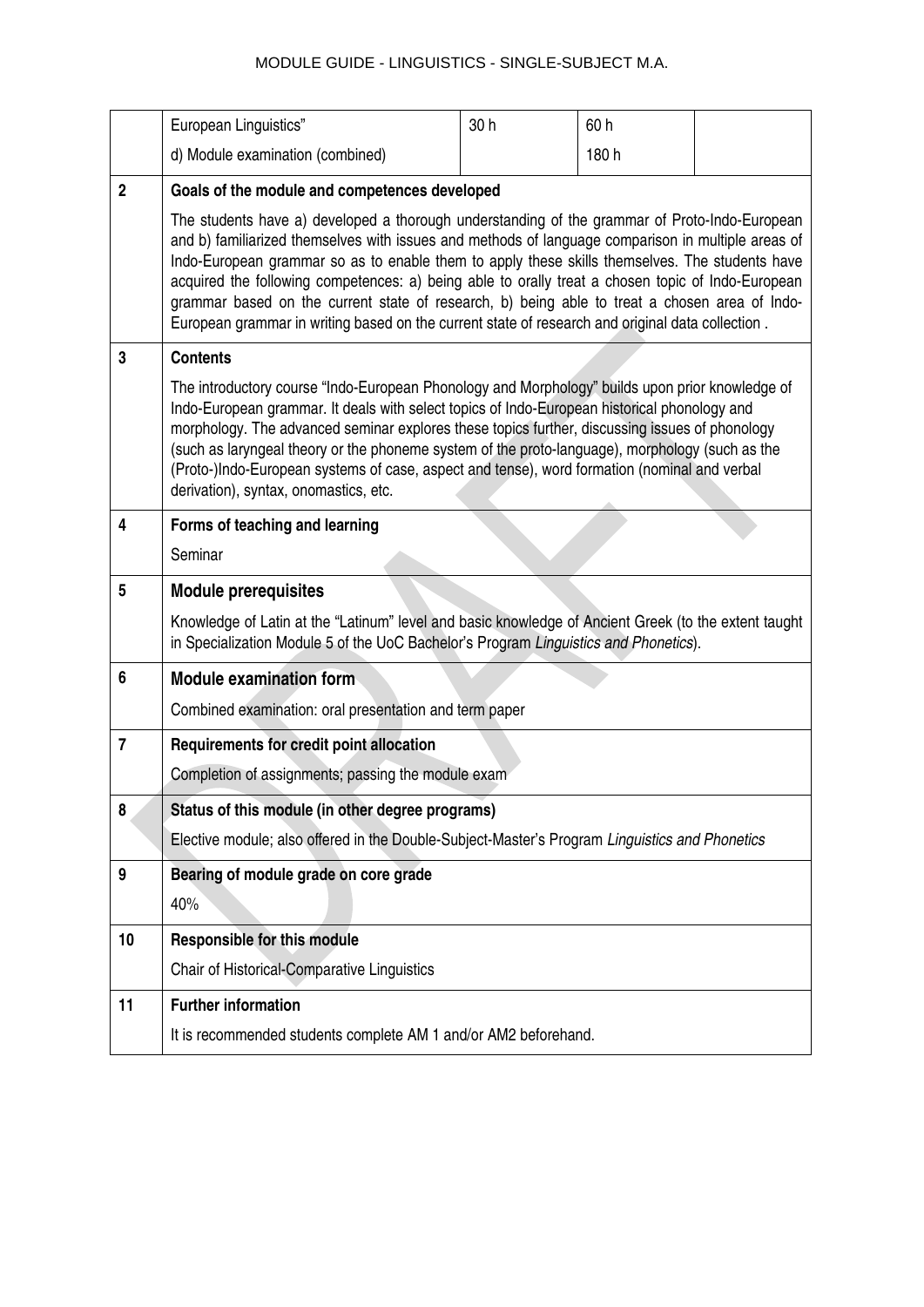|                     | <b>Specialization Module 1H: Profile Module Phonetics</b>                                                                                                            |  |                                                                                            |                                           |                                                                                                                                                                                                                                                                                                                                                                                                                                                                                                                                                                                                                                                                                                                                                                                                                                                                                                                                                                                                                                                                                                                                                                                                                                                                                                                                                                                                                                                                                                                                                                                                                                                                                                                                                                                                                          |                                                                                                                                                                                                                                                                                                                   |
|---------------------|----------------------------------------------------------------------------------------------------------------------------------------------------------------------|--|--------------------------------------------------------------------------------------------|-------------------------------------------|--------------------------------------------------------------------------------------------------------------------------------------------------------------------------------------------------------------------------------------------------------------------------------------------------------------------------------------------------------------------------------------------------------------------------------------------------------------------------------------------------------------------------------------------------------------------------------------------------------------------------------------------------------------------------------------------------------------------------------------------------------------------------------------------------------------------------------------------------------------------------------------------------------------------------------------------------------------------------------------------------------------------------------------------------------------------------------------------------------------------------------------------------------------------------------------------------------------------------------------------------------------------------------------------------------------------------------------------------------------------------------------------------------------------------------------------------------------------------------------------------------------------------------------------------------------------------------------------------------------------------------------------------------------------------------------------------------------------------------------------------------------------------------------------------------------------------|-------------------------------------------------------------------------------------------------------------------------------------------------------------------------------------------------------------------------------------------------------------------------------------------------------------------|
| no.                 | Workload<br><b>Identification</b><br><b>Credit Points</b>                                                                                                            |  | <b>Suggested</b><br><b>Semester</b>                                                        | <b>Module offered</b>                     | <b>Duration</b>                                                                                                                                                                                                                                                                                                                                                                                                                                                                                                                                                                                                                                                                                                                                                                                                                                                                                                                                                                                                                                                                                                                                                                                                                                                                                                                                                                                                                                                                                                                                                                                                                                                                                                                                                                                                          |                                                                                                                                                                                                                                                                                                                   |
|                     | 4554TMFS1H<br>450h<br>15 CP                                                                                                                                          |  | $1st$ - $3rd$ sem.                                                                         | WiSe/SuSe                                 | 2 semesters                                                                                                                                                                                                                                                                                                                                                                                                                                                                                                                                                                                                                                                                                                                                                                                                                                                                                                                                                                                                                                                                                                                                                                                                                                                                                                                                                                                                                                                                                                                                                                                                                                                                                                                                                                                                              |                                                                                                                                                                                                                                                                                                                   |
| 1<br>$\overline{2}$ | <b>Courses</b><br>a) Seminar Profile Module Phonetics<br>b) Project Seminar Laboratory Phonology<br>c) Colloquium (in Phonetics)<br>d) Module examination (combined) |  | <b>Contact time</b><br>30h<br>30 h<br>30h<br>Goals of the module and competences developed | Self-study<br>60h<br>60 h<br>60h<br>180 h | <b>Planned group</b><br>size<br>Seminar,<br>Colloquium: 30<br>students<br>Project Seminar:<br>15 students                                                                                                                                                                                                                                                                                                                                                                                                                                                                                                                                                                                                                                                                                                                                                                                                                                                                                                                                                                                                                                                                                                                                                                                                                                                                                                                                                                                                                                                                                                                                                                                                                                                                                                                |                                                                                                                                                                                                                                                                                                                   |
|                     | findings.                                                                                                                                                            |  |                                                                                            |                                           | Students will gain an in-depth understanding of Laboratory Phonology in theory and in practice. The<br>focus of this module lies in the generation of linguistic research hypotheses and their testing using<br>experimental methods. Additionally, students will be trained in the interpretation of complex phonetic<br>data (e.g. resulting from research into intonation and kinematics of articulation) to prepare them for<br>constructing phonological analyses. In the project seminar Laboratory Phonology, students are trained<br>to plan and execute their own small research project (including planning of feasibility, time and effort<br>required, management of time and costs) and to present their results to a wider audience in the<br>Phonetics colloquium, including how to respond to critical questions regarding the experimental                                                                                                                                                                                                                                                                                                                                                                                                                                                                                                                                                                                                                                                                                                                                                                                                                                                                                                                                                              |                                                                                                                                                                                                                                                                                                                   |
| 3                   | <b>Contents</b><br>Düsseldorf.                                                                                                                                       |  |                                                                                            |                                           | speech from different languages. One major focus will be GToBI (German Tones and Break Indices),<br>the leading current model for the description of intonation in German, as a tool of investigation into<br>phonological structure (with training materials on our website, URL: http://www.gtobi.uni-koeln.de/).<br>Students will also further their knowledge in the domain of articulation, specifically with regards to<br>articulatory modelling and the effects of articulation on the speech signal. This involves investigations<br>into the interactions between text and tune (segments and their intonational realisation) and how to<br>capture this relationship through dynamic modelling. The development of research hypotheses in<br>prosody and articulation is crucial to the seminar. Moreover, students will learn to choose appropriate<br>techniques and parameters of measurement, informed by practices in the current literature.<br>Participants may benefit from an exchange with the Phonetics department at Heinrich Heine University<br>In the project seminar Laboratory Phonology, production and perception experiments are planned,<br>conducted and analysed in order to elucidate a range of current topics in phonetics and phonology.<br>Students will learn to run an experiment involving the use of medical and acoustic equipment and to<br>analyse the resulting data. The results will be critically evaluated with a view to the possibilities of<br>prosodic and articulatory modelling. Regular attendance by students is required in order to learn the<br>relevant scientific techniques and how to operate the appropriate tools. Findings from the experiment<br>conducted in the project seminar Laboratory Phonology will be presented in the regular colloquium | The module provides a thorough examination of theoretical and practical aspects of prosodic analysis<br>and of the articulatory modelling of speech, as well as interactions between the two. The most<br>important models of prosody will be introduced and critically assessed regarding their applicability to |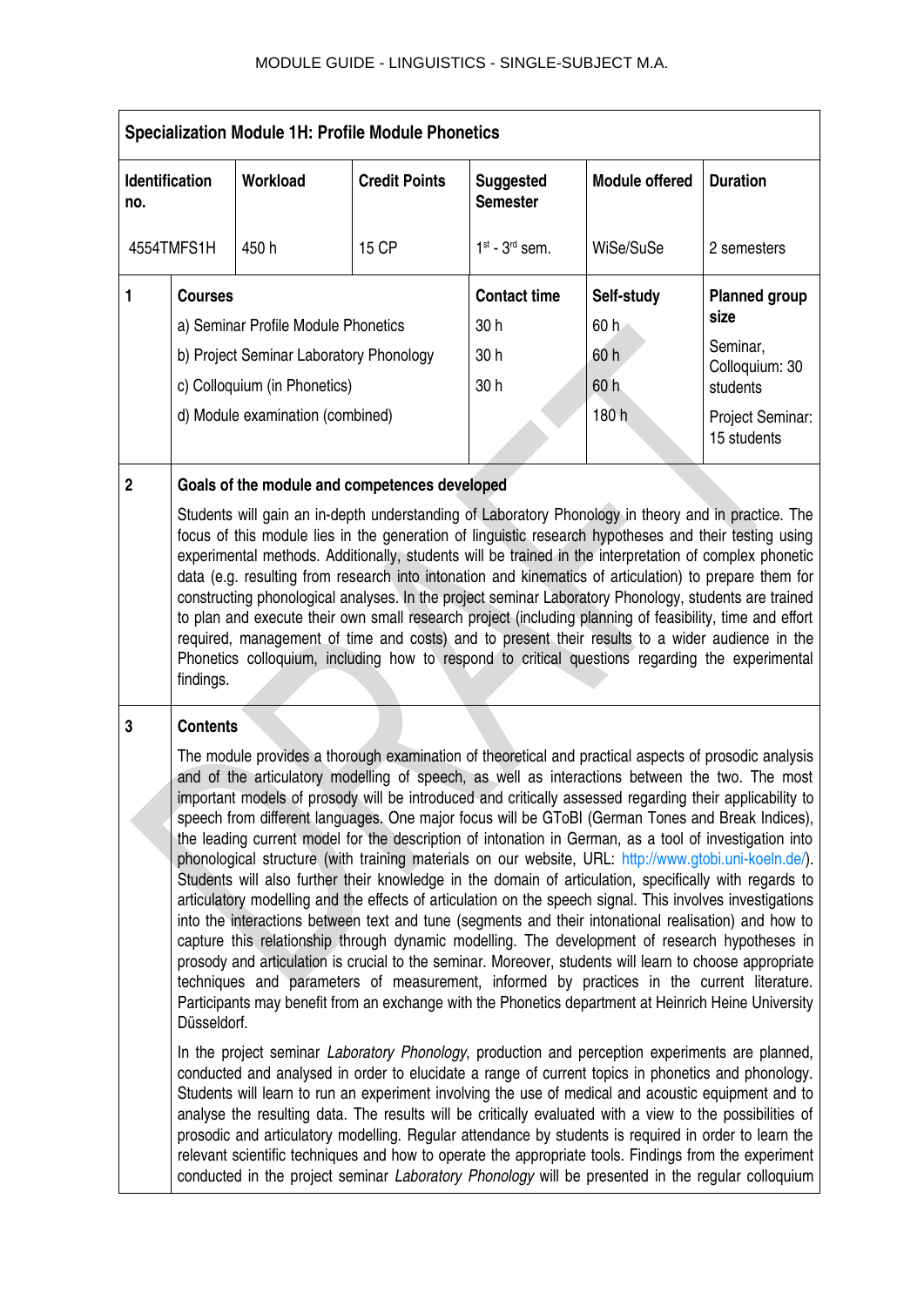|                | held in the phonetics department. For this, the importance of clear audio-visual presentation and<br>critical discussion of experimental results is emphasised along with the necessity of a clear structure of<br>hypotheses, methods and results. Implications of the experimental findings in light of current directions<br>in phonetics and phonology will be discussed and assessed as part of the colloquium. |
|----------------|----------------------------------------------------------------------------------------------------------------------------------------------------------------------------------------------------------------------------------------------------------------------------------------------------------------------------------------------------------------------------------------------------------------------|
| 4              | Forms of teaching and learning                                                                                                                                                                                                                                                                                                                                                                                       |
|                | Seminar, colloquium, project                                                                                                                                                                                                                                                                                                                                                                                         |
| 5              | <b>Module prerequisites</b>                                                                                                                                                                                                                                                                                                                                                                                          |
|                | None                                                                                                                                                                                                                                                                                                                                                                                                                 |
| 6              | <b>Module examination form</b>                                                                                                                                                                                                                                                                                                                                                                                       |
|                | Combined: oral presentation and term paper                                                                                                                                                                                                                                                                                                                                                                           |
| $\overline{7}$ | Requirements for credit point allocation                                                                                                                                                                                                                                                                                                                                                                             |
|                | Completion of assignments, participation in the project, passing the module exam                                                                                                                                                                                                                                                                                                                                     |
| 8              | Status of this module (in other degree programmes)                                                                                                                                                                                                                                                                                                                                                                   |
|                | Elective module; also offered in the Double-Major-Master's programme Linguistics and Phonetics                                                                                                                                                                                                                                                                                                                       |
| 9              | Bearing of module grade on core grade                                                                                                                                                                                                                                                                                                                                                                                |
|                | 40%                                                                                                                                                                                                                                                                                                                                                                                                                  |
| 10             | <b>Responsible for this module</b>                                                                                                                                                                                                                                                                                                                                                                                   |
|                | <b>Chair of Phonetics</b>                                                                                                                                                                                                                                                                                                                                                                                            |
| 11             | <b>Further information</b>                                                                                                                                                                                                                                                                                                                                                                                           |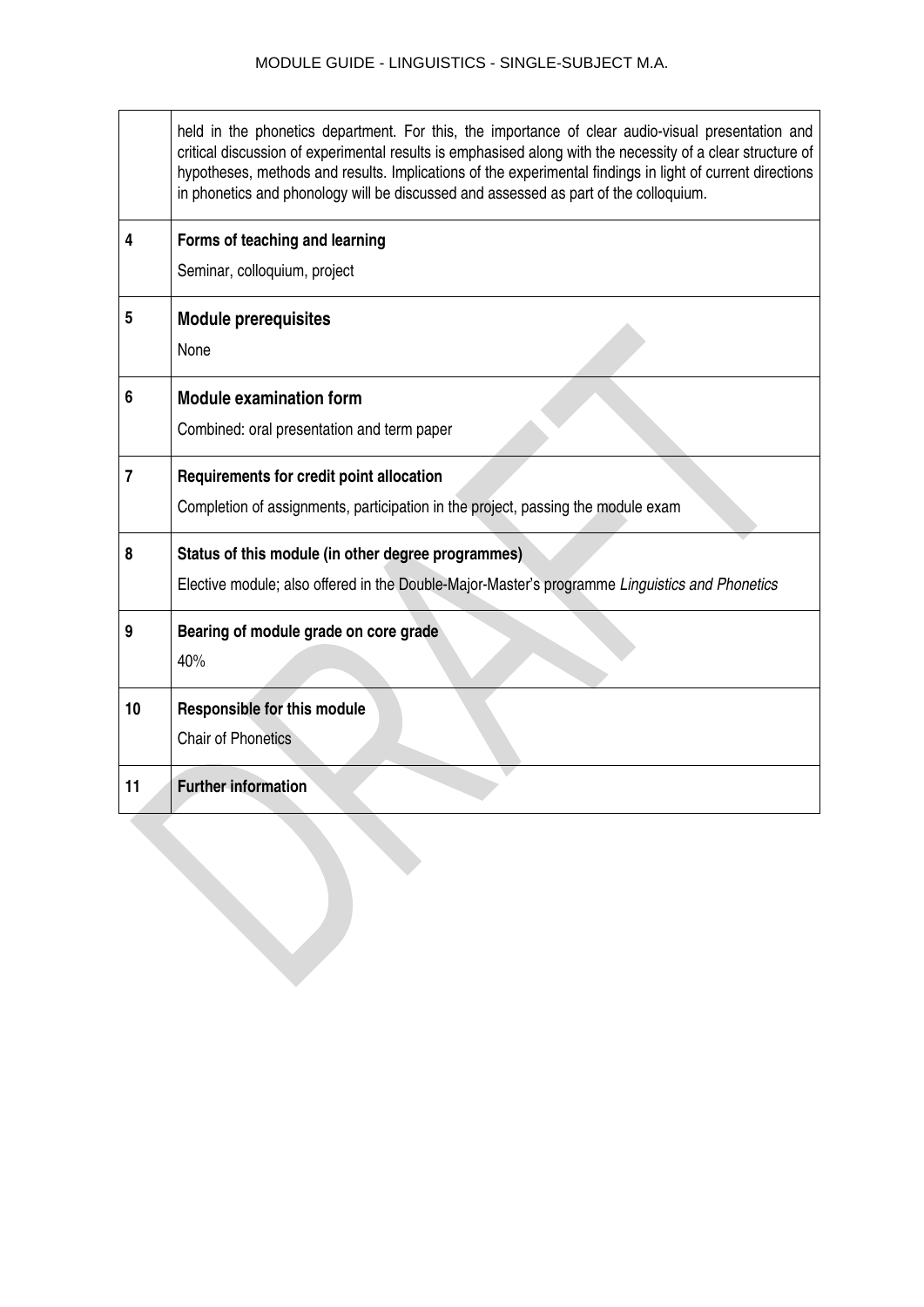| <b>Specialization Module 1K: Profile Module Slavic Linguistics</b> |                             |                                                    |                      |                              |                                                                                                                                                                                                                                                                                                                                                                                                                               |                                                                                                            |
|--------------------------------------------------------------------|-----------------------------|----------------------------------------------------|----------------------|------------------------------|-------------------------------------------------------------------------------------------------------------------------------------------------------------------------------------------------------------------------------------------------------------------------------------------------------------------------------------------------------------------------------------------------------------------------------|------------------------------------------------------------------------------------------------------------|
| no.                                                                | <b>Identification</b>       | Workload                                           | <b>Credit Points</b> | <b>Suggested</b><br>semester | <b>Module</b><br>offered                                                                                                                                                                                                                                                                                                                                                                                                      | <b>Duration</b>                                                                                            |
|                                                                    | 4591TMFS1K<br>450h<br>15 CP |                                                    | 2nd/3rd sem.         | WiSe/SuSe                    | 2 semesters                                                                                                                                                                                                                                                                                                                                                                                                                   |                                                                                                            |
| 1                                                                  |                             | <b>Courses (examples)) Advanced seminar</b>        |                      | <b>Contact time</b>          | Self-study                                                                                                                                                                                                                                                                                                                                                                                                                    | planned                                                                                                    |
|                                                                    | b) Lecture                  |                                                    |                      | 30h                          | 60h                                                                                                                                                                                                                                                                                                                                                                                                                           | group size<br>30 students                                                                                  |
|                                                                    |                             |                                                    |                      |                              |                                                                                                                                                                                                                                                                                                                                                                                                                               |                                                                                                            |
|                                                                    | c) Colloquium               |                                                    |                      | 30h                          | 60 h                                                                                                                                                                                                                                                                                                                                                                                                                          | 100 students                                                                                               |
|                                                                    |                             | d) Module examination (written)                    |                      | 15h                          | 15h                                                                                                                                                                                                                                                                                                                                                                                                                           | 30 students                                                                                                |
|                                                                    |                             |                                                    |                      |                              | 240 h                                                                                                                                                                                                                                                                                                                                                                                                                         |                                                                                                            |
| $\overline{2}$                                                     |                             | Goals of the module and competences developed      |                      |                              |                                                                                                                                                                                                                                                                                                                                                                                                                               |                                                                                                            |
|                                                                    |                             |                                                    |                      |                              | The students are able to formulate and work on scientific questions on their own, as well as to relate<br>them to other specialized and interdisciplinary fields of knowledge. There should be a transition from                                                                                                                                                                                                              |                                                                                                            |
|                                                                    |                             |                                                    |                      |                              | guided to independent scientific research. Students acquire extensive competences in oral and written                                                                                                                                                                                                                                                                                                                         | presentation and communication of knowledge, which prepares them for the composition of their thesis.      |
| 3                                                                  | <b>Contents</b>             |                                                    |                      |                              |                                                                                                                                                                                                                                                                                                                                                                                                                               |                                                                                                            |
|                                                                    |                             |                                                    |                      |                              | The classes deal with assorted sets of topics in Slavic linguistics (e.g. system levels, grammatical<br>categories, historical language stages or linguistic models) in the context of the research debates in<br>Slavic linguistics and the current development of linguistic theories. Special importance is given to the<br>semantic approaches, as well as to the history of language in the context of cultural history. | interplay between language, people and society, i.e. to socio-linguistic, psycho-linguistic, pragmatic and |
| 4                                                                  |                             | Forms of teaching and learning                     |                      |                              |                                                                                                                                                                                                                                                                                                                                                                                                                               |                                                                                                            |
|                                                                    |                             | Lecture, seminar, colloquium                       |                      |                              |                                                                                                                                                                                                                                                                                                                                                                                                                               |                                                                                                            |
| 5                                                                  |                             | <b>Module prerequisites</b>                        |                      |                              |                                                                                                                                                                                                                                                                                                                                                                                                                               |                                                                                                            |
|                                                                    | None                        |                                                    |                      |                              |                                                                                                                                                                                                                                                                                                                                                                                                                               |                                                                                                            |
| 6                                                                  |                             | <b>Module examination form</b>                     |                      |                              |                                                                                                                                                                                                                                                                                                                                                                                                                               |                                                                                                            |
|                                                                    |                             | Written examination: term paper                    |                      |                              |                                                                                                                                                                                                                                                                                                                                                                                                                               |                                                                                                            |
| $\overline{7}$                                                     |                             | Requirements for credit point allocation           |                      |                              |                                                                                                                                                                                                                                                                                                                                                                                                                               |                                                                                                            |
|                                                                    |                             | Completion of assignments; passing the module exam |                      |                              |                                                                                                                                                                                                                                                                                                                                                                                                                               |                                                                                                            |
| 8                                                                  |                             | Status of this module (in other degree programs)   |                      |                              |                                                                                                                                                                                                                                                                                                                                                                                                                               |                                                                                                            |
|                                                                    | <b>Slavic Studies</b>       |                                                    |                      |                              | Mandatory module; also offered in the Double-Subject Master's Program Slavic Studies and the M.Ed.<br>Russian (teacher training degree GymGe); mandatory module in the Single-Subject-Master's Program                                                                                                                                                                                                                        |                                                                                                            |
| 9                                                                  |                             | Bearing of module grade on core grade              |                      |                              |                                                                                                                                                                                                                                                                                                                                                                                                                               |                                                                                                            |
|                                                                    | 40%                         |                                                    |                      |                              |                                                                                                                                                                                                                                                                                                                                                                                                                               |                                                                                                            |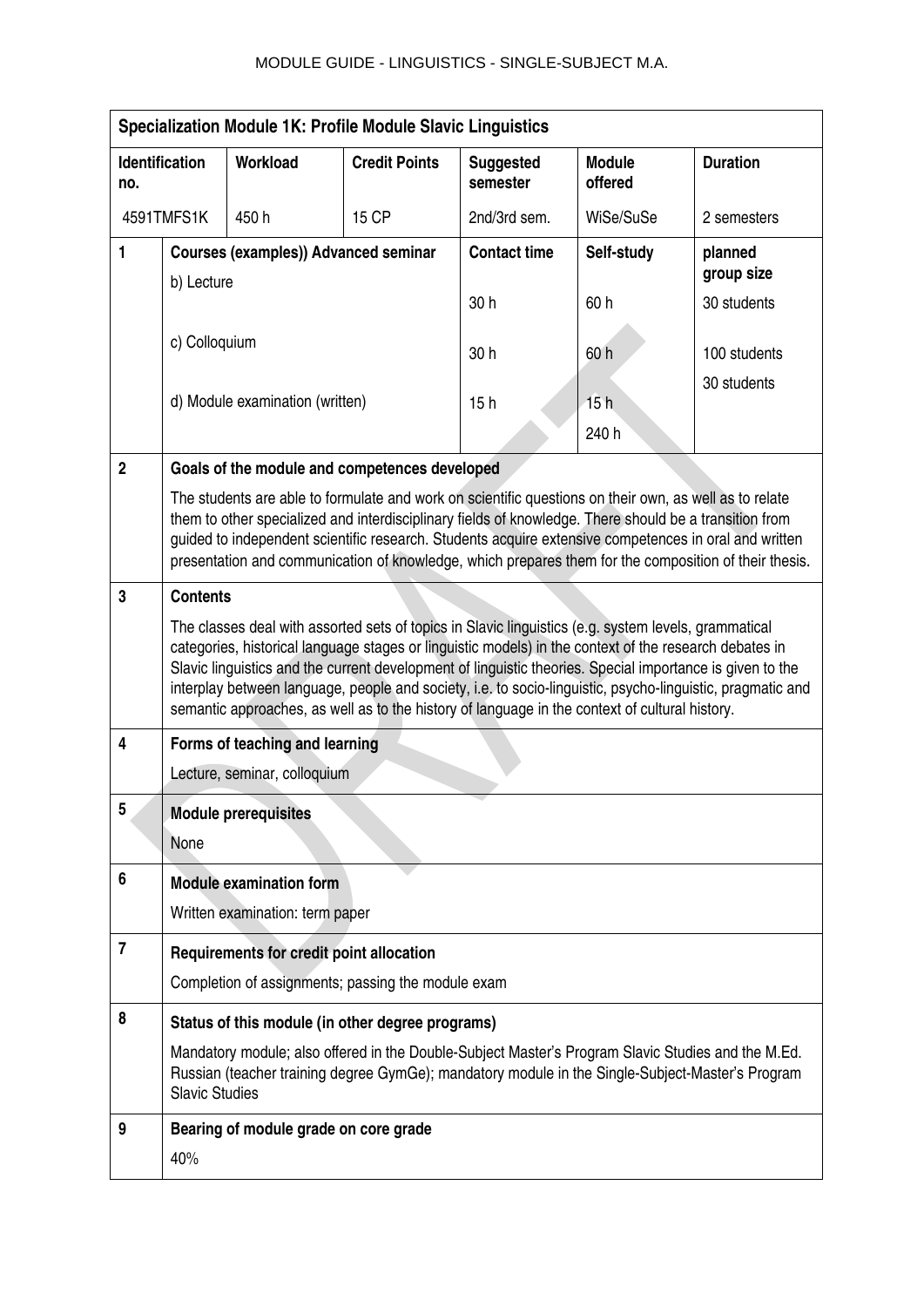| 10 | <b>Responsible for this module</b>                                                                                                                                                                                                                                                                                                                   |
|----|------------------------------------------------------------------------------------------------------------------------------------------------------------------------------------------------------------------------------------------------------------------------------------------------------------------------------------------------------|
|    | <b>Chair of Slavic Linguistics</b>                                                                                                                                                                                                                                                                                                                   |
| 11 | <b>Further information</b>                                                                                                                                                                                                                                                                                                                           |
|    | This module deliberately gives Master's students a lot of freedom concerning the choice of individually<br>suitable learning and examination forms, since they already possess a high level of self-organization<br>skills. Therefore, it is highly recommended you consult with the professor for Slavic Linguistics before<br>starting the module. |

| Specialization Module 1N: Profile Module Sign Language Linguistics |                                                                                                                                                                                                                                                                                                                                                                                                                                                                                                                                                                                                                                                                                                                                                                                         |                                 |                                               |                              |                                             |                 |
|--------------------------------------------------------------------|-----------------------------------------------------------------------------------------------------------------------------------------------------------------------------------------------------------------------------------------------------------------------------------------------------------------------------------------------------------------------------------------------------------------------------------------------------------------------------------------------------------------------------------------------------------------------------------------------------------------------------------------------------------------------------------------------------------------------------------------------------------------------------------------|---------------------------------|-----------------------------------------------|------------------------------|---------------------------------------------|-----------------|
| Identification<br>no.                                              |                                                                                                                                                                                                                                                                                                                                                                                                                                                                                                                                                                                                                                                                                                                                                                                         | Workload                        | <b>Credit Points</b>                          | <b>Suggested</b><br>semester | <b>Module</b><br>offered                    | <b>Duration</b> |
|                                                                    | 15 CP<br>6409SM1NLi<br>450h                                                                                                                                                                                                                                                                                                                                                                                                                                                                                                                                                                                                                                                                                                                                                             |                                 | $1st/2nd/3rd$ sem.                            | WiSe/SuSe                    | 2 semesters                                 |                 |
| 1                                                                  | <b>Courses</b><br>a) Seminar Profile Module Sign Language<br>Linguistics 1<br>b) Seminar Profile Module Sign Language                                                                                                                                                                                                                                                                                                                                                                                                                                                                                                                                                                                                                                                                   |                                 | <b>Contact time</b><br>30 h                   | Self-study<br>60 h<br>60h    | <b>Planned group</b><br>size<br>30 students |                 |
|                                                                    | Linguistics 2                                                                                                                                                                                                                                                                                                                                                                                                                                                                                                                                                                                                                                                                                                                                                                           | c) Module examination (written) |                                               | 30 <sub>h</sub>              | 270 h                                       |                 |
| $\overline{2}$                                                     |                                                                                                                                                                                                                                                                                                                                                                                                                                                                                                                                                                                                                                                                                                                                                                                         |                                 | Goals of the module and competences developed |                              |                                             |                 |
|                                                                    | Students develop an in-depth knowledge and understanding of current issues, theoretical approaches<br>and methodologies in the following areas: structure of sign languages, typology of sign languages,<br>iconicity, affordances of the visual modality and the relationship between sign and gesture. Where<br>appropriate, evidence from psycholinguistic and language acquisition research is drawn upon.<br>Students are able to critically reflect on work in these subject areas, develop their own questions and<br>pursue them in a methodologically adequate manner. Students initiate and participate in scientific<br>discussion, present theoretical positions in a precise manner, both orally and in writing, and are<br>trained in the evaluation of empirical claims. |                                 |                                               |                              |                                             |                 |
| $\mathbf{3}$                                                       | <b>Contents</b>                                                                                                                                                                                                                                                                                                                                                                                                                                                                                                                                                                                                                                                                                                                                                                         |                                 |                                               |                              |                                             |                 |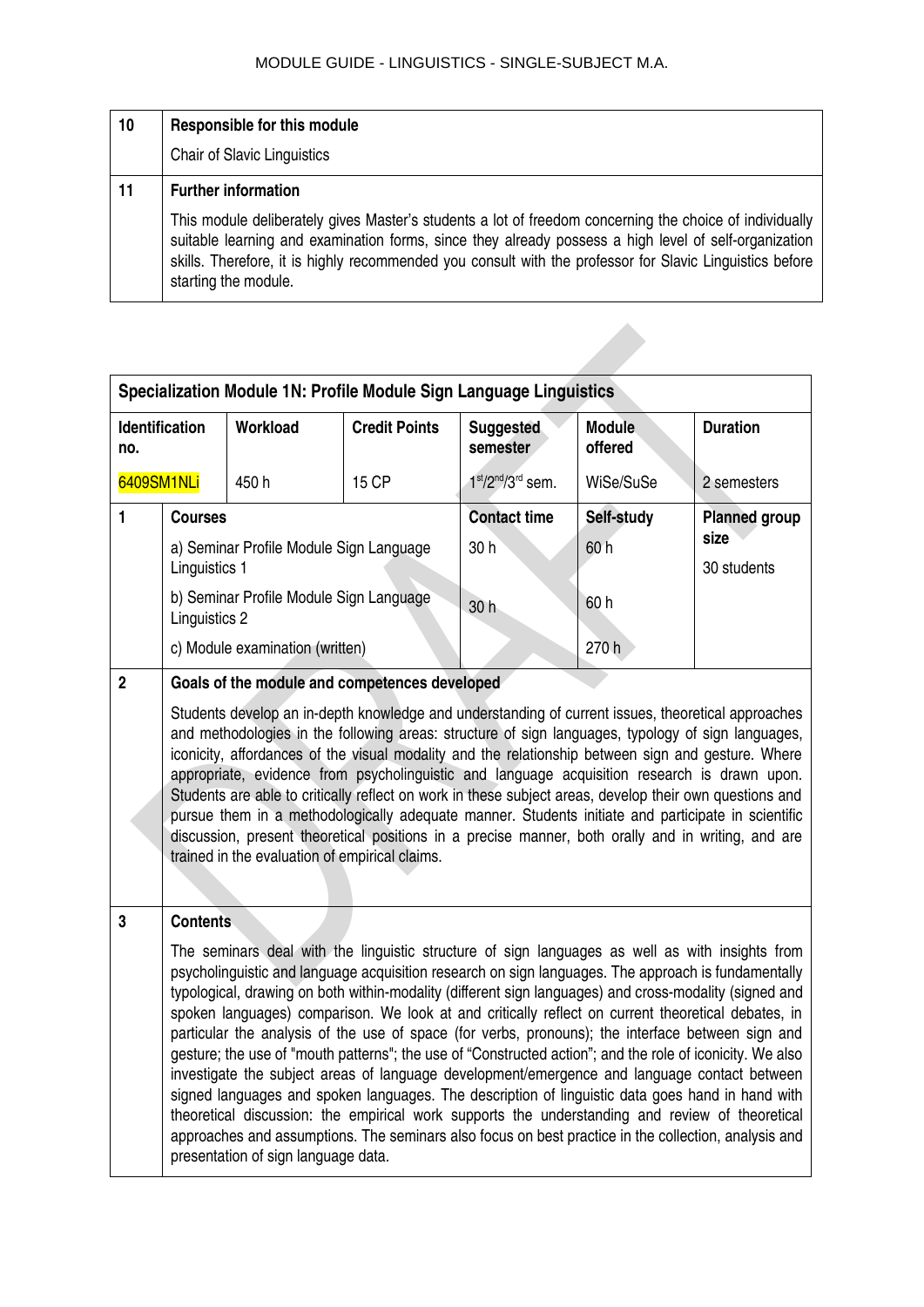| 4              | Forms of teaching and learning                                                                                                                                                                                                                    |
|----------------|---------------------------------------------------------------------------------------------------------------------------------------------------------------------------------------------------------------------------------------------------|
|                | Reading, discussion of seminar topics, discussion of scientific texts in groups, data analysis in groups,<br>short presentation                                                                                                                   |
| 5              | <b>Module prerequisites</b>                                                                                                                                                                                                                       |
|                | None                                                                                                                                                                                                                                              |
| 6              | <b>Module examination form</b>                                                                                                                                                                                                                    |
|                | Written: term paper (5000 words) on a subject area covered in the seminars                                                                                                                                                                        |
| $\overline{7}$ | Requirements for credit point allocation                                                                                                                                                                                                          |
|                | Completion of assignments; passing mark on the module examination                                                                                                                                                                                 |
|                | The module grade is the grade of the written paper (summative assessment). The formative<br>assessment (ungraded, but required) requires regular seminar attendance and reading, giving short<br>presentation(s) and participating in group work. |
| 8              | Status of this module (in other degree programs)                                                                                                                                                                                                  |
|                | Elective module                                                                                                                                                                                                                                   |
| 9              | Bearing of module grade on core grade                                                                                                                                                                                                             |
|                | 40%                                                                                                                                                                                                                                               |
| 10             | <b>Responsible for this module</b>                                                                                                                                                                                                                |
|                | Chair of Sign Language Interpreting (Faculty of Human Sciences)                                                                                                                                                                                   |
| 11             | <b>Further information</b>                                                                                                                                                                                                                        |
|                |                                                                                                                                                                                                                                                   |
|                |                                                                                                                                                                                                                                                   |

| <b>Specialization Module 10: Profile Module African Linguistics</b> |                                           |                                               |                      |                              |                                                                                                                                                                                                            |                      |
|---------------------------------------------------------------------|-------------------------------------------|-----------------------------------------------|----------------------|------------------------------|------------------------------------------------------------------------------------------------------------------------------------------------------------------------------------------------------------|----------------------|
| no.                                                                 | <b>Identification</b>                     | Workload                                      | <b>Credit Points</b> | <b>Suggested</b><br>semester | <b>Module</b><br>offered                                                                                                                                                                                   | <b>Duration</b>      |
|                                                                     | <b>4501YMFS1O</b>                         | 450 h                                         | 15 CP                | $1st$ to $3rd$ sem.          | WiSe/SuSe                                                                                                                                                                                                  | 2 semesters          |
|                                                                     | <b>Courses</b>                            |                                               |                      | <b>Contact time</b>          | Self-study                                                                                                                                                                                                 | <b>Planned group</b> |
|                                                                     | a) Seminar a: Anthropological Linguistics |                                               | 30h                  | 60 h                         | size                                                                                                                                                                                                       |                      |
|                                                                     | b) Seminar b: Sociolinguistics            |                                               | 30 h                 | 60 h                         | Seminar: 30<br>students                                                                                                                                                                                    |                      |
|                                                                     | c) Seminar c: Research seminar            |                                               | 30h                  | 60 h                         |                                                                                                                                                                                                            |                      |
|                                                                     | d) Colloquium                             |                                               | 30h                  |                              |                                                                                                                                                                                                            |                      |
|                                                                     | c) Examination (term paper)               |                                               |                      | 150 h                        |                                                                                                                                                                                                            |                      |
| $\overline{2}$                                                      |                                           | Goals of the module and competences developed |                      |                              |                                                                                                                                                                                                            |                      |
|                                                                     |                                           |                                               |                      |                              | Seminars a and b provide in-depth insights into language as a socio-culturally charged medium and<br>into language use as a cultural and social practice. Students will also develop areal knowledge about |                      |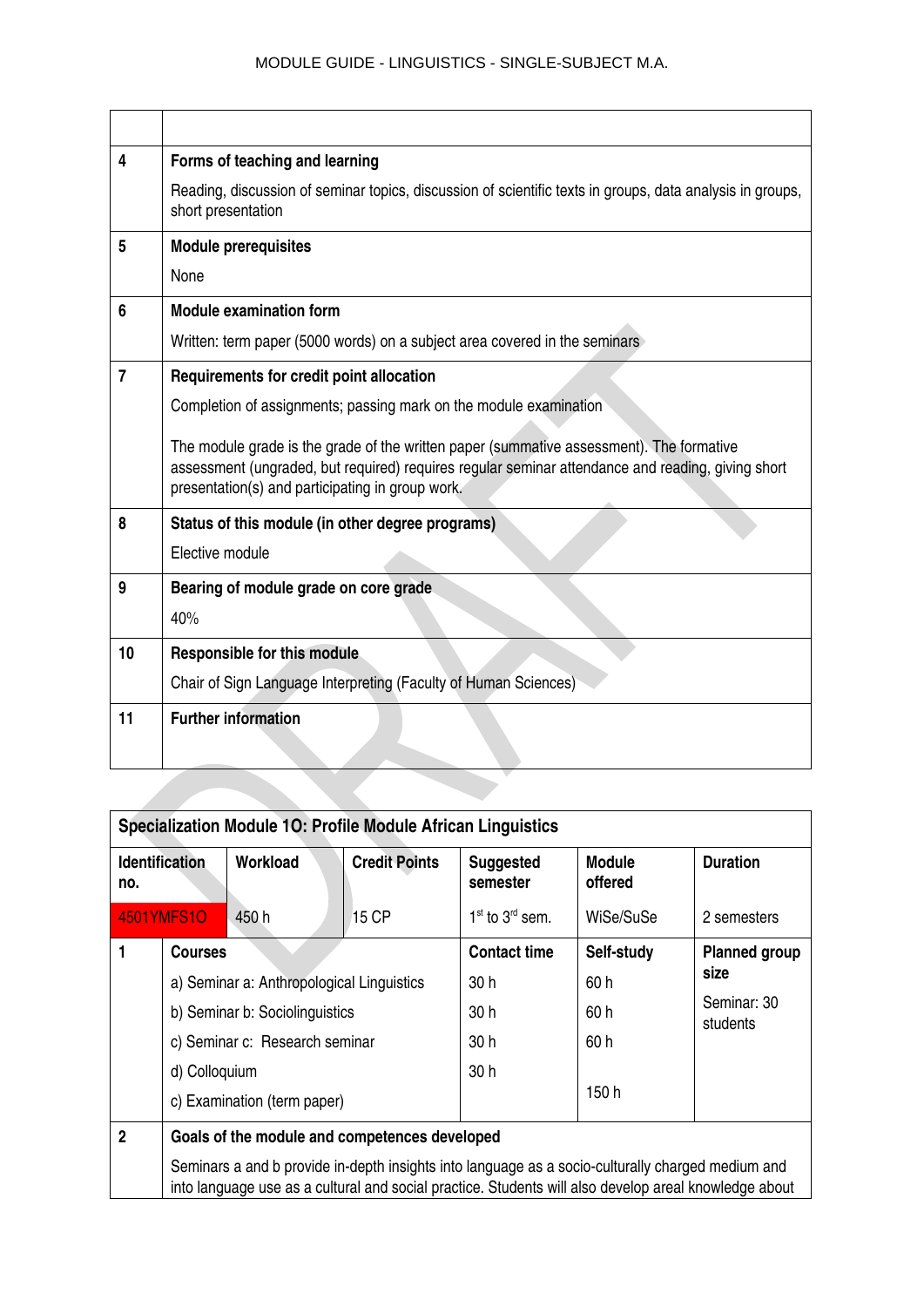|                | Africa and gain insights into the sociolinguistic diversity of the continent. Furthermore, the social,<br>cultural and political significance of language systems and the influences that language has on culture<br>and society will be discussed.                                                                                                                                                                                                                                                                                         |
|----------------|---------------------------------------------------------------------------------------------------------------------------------------------------------------------------------------------------------------------------------------------------------------------------------------------------------------------------------------------------------------------------------------------------------------------------------------------------------------------------------------------------------------------------------------------|
|                | Building on this knowledge, students will be able to explore the ways culture, cognition and social<br>structures are organized and shaped by language and will learn how to work with linguistic data and<br>corpora.                                                                                                                                                                                                                                                                                                                      |
|                | In seminar c and the colloquium, students expand and deepen their abilities to work scientifically.<br>They prepare for their Master's thesis, discuss projects and gain insight into current academic<br>debates, for which they use the theoretical and methodological approaches of African Studies. They<br>are able to relate their specialist knowledge to scientific problems and questions and have in-depth<br>knowledge of African Studies theories and methods that they can apply independently.                                |
|                | Over the course of the module, students will be able to critically reflect on research approaches and<br>studies in these subject areas, develop their own questions, and pursue these methodologically in an<br>appropriate manner.                                                                                                                                                                                                                                                                                                        |
| 3              | <b>Contents</b>                                                                                                                                                                                                                                                                                                                                                                                                                                                                                                                             |
|                | The module offers a basic introduction to anthropological linguistics and deals with the relationships<br>between language, culture and environment through case studies and close reading of pioneering<br>contributions. Students of African Studies will get the opportunity to combine this with practical<br>experience in field research and language documentation. This goes beyond the knowledge imparted<br>in previous teaching programs in that concrete knowledge of African contexts is already presupposed<br>here.          |
|                | In the seminar on sociolinguistics, the focus is on the theories and methods of sociolinguistics,<br>especially 3rd Wave, which deals with the social meaning of identity categories such as styles and<br>registers. African Studies in Cologne specializes in sociolinguistic perspectives on tourism, with a<br>focus on linguistic landscapes, precarity, ruin and othering.                                                                                                                                                            |
|                | In the research seminar, students and postgraduates report on the topics and problems of their<br>Master's theses, the progress of their projects and ongoing research work. Relationships between<br>different topics and methods are established, additional approaches, data sources and working<br>techniques are explored and project-related perspectives are developed. In the research colloquium,<br>lectures are held in loose succession. These are lectures by master candidates (optional), doctoral<br>candidates and guests. |
| 4              | Forms of teaching and learning                                                                                                                                                                                                                                                                                                                                                                                                                                                                                                              |
|                | seminars, lectures, seminar discussion, colloquium                                                                                                                                                                                                                                                                                                                                                                                                                                                                                          |
| 5              | <b>Module prerequisites</b>                                                                                                                                                                                                                                                                                                                                                                                                                                                                                                                 |
|                | None                                                                                                                                                                                                                                                                                                                                                                                                                                                                                                                                        |
| 6              | <b>Module examination form</b>                                                                                                                                                                                                                                                                                                                                                                                                                                                                                                              |
|                | Written exam: term paper (5000 words) on a topic from one of the main seminars with own empirical<br>investigation.                                                                                                                                                                                                                                                                                                                                                                                                                         |
| $\overline{7}$ | Requirements for credit point allocation                                                                                                                                                                                                                                                                                                                                                                                                                                                                                                    |
|                | Successful attendance of the three seminars, each of which includes regular reading, a short<br>presentation and participation in group work. The presentation in the research seminar is thematically<br>assigned to the Master's thesis. Regular participation in the colloquium.                                                                                                                                                                                                                                                         |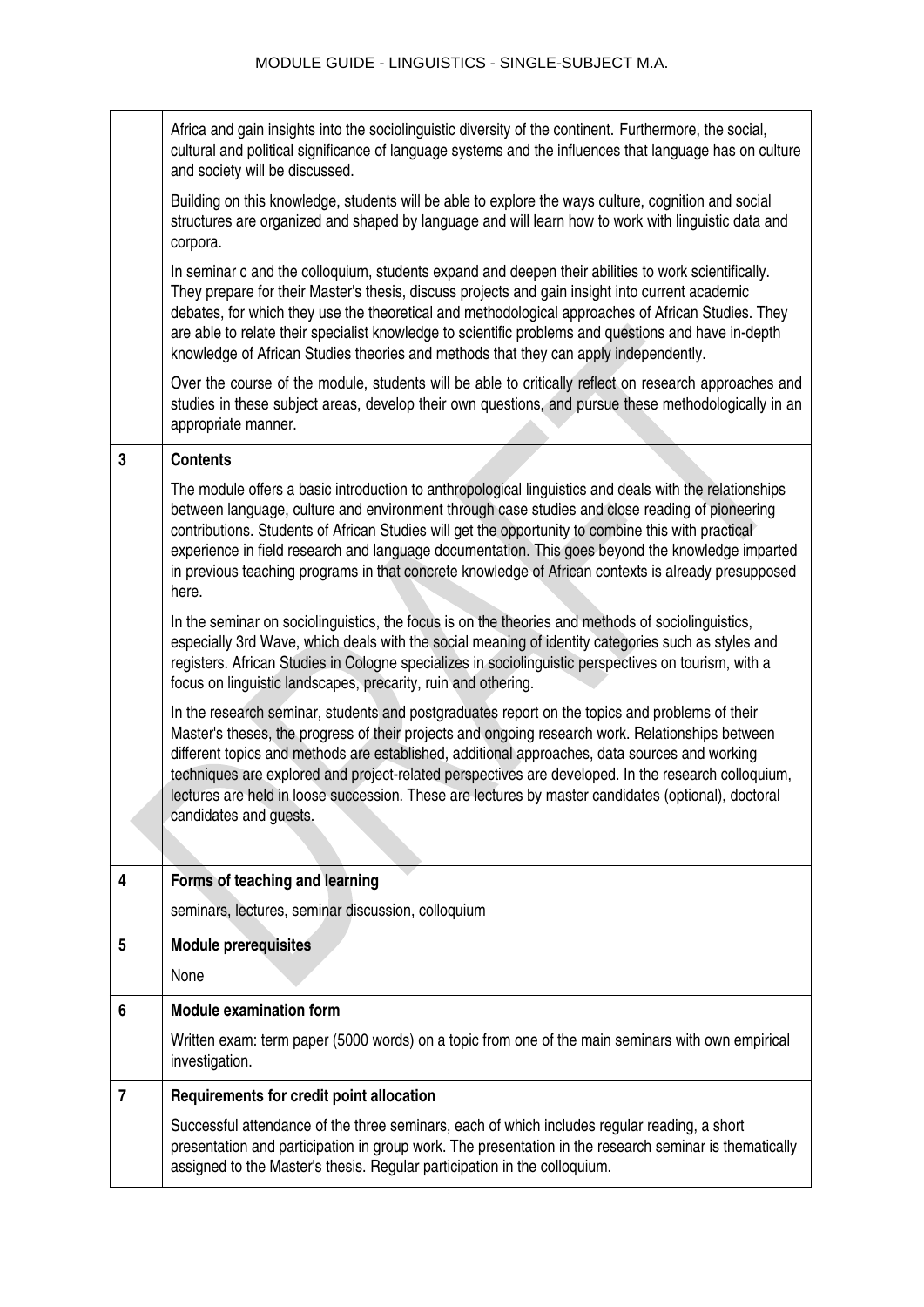|    | The module final examination (term paper) can be taken at any time after one of the seminars a or b.<br>The module grade is the grade of the written paper. |
|----|-------------------------------------------------------------------------------------------------------------------------------------------------------------|
| 8  | Status of this module (in other degree programs)                                                                                                            |
|    | obligatory                                                                                                                                                  |
| 9  | Bearing of module grade on core grade                                                                                                                       |
|    | 40%                                                                                                                                                         |
| 10 | <b>Responsible for this module</b>                                                                                                                          |
|    | Akademische Rätin Afrikanistik                                                                                                                              |
| 11 | <b>Further information</b>                                                                                                                                  |
|    |                                                                                                                                                             |

| <b>Specialization Module 1P: Profile Module Discourse Studies</b> |                                                                                                                                                                                                                                                                                                                                                                                                                                                                                                                                                                                                                                                                                                                                                                                                                                                                                                                                                                                                                                                           |                                               |                      |                                         |                          |                      |  |
|-------------------------------------------------------------------|-----------------------------------------------------------------------------------------------------------------------------------------------------------------------------------------------------------------------------------------------------------------------------------------------------------------------------------------------------------------------------------------------------------------------------------------------------------------------------------------------------------------------------------------------------------------------------------------------------------------------------------------------------------------------------------------------------------------------------------------------------------------------------------------------------------------------------------------------------------------------------------------------------------------------------------------------------------------------------------------------------------------------------------------------------------|-----------------------------------------------|----------------------|-----------------------------------------|--------------------------|----------------------|--|
| <b>Identification</b><br>no.                                      |                                                                                                                                                                                                                                                                                                                                                                                                                                                                                                                                                                                                                                                                                                                                                                                                                                                                                                                                                                                                                                                           | Workload                                      | <b>Credit Points</b> | <b>Suggested</b><br>semester            | <b>Module</b><br>offered | <b>Duration</b>      |  |
| LIN-1FMA-<br>SM <sub>1P</sub>                                     |                                                                                                                                                                                                                                                                                                                                                                                                                                                                                                                                                                                                                                                                                                                                                                                                                                                                                                                                                                                                                                                           | 450h                                          | <b>15 CP</b>         | 1 <sup>st</sup> to 3 <sup>rd</sup> sem. | WiSe/SuSe                | 2 semesters          |  |
| $\blacksquare$                                                    | <b>Courses</b>                                                                                                                                                                                                                                                                                                                                                                                                                                                                                                                                                                                                                                                                                                                                                                                                                                                                                                                                                                                                                                            |                                               |                      | <b>Contact time</b>                     | Self-study               | <b>Planned group</b> |  |
|                                                                   |                                                                                                                                                                                                                                                                                                                                                                                                                                                                                                                                                                                                                                                                                                                                                                                                                                                                                                                                                                                                                                                           | a) Seminar "Discourse Studies: Overview"      |                      | 30 <sub>h</sub>                         | 60h                      | size                 |  |
|                                                                   |                                                                                                                                                                                                                                                                                                                                                                                                                                                                                                                                                                                                                                                                                                                                                                                                                                                                                                                                                                                                                                                           | b) Seminar "Topics in Discourse Studies" A    |                      | 30 h                                    | 60h                      | 30 students          |  |
|                                                                   |                                                                                                                                                                                                                                                                                                                                                                                                                                                                                                                                                                                                                                                                                                                                                                                                                                                                                                                                                                                                                                                           | c) Seminar "Topics in Discourse Studies" B    |                      | 30 h                                    | 60h                      |                      |  |
|                                                                   |                                                                                                                                                                                                                                                                                                                                                                                                                                                                                                                                                                                                                                                                                                                                                                                                                                                                                                                                                                                                                                                           | c) Module examination (written)               |                      |                                         | 180h                     |                      |  |
| $\overline{2}$                                                    |                                                                                                                                                                                                                                                                                                                                                                                                                                                                                                                                                                                                                                                                                                                                                                                                                                                                                                                                                                                                                                                           | Goals of the module and competences developed |                      |                                         |                          |                      |  |
|                                                                   | Students develop an in-depth knowledge and understanding of theoretical approaches and<br>methodologies concerning the analysis of large discourse units. They learn how coherence is<br>achieved above the sentence level, how linguistic features of different discourse types (oral as well as<br>written) index the situational and socio-cultural context of their use; what is the relation between words<br>and other co-occurring semiotic systems. Students are able to critically reflect on concepts and<br>frameworks illuminating these aspects, and to develop their own analyses in a methodologically<br>adequate manner. They participate in scientific discussion, present theoretical positions both orally<br>and in writing, and are trained in the evaluation of claims.                                                                                                                                                                                                                                                            |                                               |                      |                                         |                          |                      |  |
| 3                                                                 | <b>Contents</b>                                                                                                                                                                                                                                                                                                                                                                                                                                                                                                                                                                                                                                                                                                                                                                                                                                                                                                                                                                                                                                           |                                               |                      |                                         |                          |                      |  |
|                                                                   | The seminars delve into the linguistic properties of large discourse units, where "discourse" is taken<br>as the domain of language use. The theoretical frameworks are taken from pragmatics, cognitive<br>linguistics, and cognitive semiotics. We look at a great variety of discourse types, to uncover patterns<br>and distinctive features within the same language and across different languages, including ancient<br>Indo-European languages. We link Conversation Analysis and Discourse Analysis to subject areas<br>such as anaphora processing, discourse markers, macro- and micro-segmentation, and figurative<br>language. Constant attention is given to the integration of words and other semiotic systems, that is to<br>say, to multimodal and cross-modal expressions of meaning. Synchronic and diachronic analyses of<br>linguistic data go hand in hand with theoretical discussion. One of the three seminars gives an<br>overview of topics and questions that are central to the discursive dimension of language, while the |                                               |                      |                                         |                          |                      |  |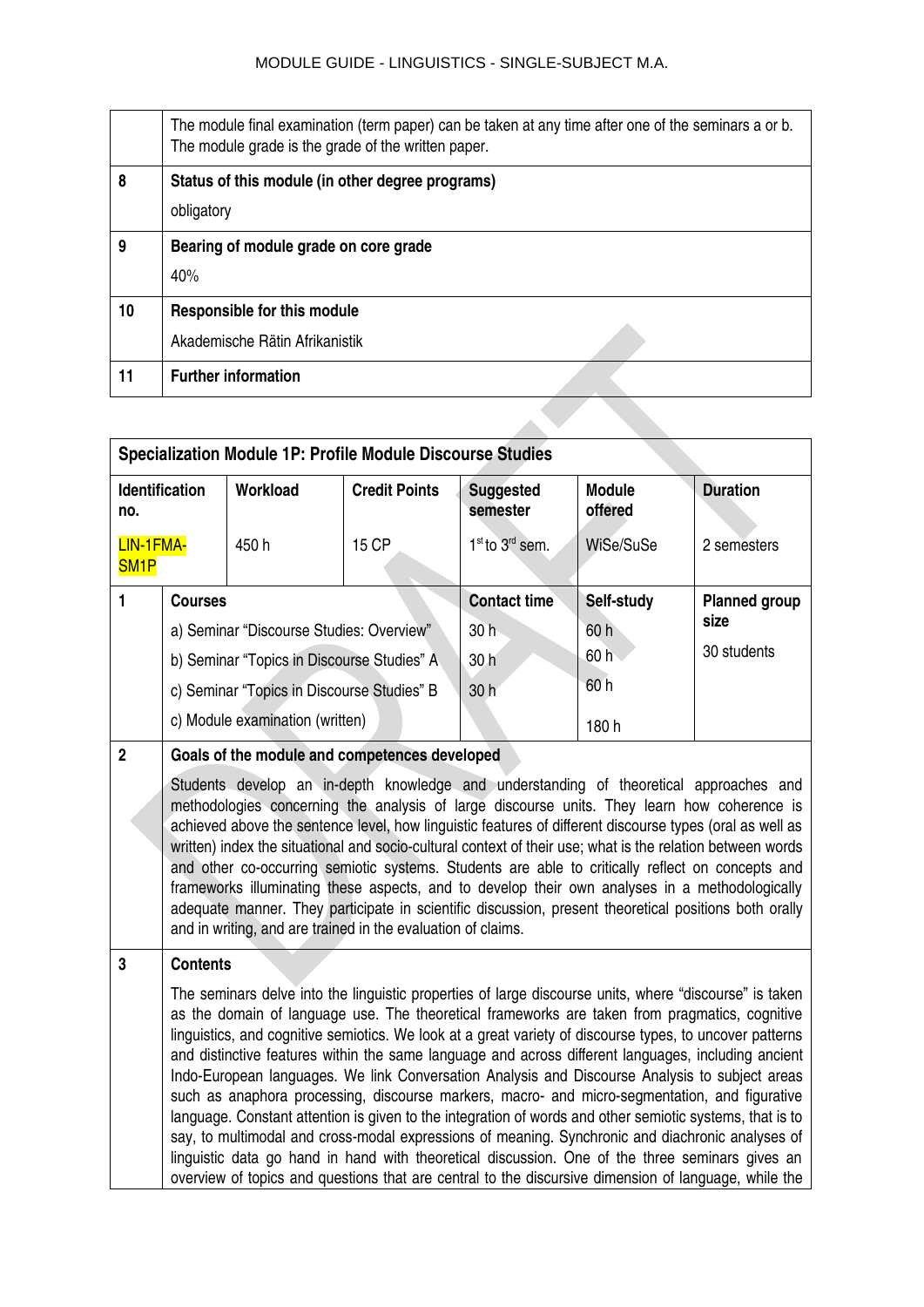|                | other two seminars focus on specific themes.                               |
|----------------|----------------------------------------------------------------------------|
| 4              | Forms of teaching and learning                                             |
|                | Seminar                                                                    |
| 5              | <b>Module prerequisites</b>                                                |
|                | None                                                                       |
| 6              | <b>Module examination form</b>                                             |
|                | Written: term paper (5000 words) on a subject area covered in the seminars |
| $\overline{7}$ | Requirements for credit point allocation                                   |
|                | Completion of assignments; passing the module exam.                        |
| 8              | Status of this module (in other degree programs)                           |
|                | Elective module                                                            |
| 9              | Bearing of module grade on core grade                                      |
|                | 40%                                                                        |
| 10             | Responsible for this module                                                |
|                | Professor of comparative discourse analysis (foreseen denomination)        |
| 11             | <b>Further information</b>                                                 |
|                |                                                                            |
|                |                                                                            |
|                |                                                                            |

| Specialization Module 2A: Research project/Colloquium |                                                                                                                                                                                                                                                                                                                                                                                                                              |                                            |                      |                              |                          |                      |  |
|-------------------------------------------------------|------------------------------------------------------------------------------------------------------------------------------------------------------------------------------------------------------------------------------------------------------------------------------------------------------------------------------------------------------------------------------------------------------------------------------|--------------------------------------------|----------------------|------------------------------|--------------------------|----------------------|--|
| no.                                                   | Identification                                                                                                                                                                                                                                                                                                                                                                                                               | Workload                                   | <b>Credit Points</b> | <b>Suggested</b><br>semester | <b>Module</b><br>offered | <b>Duration</b>      |  |
| 4554TMFS2A                                            |                                                                                                                                                                                                                                                                                                                                                                                                                              | 360 h                                      | 12 CP                | $2nd/3rd$ sem.               | WiSe/SuSe                | 2 semester           |  |
|                                                       | <b>Courses</b>                                                                                                                                                                                                                                                                                                                                                                                                               |                                            |                      | <b>Contact time</b>          | Self-study               | <b>Planned group</b> |  |
|                                                       |                                                                                                                                                                                                                                                                                                                                                                                                                              | a) Colloquium with mentoring (according to |                      | 45 h                         | 135 h                    | size                 |  |
|                                                       | profile chosen)                                                                                                                                                                                                                                                                                                                                                                                                              |                                            |                      |                              |                          | 30 students          |  |
|                                                       | b) Independent Studies                                                                                                                                                                                                                                                                                                                                                                                                       |                                            |                      |                              | 180h                     |                      |  |
| $\overline{2}$                                        | Goals of the module and competences developed                                                                                                                                                                                                                                                                                                                                                                                |                                            |                      |                              |                          |                      |  |
|                                                       | Students have the ability to plan, execute and present their own small research project under<br>supervision, preparing them for the composition of their thesis. The focus is the critical discussion of<br>the method of data collection (such as, in the case of an experiment, considering control variables,<br>influencing factors and the choice of test subjects and tasks). Students are able to be self-reliant in |                                            |                      |                              |                          |                      |  |

organizing their work and can manage to produce presentable results (which can be negative) within a given timeframe. Upon conclusion, students test their skills in presenting and discussing their work in a scientifically appropriate manner (poster, presentation). Opportunities for critical reflection are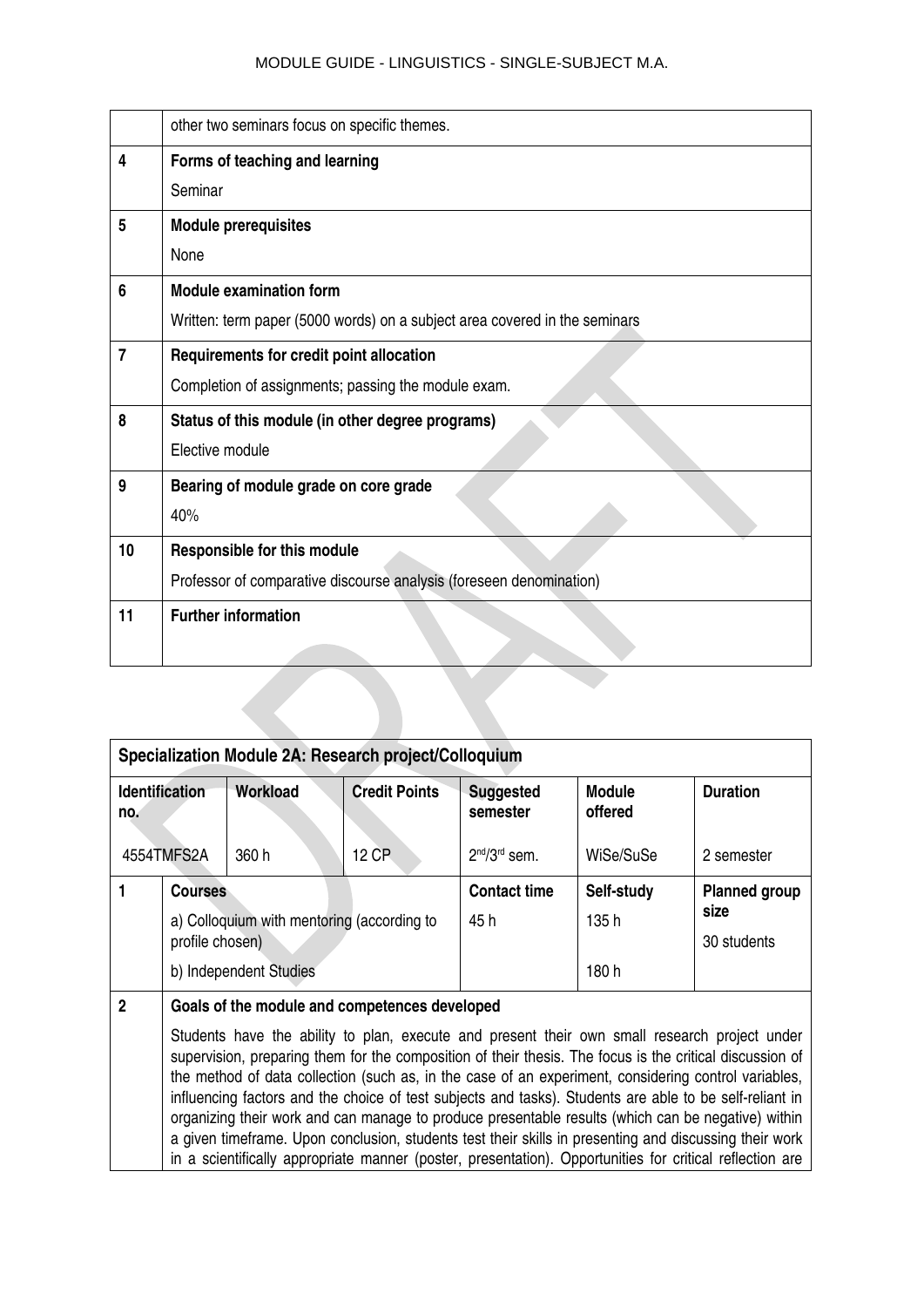|                         | provided by both supervisor feedback and by comparing approaches and results with fellow students.                                                                                                                                                                     |
|-------------------------|------------------------------------------------------------------------------------------------------------------------------------------------------------------------------------------------------------------------------------------------------------------------|
| 3                       | <b>Contents</b>                                                                                                                                                                                                                                                        |
|                         | The project's topic is determined by students themselves and cleared with the subject advisor<br>(mentor), with whom they maintain regular feedback discussions concerning the topic, reading,<br>working hypothesis and planning of their work.                       |
|                         | In consultation with their subject advisor, students chose the most appropriate colloquium out of those<br>offered by the relevant degree programs.                                                                                                                    |
| $\overline{\mathbf{4}}$ | Forms of teaching and learning                                                                                                                                                                                                                                         |
|                         | Colloquium, mentoring, self-study, presentation and discussion in a colloquium                                                                                                                                                                                         |
| 5                       | <b>Module prerequisites</b>                                                                                                                                                                                                                                            |
|                         | None                                                                                                                                                                                                                                                                   |
| 6                       | <b>Module examination form</b>                                                                                                                                                                                                                                         |
|                         | None                                                                                                                                                                                                                                                                   |
| $\overline{7}$          | Requirements for credit point allocation                                                                                                                                                                                                                               |
|                         | None                                                                                                                                                                                                                                                                   |
| 8                       | Status of this module (in other degree programs)                                                                                                                                                                                                                       |
|                         | Elective module; also offered in the Double-Subject-Master's Program Linguistics and Phonetics                                                                                                                                                                         |
| 9                       | Bearing of module grade on core grade                                                                                                                                                                                                                                  |
|                         | The module is not graded, as it is intended to let students put their skills and ideas into practice.                                                                                                                                                                  |
| 10                      | <b>Responsible for this module</b>                                                                                                                                                                                                                                     |
|                         | <b>Chair of General Linguistics</b>                                                                                                                                                                                                                                    |
| 11                      | <b>Further information</b>                                                                                                                                                                                                                                             |
|                         | Typically, at least one course of the chosen specialization module (SM 1) should be taken<br>beforehand. Work on this module is typically begun towards the end of the second semester, after the<br>end of classes. Results are then presented in the third semester. |
|                         |                                                                                                                                                                                                                                                                        |

| Specialization Module 2B: Research project/Laboratory work |                                    |          |                               |                              |                          |                 |  |
|------------------------------------------------------------|------------------------------------|----------|-------------------------------|------------------------------|--------------------------|-----------------|--|
| <b>Identification</b><br>no.                               |                                    | Workload | <b>Credit Points</b>          | <b>Suggested</b><br>semester | <b>Module</b><br>offered | <b>Duration</b> |  |
| 4554TMFS2B                                                 |                                    | 360 h    | 12 CP                         | $2nd/3rd$ sem.               | WiSe/SuSe                | 2 semesters     |  |
|                                                            | <b>Courses</b>                     |          |                               | <b>Contact time</b>          | Self-study               |                 |  |
|                                                            | a) Mentoring<br>b) Laboratory work |          | 15h                           |                              | size                     |                 |  |
|                                                            |                                    |          | 137 h<br>(laboratory<br>time) | 208 h                        | student                  |                 |  |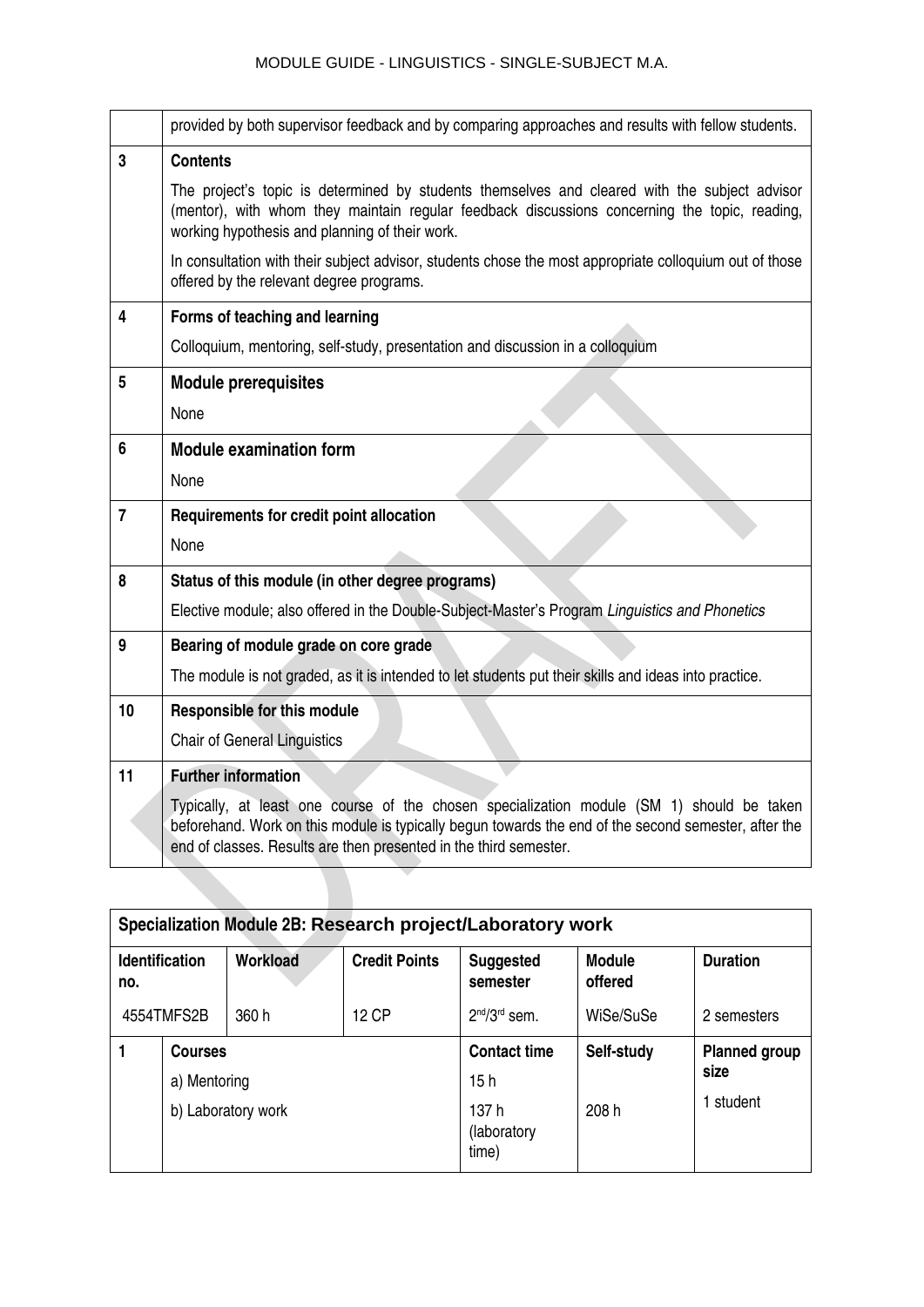| $\overline{2}$ | Goals of the module and competences developed                                                                                                                                                                                                                                                                                                                                                                                                                                                                                                                                                                                                                                                   |
|----------------|-------------------------------------------------------------------------------------------------------------------------------------------------------------------------------------------------------------------------------------------------------------------------------------------------------------------------------------------------------------------------------------------------------------------------------------------------------------------------------------------------------------------------------------------------------------------------------------------------------------------------------------------------------------------------------------------------|
|                | The students are able to plan, execute and present their own small experiment-based research<br>project (laboratory work), preparing them for the composition of their thesis. The centerpiece is the<br>critical discussion of the method of data collection (such as considering control variables, influencing<br>factors and the choice of test subjects and tasks). Students are self-reliant in organizing their work<br>and manage to produce presentable results (which can be negative) within a given timeframe. Upon<br>conclusion, students test their skills in presenting and discussing their work in a scientifically<br>appropriate manner (poster, presentation, lab report). |
| 3              | <b>Contents</b>                                                                                                                                                                                                                                                                                                                                                                                                                                                                                                                                                                                                                                                                                 |
|                | The project's topic is determined by students themselves and cleared with the subject advisor<br>(mentor), with whom they maintain regular feedback discussions concerning the topic, reading,<br>working hypothesis and planning of their work, as well as the conception of the experiment, the choice<br>of test subjects, and evaluation methods.                                                                                                                                                                                                                                                                                                                                           |
| 4              | Forms of teaching and learning                                                                                                                                                                                                                                                                                                                                                                                                                                                                                                                                                                                                                                                                  |
|                | Mentoring, laboratory work (experiment-based data collection), presentation and discussion in a<br>colloquium or lab report                                                                                                                                                                                                                                                                                                                                                                                                                                                                                                                                                                     |
| 5              | <b>Module prerequisites</b>                                                                                                                                                                                                                                                                                                                                                                                                                                                                                                                                                                                                                                                                     |
|                | None                                                                                                                                                                                                                                                                                                                                                                                                                                                                                                                                                                                                                                                                                            |
| 6              | <b>Module examination form</b>                                                                                                                                                                                                                                                                                                                                                                                                                                                                                                                                                                                                                                                                  |
|                | None                                                                                                                                                                                                                                                                                                                                                                                                                                                                                                                                                                                                                                                                                            |
| $\overline{7}$ | Requirements for credit point allocation                                                                                                                                                                                                                                                                                                                                                                                                                                                                                                                                                                                                                                                        |
|                | Participation in laboratory work, concluded with a final mentoring session. The experiment results are<br>either presented in a colloquium or summarized in a lab report.                                                                                                                                                                                                                                                                                                                                                                                                                                                                                                                       |
| 8              | Status of this module (in other degree programs)                                                                                                                                                                                                                                                                                                                                                                                                                                                                                                                                                                                                                                                |
|                | Elective module; also offered in the Double-Subject-Master's Program Linguistics and Phonetics                                                                                                                                                                                                                                                                                                                                                                                                                                                                                                                                                                                                  |
| 9              | Bearing of module grade on core grade                                                                                                                                                                                                                                                                                                                                                                                                                                                                                                                                                                                                                                                           |
|                | The module is not graded, as it is intended to let students put their skills and ideas into practice.                                                                                                                                                                                                                                                                                                                                                                                                                                                                                                                                                                                           |
| 10             | <b>Responsible for this module</b>                                                                                                                                                                                                                                                                                                                                                                                                                                                                                                                                                                                                                                                              |
|                | Chair of Phonetics/PD Dr. D. Mücke                                                                                                                                                                                                                                                                                                                                                                                                                                                                                                                                                                                                                                                              |
| 11             | Further information                                                                                                                                                                                                                                                                                                                                                                                                                                                                                                                                                                                                                                                                             |
|                | Typically, at least one course of the chosen specialization module (SM 1) should be taken<br>beforehand. Work on this module is typically begun towards the end of the second semester, after the<br>end of classes. Results are then presented in the third semester.                                                                                                                                                                                                                                                                                                                                                                                                                          |

| Specialization Module 2C: Research project/Directed Reading                       |          |                      |                              |                          |                 |  |  |
|-----------------------------------------------------------------------------------|----------|----------------------|------------------------------|--------------------------|-----------------|--|--|
| <b>Identification</b><br>no.                                                      | Workload | <b>Credit Points</b> | <b>Suggested</b><br>semester | <b>Module</b><br>offered | <b>Duration</b> |  |  |
| $2nd/3rd$ sem.<br>4554TMFS2C<br>WiSe/SuSe<br><b>12 CP</b><br>360 h<br>2 semesters |          |                      |                              |                          |                 |  |  |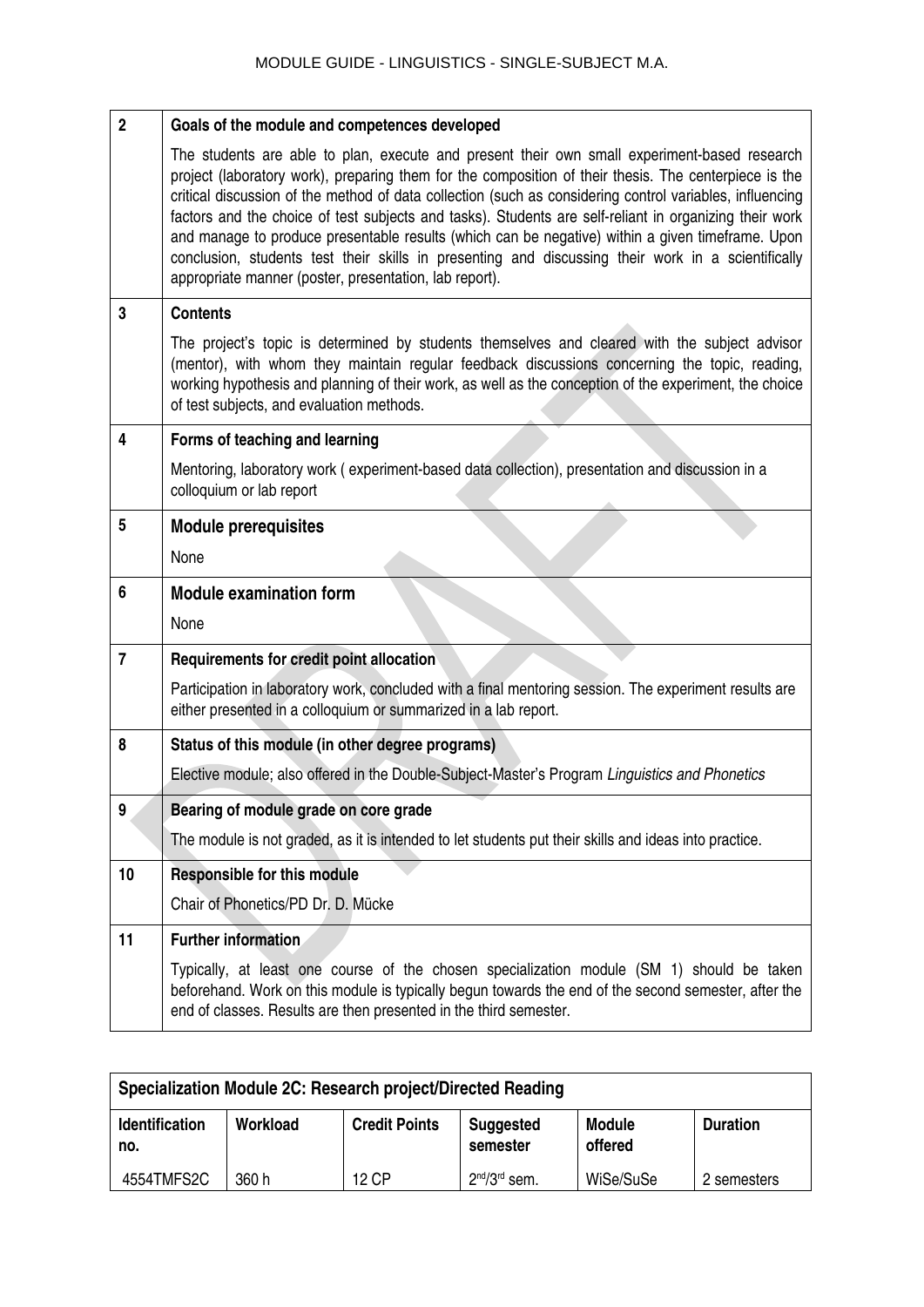| 1              | <b>Courses</b>         |                                                                                                                                                                                                                                                                                                                                                                                                                                                                                                                                 |  | <b>Contact time</b> | Self-study | <b>Planned group</b><br>size |
|----------------|------------------------|---------------------------------------------------------------------------------------------------------------------------------------------------------------------------------------------------------------------------------------------------------------------------------------------------------------------------------------------------------------------------------------------------------------------------------------------------------------------------------------------------------------------------------|--|---------------------|------------|------------------------------|
|                | a) Independent studies |                                                                                                                                                                                                                                                                                                                                                                                                                                                                                                                                 |  |                     | 270 h      |                              |
|                | b) Mentoring           |                                                                                                                                                                                                                                                                                                                                                                                                                                                                                                                                 |  | 15h                 | 75h        | 1 student                    |
|                |                        |                                                                                                                                                                                                                                                                                                                                                                                                                                                                                                                                 |  |                     |            |                              |
| $\overline{2}$ |                        | Goals of the module and competences developed                                                                                                                                                                                                                                                                                                                                                                                                                                                                                   |  |                     |            |                              |
|                | theoretical fields.    | Students are able to tackle a large amount of reading on which to base a research topic. Students are<br>self-reliant in organizing their work and can manage to produce presentable results within a given<br>timeframe. The students have the ability to productively work with research literature, specifically<br>summarizing concisely, understanding and relaying argumentation, critically assessing empirical<br>findings and claims as well as argumentation structure, and identifying shortcomings in empirical and |  |                     |            |                              |
| 3              | <b>Contents</b>        |                                                                                                                                                                                                                                                                                                                                                                                                                                                                                                                                 |  |                     |            |                              |
|                |                        | Students compile their reading (roughly 1500 pages) and clear it with their supervisor (mentor), with<br>whom they confer at regular intervals.                                                                                                                                                                                                                                                                                                                                                                                 |  |                     |            |                              |
|                |                        | Additionally, students are required to compose short written reports summarizing their reading and<br>presenting their own thoughts and to confer/discuss their reading with their supervisor.                                                                                                                                                                                                                                                                                                                                  |  |                     |            |                              |
| 4              |                        | Forms of teaching and learning                                                                                                                                                                                                                                                                                                                                                                                                                                                                                                  |  |                     |            |                              |
|                |                        | Mentoring, self-study                                                                                                                                                                                                                                                                                                                                                                                                                                                                                                           |  |                     |            |                              |
| 5              |                        | <b>Module prerequisites</b>                                                                                                                                                                                                                                                                                                                                                                                                                                                                                                     |  |                     |            |                              |
|                | None                   |                                                                                                                                                                                                                                                                                                                                                                                                                                                                                                                                 |  |                     |            |                              |
| 6              |                        | <b>Module examination form</b>                                                                                                                                                                                                                                                                                                                                                                                                                                                                                                  |  |                     |            |                              |
|                | None                   |                                                                                                                                                                                                                                                                                                                                                                                                                                                                                                                                 |  |                     |            |                              |
| $\overline{7}$ |                        | Requirements for credit point allocation                                                                                                                                                                                                                                                                                                                                                                                                                                                                                        |  |                     |            |                              |
|                |                        | Written proof/verification of self-study and mentoring totaling around 360 hours. After completion,<br>students must meet with their mentor for a concluding conversation. In some cases, a brief summary<br>of the literature and the student's reflections may be required (max. two pages).                                                                                                                                                                                                                                  |  |                     |            |                              |
| 8              |                        | Status of this module (in other degree programs)                                                                                                                                                                                                                                                                                                                                                                                                                                                                                |  |                     |            |                              |
|                |                        | Elective module; also offered in the Double-Subject-Master's Program Linguistics and Phonetics                                                                                                                                                                                                                                                                                                                                                                                                                                  |  |                     |            |                              |
| 9              |                        | Bearing of module grade on core grade                                                                                                                                                                                                                                                                                                                                                                                                                                                                                           |  |                     |            |                              |
|                |                        | The module is not graded, as it is intended to let students put their skills and ideas into practice.                                                                                                                                                                                                                                                                                                                                                                                                                           |  |                     |            |                              |
| 10             |                        | <b>Responsible for this module</b>                                                                                                                                                                                                                                                                                                                                                                                                                                                                                              |  |                     |            |                              |
|                |                        | Chair of Historical-Comparative Linguistics                                                                                                                                                                                                                                                                                                                                                                                                                                                                                     |  |                     |            |                              |
| 11             |                        | <b>Further information</b>                                                                                                                                                                                                                                                                                                                                                                                                                                                                                                      |  |                     |            |                              |
|                |                        | Typically, at least one course of the chosen specialization module (SM 1) should be taken<br>beforehand. Work on this module is typically begun towards the end of the second semester, after the<br>end of classes. Results are then presented in the third semester.                                                                                                                                                                                                                                                          |  |                     |            |                              |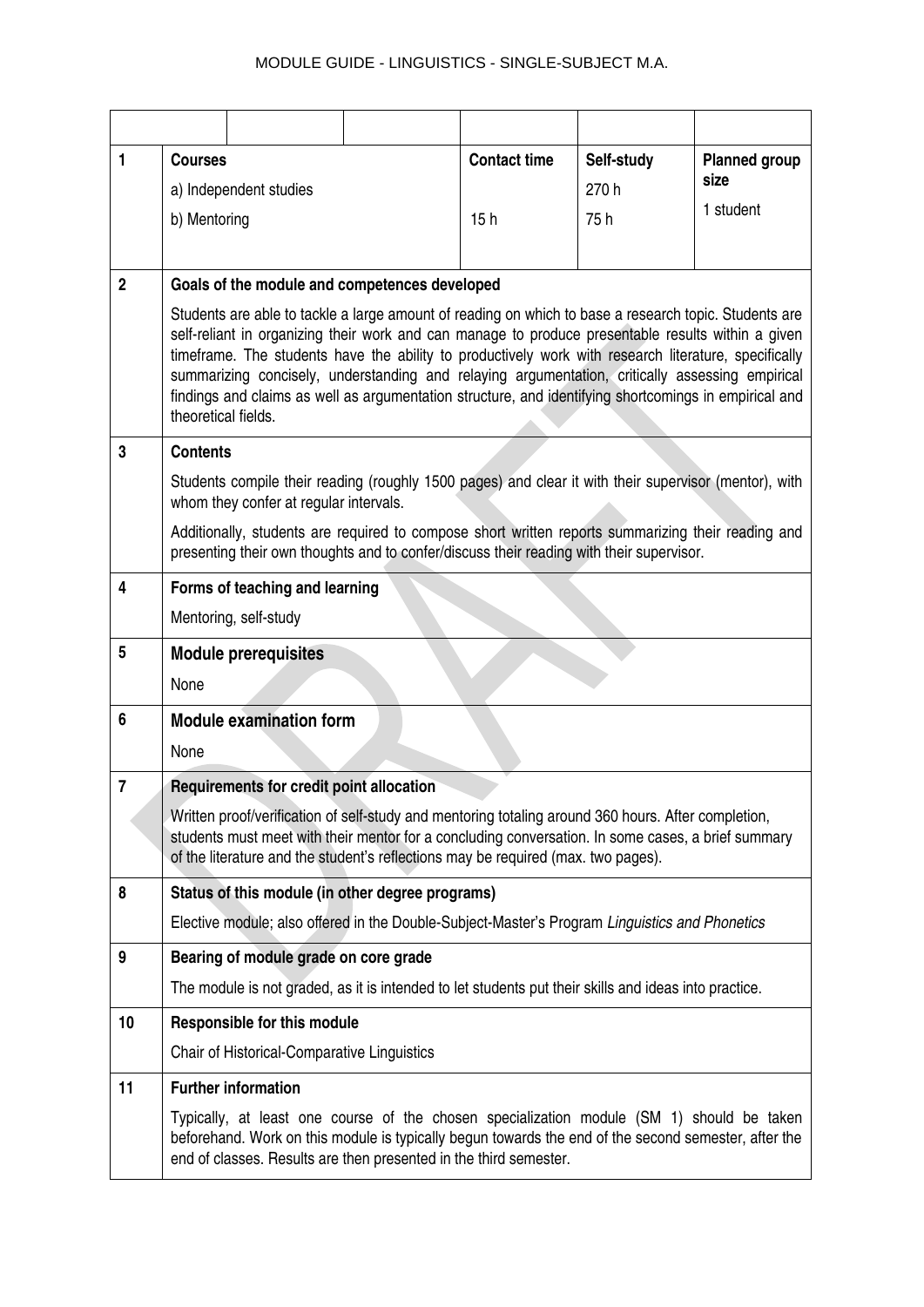## <span id="page-34-0"></span>2.3 Complementary Modules

The Complementary Modules enable interdisciplinary studies, extending students' competences beyond their core field and developing key skills. They also allow students to gain experience in aspects of scientific practice beyond the University of Cologne's teaching and their study program. Courses taken during a semester abroad can also be credited in the complementary modules, in case no other module immediately offers itself.

One CM is mandatory; no more than two may be studied.

| <b>Complementary Module 1: Complementary Studies</b> |                            |                                                                                                     |                      |                                                                                                                                                                                                                                                                                                                                                                                                                                                                                                               |                          |                                           |
|------------------------------------------------------|----------------------------|-----------------------------------------------------------------------------------------------------|----------------------|---------------------------------------------------------------------------------------------------------------------------------------------------------------------------------------------------------------------------------------------------------------------------------------------------------------------------------------------------------------------------------------------------------------------------------------------------------------------------------------------------------------|--------------------------|-------------------------------------------|
| no.                                                  | <b>Identification</b>      | Workload                                                                                            | <b>Credit Points</b> | <b>Suggested</b><br>semester                                                                                                                                                                                                                                                                                                                                                                                                                                                                                  | <b>Module</b><br>offered | <b>Duration</b>                           |
|                                                      | 4554TMFEM1                 | 360 h                                                                                               | <b>12 CP</b>         | $1st$ -3 <sup>rd</sup> sem.                                                                                                                                                                                                                                                                                                                                                                                                                                                                                   | WiSe/SuSe                | 2 semesters                               |
| 1                                                    | <b>Courses</b><br>Variable |                                                                                                     |                      | <b>Contact time</b><br>variable                                                                                                                                                                                                                                                                                                                                                                                                                                                                               | Self-study<br>variable   | <b>Planned group</b><br>size<br>1 student |
| $\overline{2}$                                       |                            | Goals of the module and competences developed<br>beyond their core field and developing key skills. |                      | The Complementary Modules enable interdisciplinary studies, extending students' competences                                                                                                                                                                                                                                                                                                                                                                                                                   |                          |                                           |
| 3                                                    | <b>Contents</b>            |                                                                                                     |                      | Courses and modules from related subjects, as well as university-wide interdisciplinary classes (such<br>as faculty-wide lecture series ("Ringvorlesungen")) can be credited in this slot. The a.r.t.e.s. Research<br>Master program can also be assigned to this module, if the student is enrolled.<br>The composition of the complementary module is to be finalized with the respective subject advisor<br>before the classes in question are taken. Credit is assigned by the student's subject advisor. |                          |                                           |
| 4                                                    |                            | Forms of teaching and learning<br>Depends on courses taken                                          |                      |                                                                                                                                                                                                                                                                                                                                                                                                                                                                                                               |                          |                                           |
| 5                                                    | None                       | <b>Module prerequisites</b>                                                                         |                      |                                                                                                                                                                                                                                                                                                                                                                                                                                                                                                               |                          |                                           |
| 6                                                    | None                       | <b>Module examination form</b>                                                                      |                      |                                                                                                                                                                                                                                                                                                                                                                                                                                                                                                               |                          |                                           |
| $\overline{7}$                                       |                            | Requirements for credit point allocation                                                            |                      |                                                                                                                                                                                                                                                                                                                                                                                                                                                                                                               |                          |                                           |
|                                                      |                            | credited. The student must complete assignments.                                                    |                      | The student must produce proof of interdisciplinary courses/modules or courses aimed at developing<br>competences and key skills totaling roughly 330 hours. The CP specified in the course certificate are                                                                                                                                                                                                                                                                                                   |                          |                                           |
|                                                      |                            | module (typically an AM).                                                                           |                      | CP awarded during study abroad can also be credited here, if they cannot be assigned to another                                                                                                                                                                                                                                                                                                                                                                                                               |                          |                                           |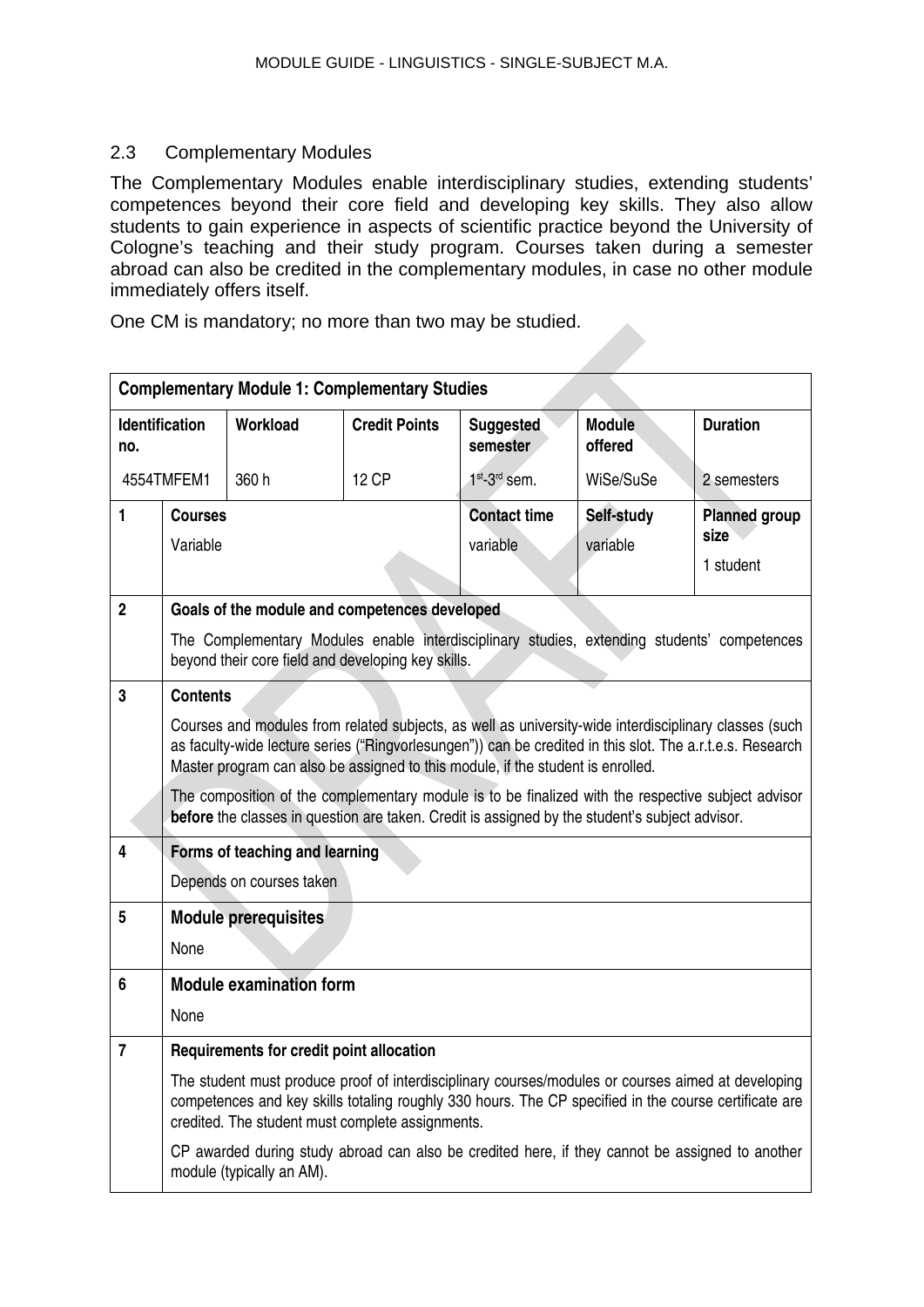| 8  | Status of this module (in other degree programs)                                               |
|----|------------------------------------------------------------------------------------------------|
|    | Elective module; also offered in the Double-Subject-Master's Program Linguistics and Phonetics |
| 9  | Bearing of module grade on core grade                                                          |
|    | The module is not graded.                                                                      |
| 10 | Responsible for this module                                                                    |
|    | <b>Chair of General Linguistics</b>                                                            |
| 11 | <b>Further information</b>                                                                     |

|                | <b>Complementary Module 2: Research in practice</b>                                                                                        |                                                                                                                                                             |                                 |                                |                                           |                 |  |  |
|----------------|--------------------------------------------------------------------------------------------------------------------------------------------|-------------------------------------------------------------------------------------------------------------------------------------------------------------|---------------------------------|--------------------------------|-------------------------------------------|-----------------|--|--|
| no.*           | <b>Identification</b>                                                                                                                      | Workload                                                                                                                                                    | <b>Credit Points</b>            | <b>Suggested</b><br>semester   | <b>Module</b><br>offered                  | <b>Duration</b> |  |  |
|                | 4554TMFEM2                                                                                                                                 | 360 h                                                                                                                                                       | 12 CP                           | $1st - 3rd$ sem.               | WiSe/SuSe                                 | 2 semesters     |  |  |
| $\blacksquare$ | <b>Courses</b><br>One out of a)-d) is required.<br>a) Summer school<br>b) Conference talk<br>c) Internship<br>d) Field trip to gather data |                                                                                                                                                             | <b>Contact time</b><br>variable | Self-study<br>variable<br>30 h | <b>Planned group</b><br>size<br>1 student |                 |  |  |
| $\overline{2}$ |                                                                                                                                            | Goals of the module and competences developed                                                                                                               |                                 |                                |                                           |                 |  |  |
|                |                                                                                                                                            | This module enables students to make forays into the world of professional research and to explore<br>the potential of their own interests and competences. |                                 |                                |                                           |                 |  |  |
| 3              | <b>Contents</b>                                                                                                                            |                                                                                                                                                             |                                 |                                |                                           |                 |  |  |
|                |                                                                                                                                            | Options for this module include:                                                                                                                            |                                 |                                |                                           |                 |  |  |
|                |                                                                                                                                            | - participation in a Summer School (including extensive preparation and assignment work)                                                                    |                                 |                                |                                           |                 |  |  |
|                |                                                                                                                                            | - participation in (and holding a talk at) a conference                                                                                                     |                                 |                                |                                           |                 |  |  |
|                |                                                                                                                                            | - an internship in a scientific institution (typically outside of Cologne)                                                                                  |                                 |                                |                                           |                 |  |  |
|                |                                                                                                                                            | - an independently organized research trip (field work or data collection outside the UoC).                                                                 |                                 |                                |                                           |                 |  |  |
|                |                                                                                                                                            | The exact composition of the module is to be cleared with the student's subject advisor beforehand,<br>especially the assignment of CP.                     |                                 |                                |                                           |                 |  |  |
| 4              |                                                                                                                                            | Forms of teaching and learning                                                                                                                              |                                 |                                |                                           |                 |  |  |
|                |                                                                                                                                            | depends on option chosen                                                                                                                                    |                                 |                                |                                           |                 |  |  |
| 5              |                                                                                                                                            | <b>Module prerequisites</b>                                                                                                                                 |                                 |                                |                                           |                 |  |  |
|                | None                                                                                                                                       |                                                                                                                                                             |                                 |                                |                                           |                 |  |  |
| 6              | <b>Module examination form</b>                                                                                                             |                                                                                                                                                             |                                 |                                |                                           |                 |  |  |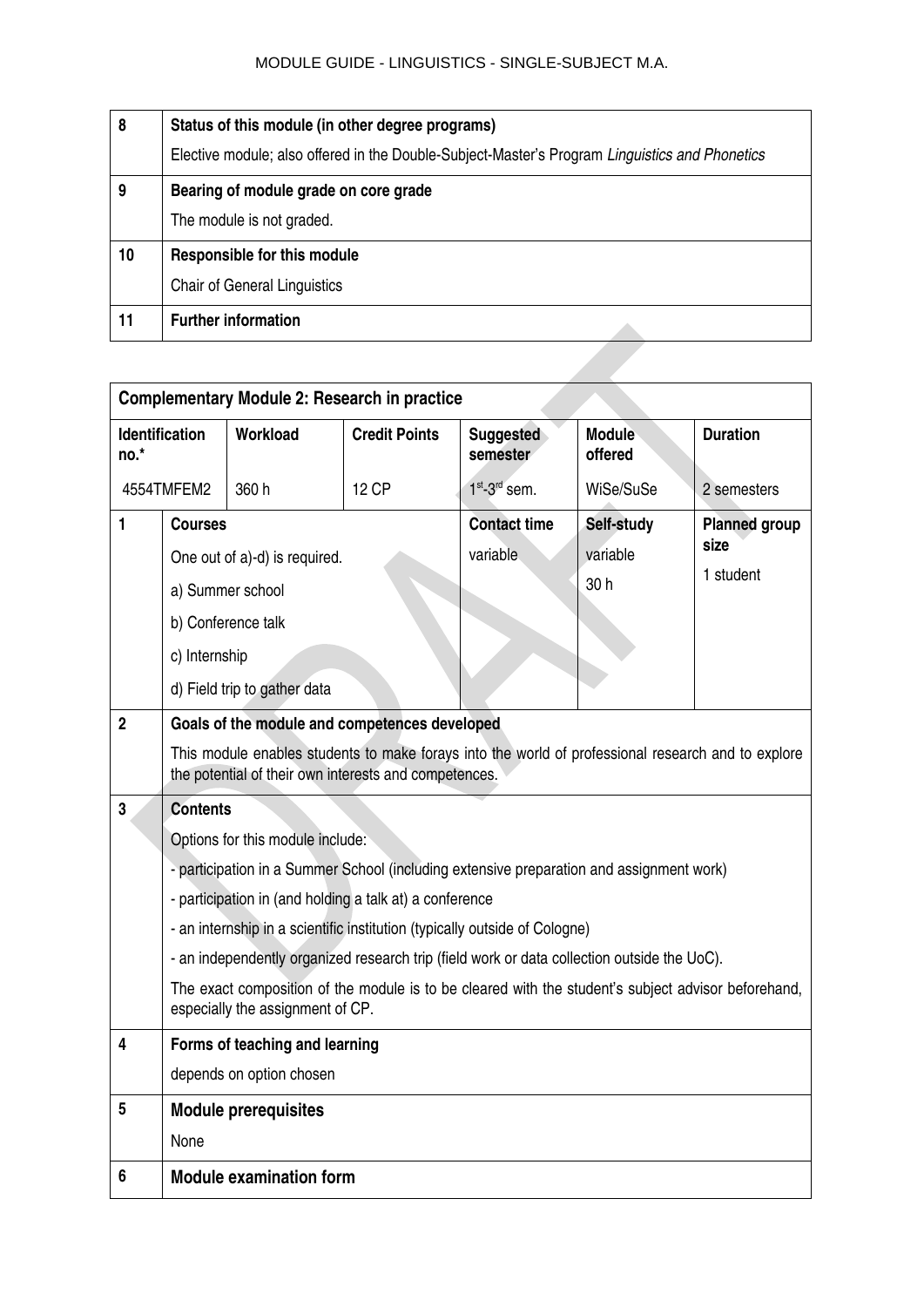|    | None                                                                                                                                                                                                                                                                                                                                                                                                                             |
|----|----------------------------------------------------------------------------------------------------------------------------------------------------------------------------------------------------------------------------------------------------------------------------------------------------------------------------------------------------------------------------------------------------------------------------------|
| 7  | Requirements for credit point allocation                                                                                                                                                                                                                                                                                                                                                                                         |
|    | The student must produce proof of practical research work totaling roughly 330 hours. Summer<br>schools and comparable activities are credited according to the CP given on the certificate. An<br>internship should be at least six weeks in length, a research trip at least four weeks in length.<br>Students holding a conference talk are required to produce the conference program and a certificate<br>of participation. |
|    | CP awarded during study abroad can also be credited here, if they cannot be assigned to another<br>module (typically an AM). Credit is assigned by the student's subject advisor.                                                                                                                                                                                                                                                |
| 8  | Status of this module (in other degree programs)                                                                                                                                                                                                                                                                                                                                                                                 |
|    | Elective module; also offered in the Double-Subject-Master's Program Linguistics and Phonetics                                                                                                                                                                                                                                                                                                                                   |
| 9  | Bearing of module grade on core grade                                                                                                                                                                                                                                                                                                                                                                                            |
|    | The module is not graded.                                                                                                                                                                                                                                                                                                                                                                                                        |
| 10 | <b>Responsible for this module</b>                                                                                                                                                                                                                                                                                                                                                                                               |
|    | <b>Chair of General Linguistics</b>                                                                                                                                                                                                                                                                                                                                                                                              |
| 11 | <b>Further information</b>                                                                                                                                                                                                                                                                                                                                                                                                       |

| <b>Complementary Module 3: Artificial Intelligence</b> |                                                                                                                                                                                                                                                                                                                                                                                                                                                                                               |                                               |                      |                              |                          |                          |  |  |  |
|--------------------------------------------------------|-----------------------------------------------------------------------------------------------------------------------------------------------------------------------------------------------------------------------------------------------------------------------------------------------------------------------------------------------------------------------------------------------------------------------------------------------------------------------------------------------|-----------------------------------------------|----------------------|------------------------------|--------------------------|--------------------------|--|--|--|
| no.                                                    | <b>Identification</b>                                                                                                                                                                                                                                                                                                                                                                                                                                                                         | Workload                                      | <b>Credit Points</b> | <b>Suggested</b><br>semester | <b>Module</b><br>offered | <b>Duration</b>          |  |  |  |
|                                                        | 4554TMFEM3                                                                                                                                                                                                                                                                                                                                                                                                                                                                                    | 360 h                                         | <b>12 CP</b>         | $1st$ -3 <sup>rd</sup> sem.  | WiSe                     | 2 semesters              |  |  |  |
| 1                                                      | <b>Courses</b>                                                                                                                                                                                                                                                                                                                                                                                                                                                                                |                                               |                      | <b>Contact time</b>          | Self-study               | <b>Planned group</b>     |  |  |  |
|                                                        |                                                                                                                                                                                                                                                                                                                                                                                                                                                                                               | a) Seminar Artificial Intelligence 1          |                      | 30h                          | 60h                      | size                     |  |  |  |
|                                                        |                                                                                                                                                                                                                                                                                                                                                                                                                                                                                               | b) Seminar Artificial Intelligence 2          |                      | 30 h                         | 60h                      | Seminar: 30<br>students, |  |  |  |
|                                                        | c) Project seminar Artificial Intelligence                                                                                                                                                                                                                                                                                                                                                                                                                                                    |                                               |                      | 30 <sub>h</sub>              | 60h                      | Project                  |  |  |  |
| d) Module exam (combined)                              |                                                                                                                                                                                                                                                                                                                                                                                                                                                                                               |                                               |                      |                              | 90h                      | seminar: 15              |  |  |  |
|                                                        |                                                                                                                                                                                                                                                                                                                                                                                                                                                                                               |                                               |                      |                              |                          | students                 |  |  |  |
| $\overline{2}$                                         |                                                                                                                                                                                                                                                                                                                                                                                                                                                                                               | Goals of the module and competences developed |                      |                              |                          |                          |  |  |  |
|                                                        | Students have an overview of current methods and algorithms from the area of artificial intelligence<br>(AI), so as to familiarize them with approaches and research questions from the area of natural<br>language processing within the field of artificial intelligence. Participants are supervised in creating<br>their own small-scale programming project and implementing it in groups, thus practicing<br>organizational skills (planning, structuring) and scientific co-operation. |                                               |                      |                              |                          |                          |  |  |  |
| 3                                                      | <b>Contents</b>                                                                                                                                                                                                                                                                                                                                                                                                                                                                               |                                               |                      |                              |                          |                          |  |  |  |
|                                                        | The module introduces students to the development, problems and basic processes of artificial<br>intelligence (AI), focusing on natural language processing. Two successive seminars instruct students<br>in the aims and the history of AI, the foundations of representation of knowledge and the basics of the<br>declarative programming language Prolog. Basic processes of AI (such as problem solving, heuristics,                                                                     |                                               |                      |                              |                          |                          |  |  |  |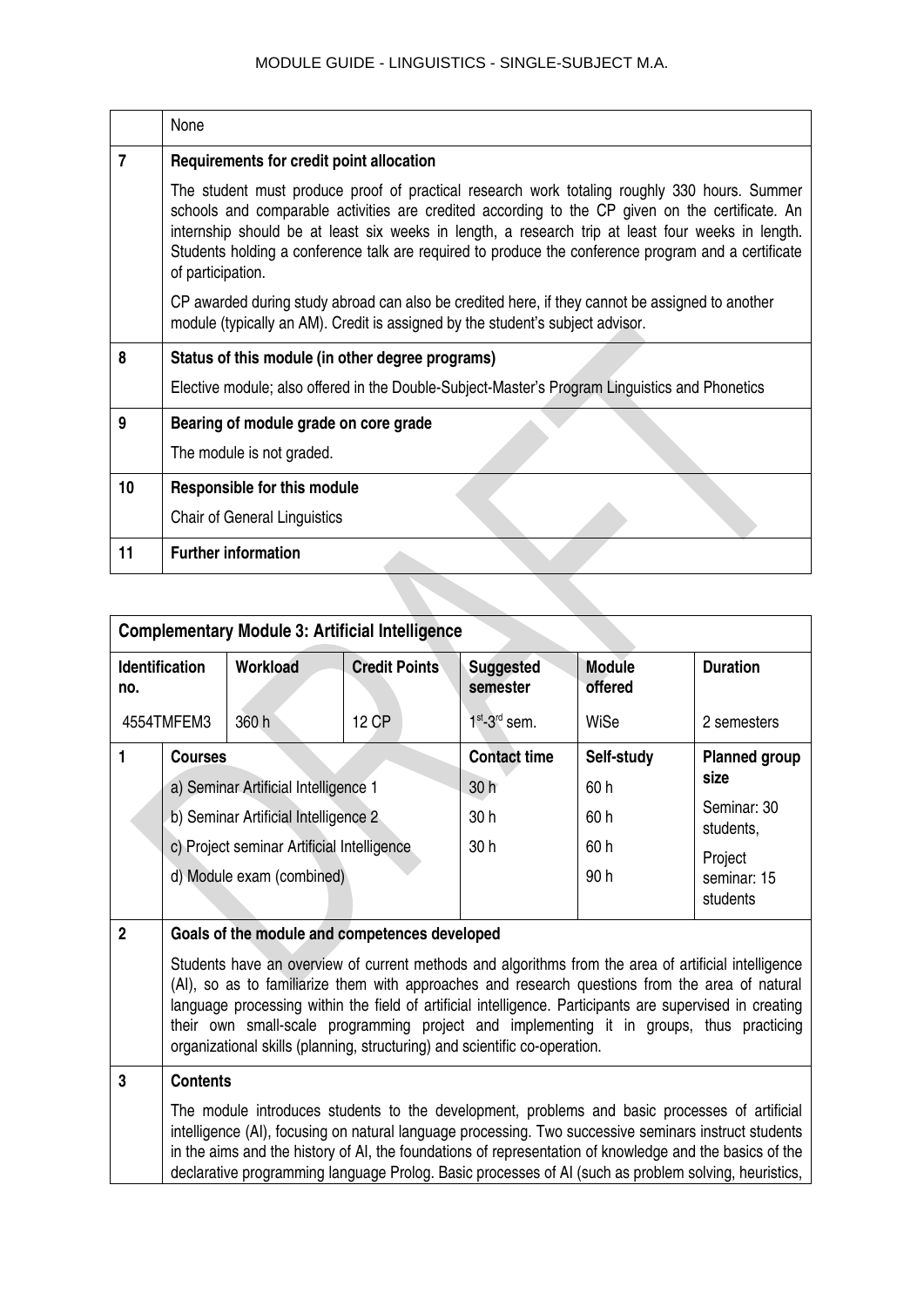|                | neurocomputing, machine learning) are presented and discussed. In the accompanying project<br>seminar, students approach concrete software issues (such as text classification, information retrieval,<br>text mining) in groups. |
|----------------|-----------------------------------------------------------------------------------------------------------------------------------------------------------------------------------------------------------------------------------|
| 4              | Forms of teaching and learning                                                                                                                                                                                                    |
|                | Seminar, project                                                                                                                                                                                                                  |
| 5              | <b>Module prerequisites</b>                                                                                                                                                                                                       |
|                | None                                                                                                                                                                                                                              |
| 6              | <b>Module examination form</b>                                                                                                                                                                                                    |
|                | Combined examination: presentation with written component                                                                                                                                                                         |
| $\overline{7}$ | Requirements for credit point allocation                                                                                                                                                                                          |
|                | Participation in project; completion of assignments; passing the module exam.                                                                                                                                                     |
| 8              | Status of this module (in other degree programs)                                                                                                                                                                                  |
|                | Elective Module; also offered in the Double-Subject-Master's Program Linguistics and Phonetics.                                                                                                                                   |
| 9              | Bearing of module grade on core grade                                                                                                                                                                                             |
|                | The module is not graded.                                                                                                                                                                                                         |
| 10             | Responsible for this module                                                                                                                                                                                                       |
|                | Chair of Linguistic Information Processing                                                                                                                                                                                        |
| 11             | <b>Further information</b>                                                                                                                                                                                                        |

# <span id="page-37-0"></span>2.4 Thesis

 $\overline{1}$ 

| <b>Module Thesis</b>         |                                                                                                                                                                                                                                                                                                                                                                                                                                                                                                                                                                                                                                           |          |                      |                              |                          |                                           |  |  |  |
|------------------------------|-------------------------------------------------------------------------------------------------------------------------------------------------------------------------------------------------------------------------------------------------------------------------------------------------------------------------------------------------------------------------------------------------------------------------------------------------------------------------------------------------------------------------------------------------------------------------------------------------------------------------------------------|----------|----------------------|------------------------------|--------------------------|-------------------------------------------|--|--|--|
| <b>Identification</b><br>no. |                                                                                                                                                                                                                                                                                                                                                                                                                                                                                                                                                                                                                                           | Workload | <b>Credit Points</b> | <b>Suggested</b><br>semester | <b>Module</b><br>offered | <b>Duration</b>                           |  |  |  |
|                              | 4554TMF1MA                                                                                                                                                                                                                                                                                                                                                                                                                                                                                                                                                                                                                                | .900 h   | 30 CP                | $4th$ sem.                   | WiSe/SuSe                | 1 semester                                |  |  |  |
|                              | <b>Courses</b><br>Written exam: thesis                                                                                                                                                                                                                                                                                                                                                                                                                                                                                                                                                                                                    |          |                      | <b>Contact time</b>          | Self-study<br>900h       | <b>Planned group</b><br>size<br>1 student |  |  |  |
| $\overline{2}$               | Goals of the module and competences developed<br>This module comprises the composition of a thesis in a student's chosen profile. The students<br>demonstrate that they can scientifically treat and reflect a precisely delimited topic relevant to their<br>field of study in a limited timeframe and using appropriate methods.<br>During composition, students independently conceive and execute a well-defined research project<br>recourse to comprehensive supervision and counselling, developing<br>methodological<br>with<br>competences and extending their skills in appropriately presenting and discussing complex issues. |          |                      |                              |                          |                                           |  |  |  |
| 3                            | <b>Contents</b>                                                                                                                                                                                                                                                                                                                                                                                                                                                                                                                                                                                                                           |          |                      |                              |                          |                                           |  |  |  |

┑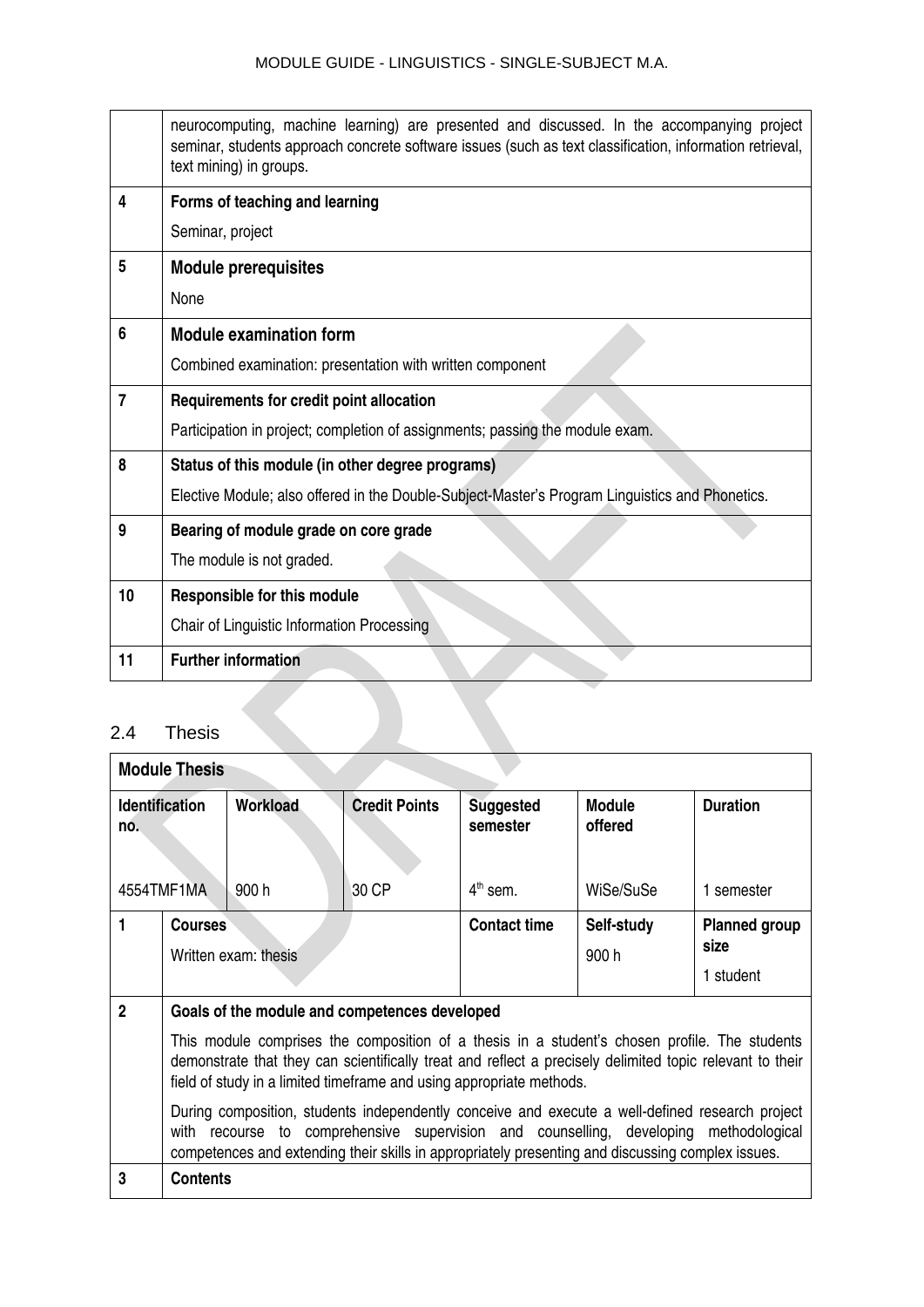|                | The thesis represents the culmination of a student's studies. The module comprises all steps of the<br>development and execution of the thesis, including selecting a topic (taking into consideration current<br>research), sketching a project (reflecting the methodology used), as well as the systematic and<br>structured execution, all in a timeframe of 26 weeks. The thesis is to be approximately 60 pages in<br>length. |
|----------------|-------------------------------------------------------------------------------------------------------------------------------------------------------------------------------------------------------------------------------------------------------------------------------------------------------------------------------------------------------------------------------------------------------------------------------------|
|                | Detailed information on stylistic and formal issues can be found in the examination regulations for<br>Master's degrees.                                                                                                                                                                                                                                                                                                            |
| 4              | Forms of teaching and learning                                                                                                                                                                                                                                                                                                                                                                                                      |
|                | <b>Thesis</b>                                                                                                                                                                                                                                                                                                                                                                                                                       |
| 5              | <b>Module prerequisites</b>                                                                                                                                                                                                                                                                                                                                                                                                         |
|                | SM 1, English B2 (CEFR)                                                                                                                                                                                                                                                                                                                                                                                                             |
| 6              | <b>Module examination form</b>                                                                                                                                                                                                                                                                                                                                                                                                      |
|                | <b>Thesis</b>                                                                                                                                                                                                                                                                                                                                                                                                                       |
| $\overline{7}$ | Requirements for credit point allocation                                                                                                                                                                                                                                                                                                                                                                                            |
|                | Passing the module exam                                                                                                                                                                                                                                                                                                                                                                                                             |
| 8              | Status of this module (in other degree programs)                                                                                                                                                                                                                                                                                                                                                                                    |
|                | Mandatory module                                                                                                                                                                                                                                                                                                                                                                                                                    |
| 9              | Bearing of module grade on core grade                                                                                                                                                                                                                                                                                                                                                                                               |
|                | The thesis grade comprises 50% of the final grade.                                                                                                                                                                                                                                                                                                                                                                                  |
| 10             | Responsible for this module                                                                                                                                                                                                                                                                                                                                                                                                         |
|                | Managing director of the institute in question.                                                                                                                                                                                                                                                                                                                                                                                     |
| 11             | <b>Further information</b><br>The thesis demonstrates a student's ability to treat and present a linguistic topic in a given timeframe<br>according to scientific methods.                                                                                                                                                                                                                                                          |
|                | The thesis is written in conjunction with Specialization Module 1 (SM 1). The topic must be cleared<br>with the subject advisor.                                                                                                                                                                                                                                                                                                    |
|                |                                                                                                                                                                                                                                                                                                                                                                                                                                     |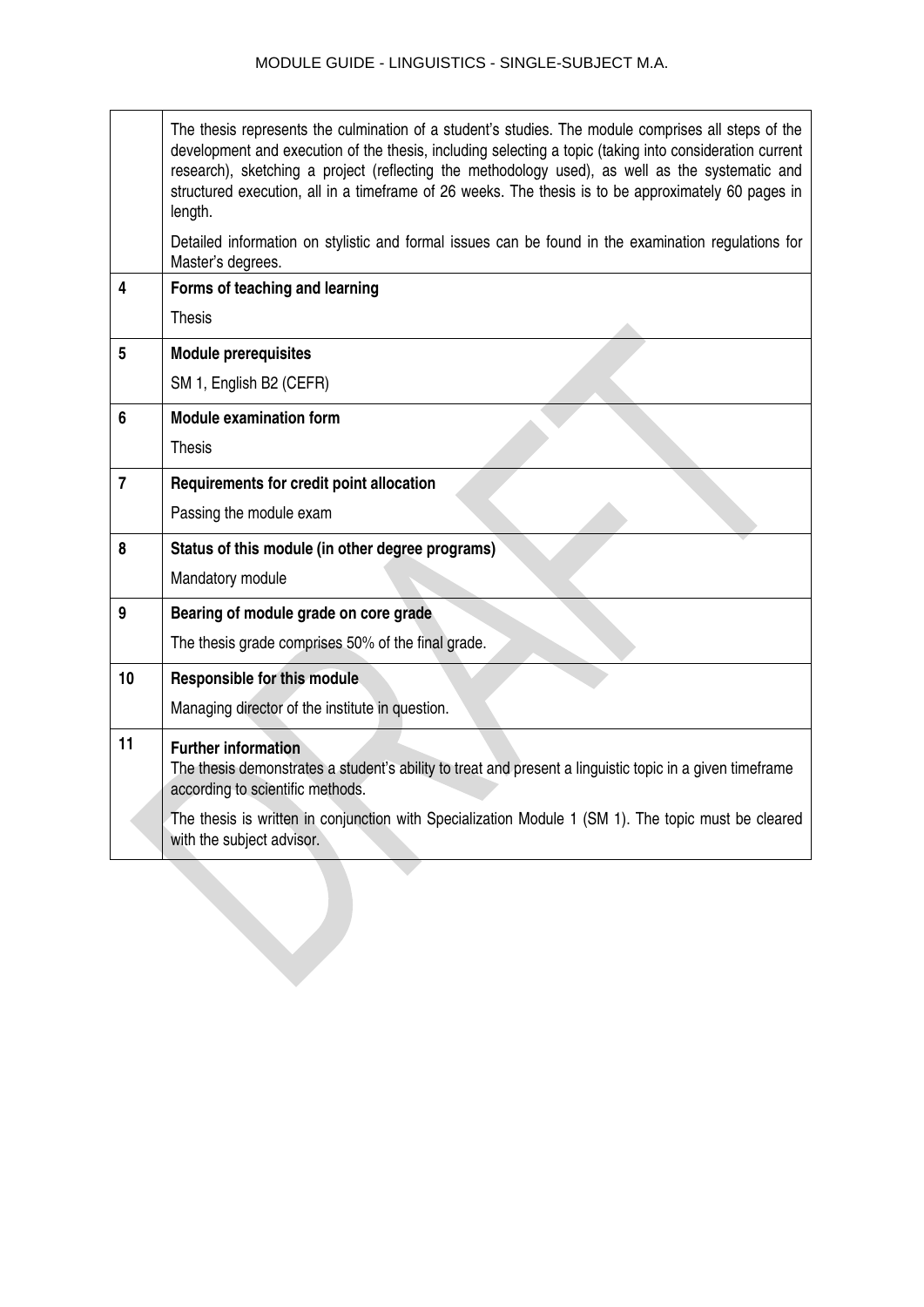# **3 Appendix**

# 3.1 Sample Timetables

Sample Timetable for the Linguistics Degree Program (option 1 with Specialization Module 2 and one Complementary Module)\*

<span id="page-39-1"></span><span id="page-39-0"></span>

| Seme<br>ster   | <b>AM 1 Empirical</b><br><b>Methods</b><br>$(12$ CP $)$                                                                                                               | AM 2 Theories and<br>Models (15 CP)                                                                           | <b>SM 1a Profile Module</b><br><b>General Linguistics (15</b><br>CP)                                                           | <b>SM 2a Research</b><br>project/Colloquium (12<br>CP)                                                        | CM <sub>1</sub><br>Complementary<br>Studies (12 CP)                                                                                                | <b>AM 3 Linguistic</b><br>Evidence (12 CP)                                                                                                                 | AM 4 Language<br>and grammar<br>theory (12 CP)                                                                  | <b>The</b><br>sis<br>(30)<br>CP) | Σ<br>CP   |
|----------------|-----------------------------------------------------------------------------------------------------------------------------------------------------------------------|---------------------------------------------------------------------------------------------------------------|--------------------------------------------------------------------------------------------------------------------------------|---------------------------------------------------------------------------------------------------------------|----------------------------------------------------------------------------------------------------------------------------------------------------|------------------------------------------------------------------------------------------------------------------------------------------------------------|-----------------------------------------------------------------------------------------------------------------|----------------------------------|-----------|
|                | Lecture Empirical<br>Methods<br>Seminar Empirical<br>Methods 1<br>Seminar Empirical<br>Methods 2<br>Written examination:<br>term paper or report<br>(2500-3000 words) | Lecture Theories and<br><b>Models</b><br>Seminar Theories and<br>Models 1<br>Seminar Theories and<br>Models 2 |                                                                                                                                |                                                                                                               |                                                                                                                                                    | Seminar Linguistic<br>Evidence 1<br>Project seminar<br>Linguistic<br>Evidence A<br>Written<br>examination: term<br>paper or report<br>(2500-3000<br>words) |                                                                                                                 |                                  | ca.<br>30 |
| $\overline{2}$ |                                                                                                                                                                       | Written examination:<br>term paper (4500-5000<br>words)                                                       | Seminar Profile Module<br>GL <sub>1</sub><br>Seminar Profile Module<br>GL <sub>2</sub><br>Project seminar Profile<br>Module GL | Self-study exploring<br>possible thesis toics<br>(mentoring)                                                  | Choice of courses<br>as cleared with<br>subject advisor                                                                                            | Seminar Linguistic<br>Evidence 2                                                                                                                           | Seminar<br>Language and<br>grammar theory                                                                       |                                  | ca.<br>30 |
| 3              |                                                                                                                                                                       |                                                                                                               | Written examination:<br>term paper (5000 words)                                                                                | Colloquium with<br>mentoring (depending<br>on choice of profile<br>module),<br>presentation and<br>discussion | Choice of courses<br>as cleared with<br>subject advisor<br>Combined<br>examination: short<br>written report and<br>meeting with subject<br>advisor |                                                                                                                                                            | Seminar<br>Language and<br>grammar theory<br>2<br>Written<br>examination:<br>term paper<br>(4500-5000<br>words) |                                  | ca.<br>30 |
| 4              |                                                                                                                                                                       |                                                                                                               |                                                                                                                                |                                                                                                               |                                                                                                                                                    |                                                                                                                                                            |                                                                                                                 | <b>Thes</b><br>is                | 30        |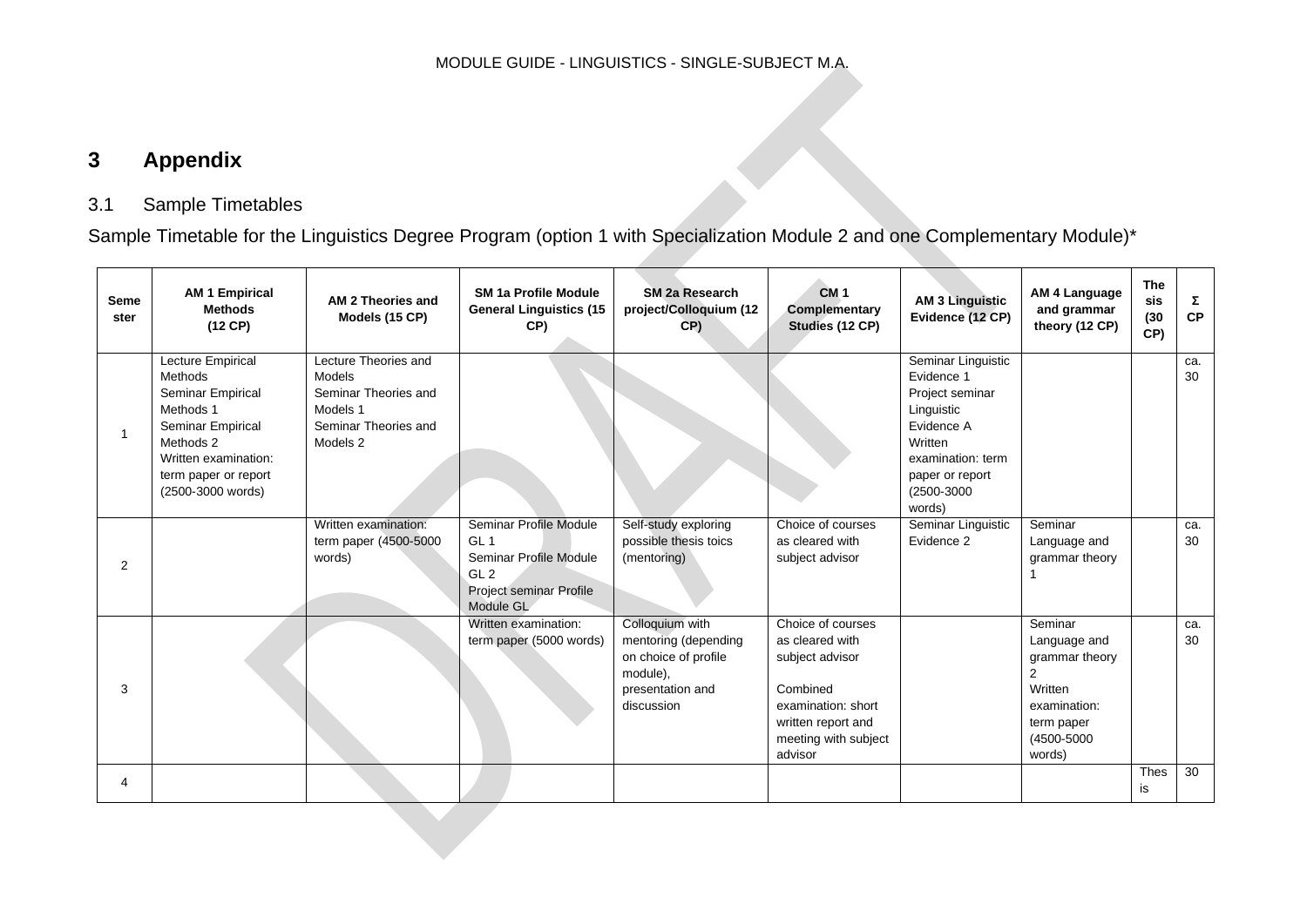| $ -$<br>--- |  |  |  |  | (30) | $-101$<br>. ZU |
|-------------|--|--|--|--|------|----------------|

\* Most of the courses offered in the two Advanced Modules should be completed in the first semester, during which students should also finalize their choice of profile. During the second semester, students are to focus on their Specialization Module and during the fourth semester on their thesis. During the first three semesters, courses from the Complementary Modules must also be completed.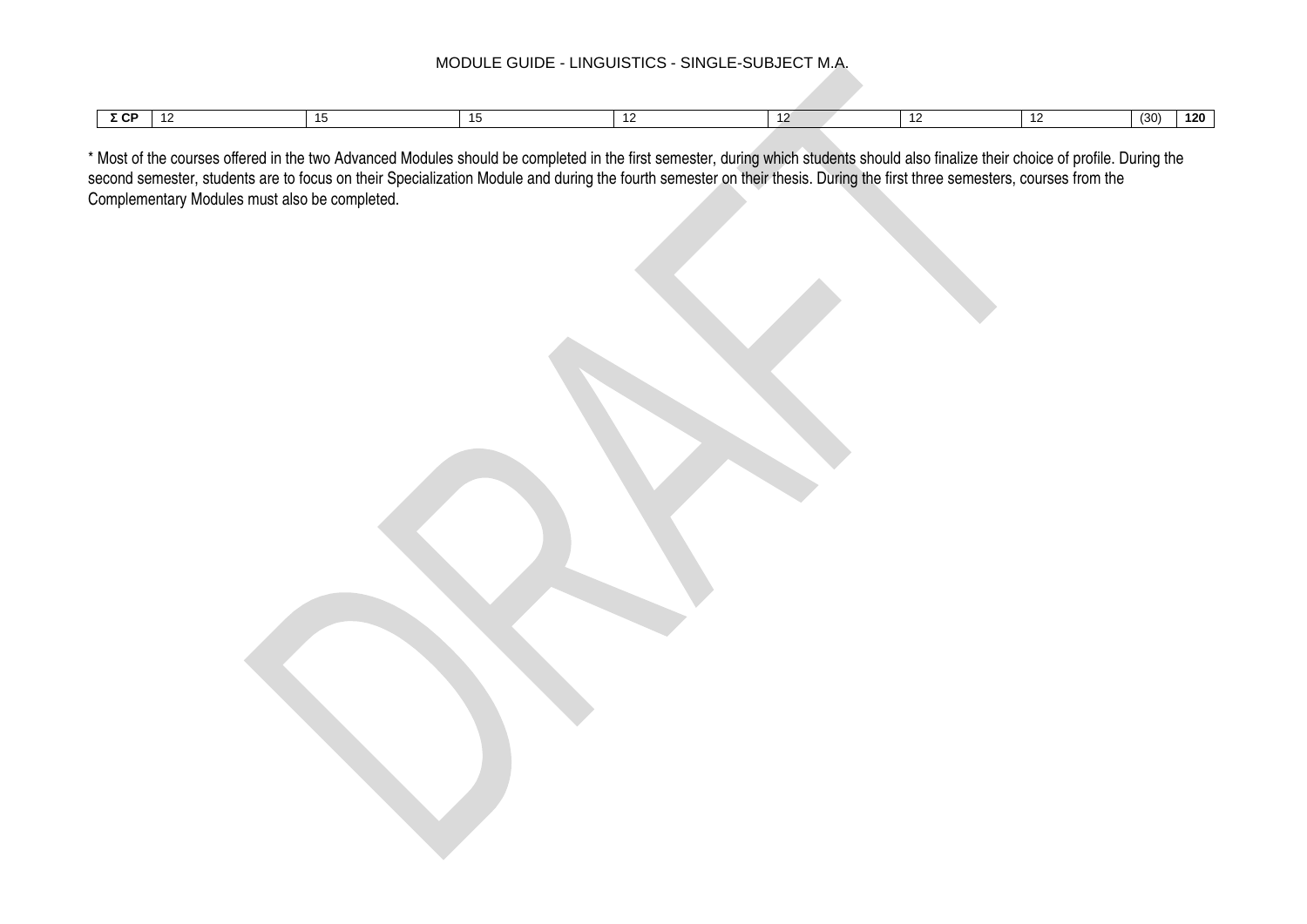Sample Timetable for the Linguistics Degree Program (option 2 without Specialization Module 2 but two Complementary Modules)\*

| Seme<br>ster   | <b>AM 1 Empirical</b><br><b>Methods</b><br>(12 CP)                                                                                                                           | AM 2 Theories and<br>Models (15 CP)                                                                                                                               | <b>SM 1a Profile Module</b><br><b>General Linguistics (15</b><br>CP)                                                           | <b>CM 1 Complementary</b><br>Studies (12 CP)                                                                                                    | AM 3 3 Linguistic<br>Evidence (12 CP)                                                                 | AM 4 Language<br>and grammar<br>theory (12 CP)                                                            | <b>CM 2 Research</b><br>in practice (12<br>CP)                                                                                                           | <b>The</b><br>sis<br>(30)<br>CP) | Σ<br><b>CP</b> |
|----------------|------------------------------------------------------------------------------------------------------------------------------------------------------------------------------|-------------------------------------------------------------------------------------------------------------------------------------------------------------------|--------------------------------------------------------------------------------------------------------------------------------|-------------------------------------------------------------------------------------------------------------------------------------------------|-------------------------------------------------------------------------------------------------------|-----------------------------------------------------------------------------------------------------------|----------------------------------------------------------------------------------------------------------------------------------------------------------|----------------------------------|----------------|
| $\mathbf{1}$   | <b>Lecture Empirical</b><br>Methods<br>Seminar Empirical<br>Methods 1<br>Seminar Empirical<br>Methods 2<br>Written examination:<br>term paper or report<br>(2500-3000 words) | Lecture Theories and<br>Models<br>Seminar Theories and<br>Models 1<br>Seminar Theories and<br>Models 2<br>Written examination:<br>term paper (4500-5000<br>words) |                                                                                                                                | Choice of courses as<br>cleared with subject<br>advisor                                                                                         |                                                                                                       |                                                                                                           |                                                                                                                                                          |                                  | ca.<br>30      |
| $\overline{2}$ |                                                                                                                                                                              |                                                                                                                                                                   | Seminar Profile Module<br>GL <sub>1</sub><br>Seminar Profile Module<br>GL <sub>2</sub><br>Project seminar Profile<br>Module GL | Choice of courses as<br>cleared with subject<br>advisor<br>Combined examination:<br>short written report and<br>meeting with subject<br>advisor | Seminar Linguistic<br>Evidence 1<br>Project seminar:<br><b>Linguistic Evidence</b><br>A               | Seminar<br>Language and<br>grammar theory 1                                                               | Choice of<br>courses as<br>cleared with<br>subject advisor                                                                                               |                                  | ca.<br>30      |
| 3              |                                                                                                                                                                              |                                                                                                                                                                   | Written examination:<br>term paper (5000 words)                                                                                |                                                                                                                                                 | Seminar Linguistic<br>Evidence 2<br>Written examination:<br>term paper or report<br>(2500-3000 words) | Seminar<br>Language and<br>grammar theory 2<br>Written<br>examination: term<br>paper (4500-5000<br>words) | Choice of<br>courses as<br>cleared with<br>subject advisor<br>Combined<br>examination:<br>short written<br>report and<br>meeting with<br>subject advisor |                                  | ca.<br>30      |
| 4              |                                                                                                                                                                              |                                                                                                                                                                   |                                                                                                                                |                                                                                                                                                 |                                                                                                       |                                                                                                           |                                                                                                                                                          | Thes<br>is                       | 30             |
| $\Sigma$ CP    | 12                                                                                                                                                                           | 15                                                                                                                                                                | 15                                                                                                                             | 12                                                                                                                                              | 12                                                                                                    | 12                                                                                                        | 12                                                                                                                                                       | (30)                             | 120            |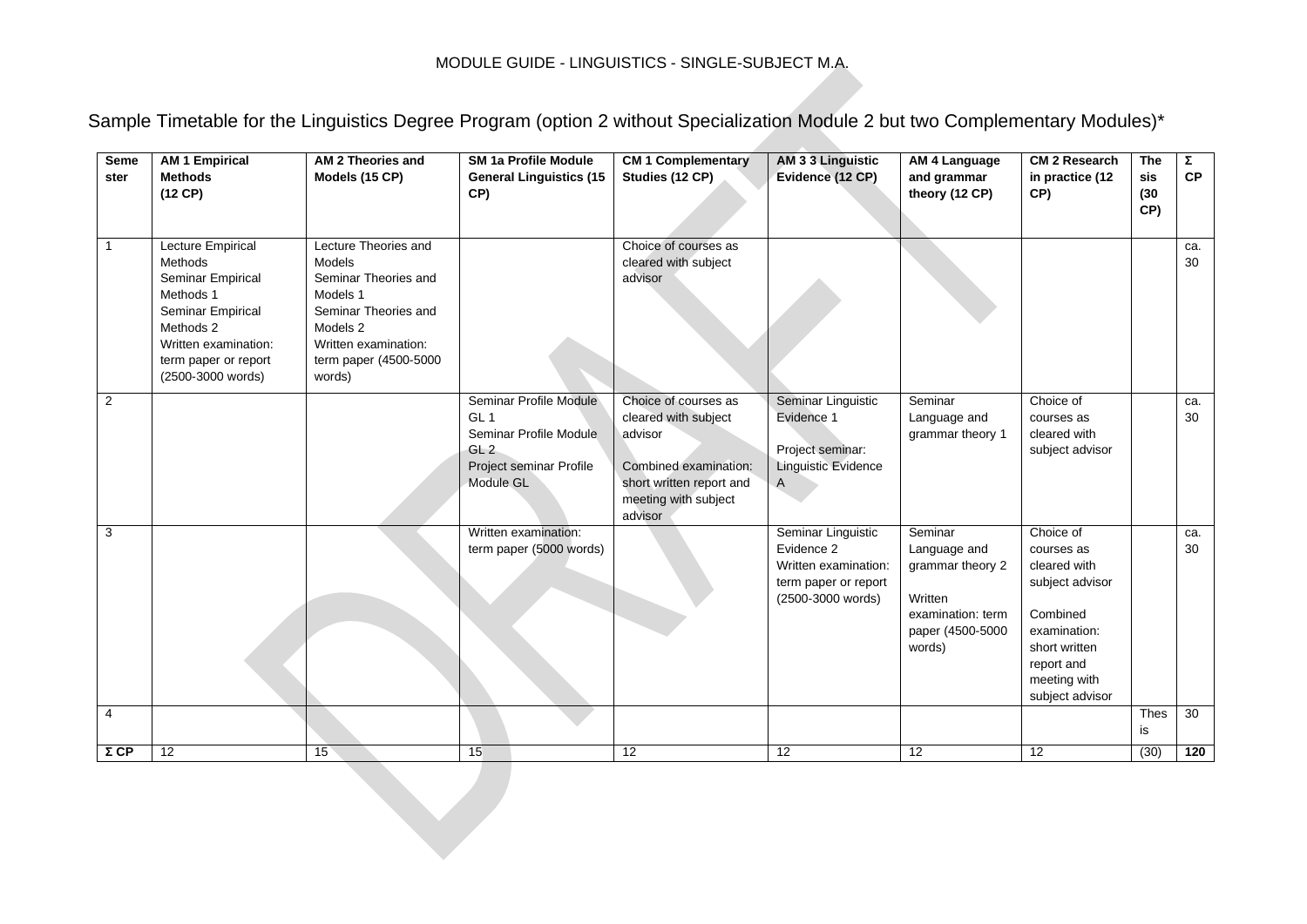\* Most of the courses offered in the two Advanced Modules should be completed in the first semester, during which students should also finalize their choice of profile. During the second semester, students are to focus on their Specialization Module and during the fourth semester on their thesis. During the first three semesters, courses from the Complementary Modules must also be completed.